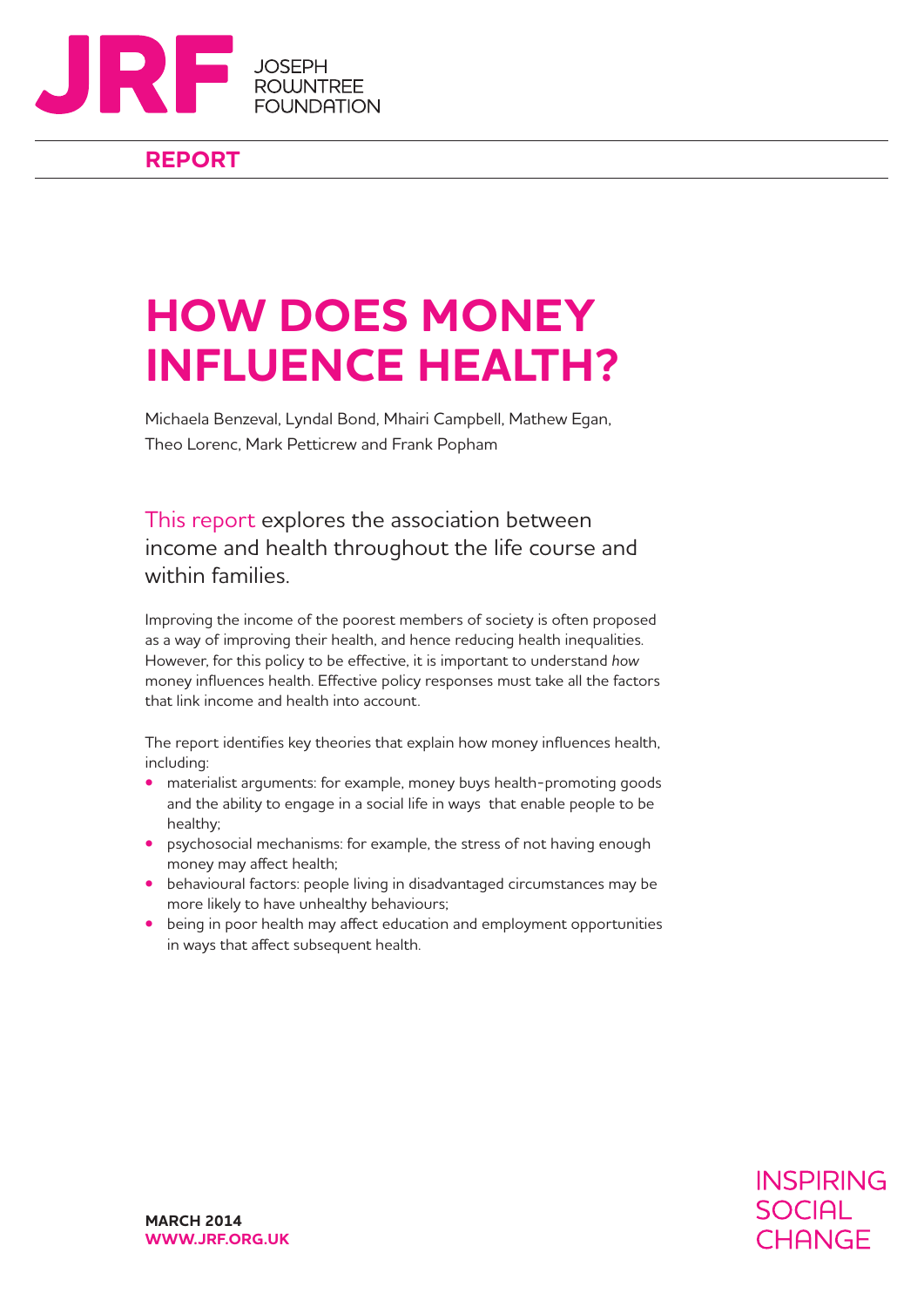## **CONTENTS**

|   | Executive summary                                                            | 03 |
|---|------------------------------------------------------------------------------|----|
| Ŧ | Introduction                                                                 | 07 |
|   | 2 Methods                                                                    | 10 |
|   | 3 Overarching theoretical frameworks to explain the                          |    |
|   | socioeconomic position-health association                                    | 15 |
|   | 4 Specific theories from income and health literature                        | 27 |
|   | 5 Policy implications                                                        | 47 |
|   | 6 Limitations and next steps                                                 | 51 |
|   | 7 Conclusion                                                                 | 52 |
|   | References                                                                   | 53 |
|   | Acknowledgements                                                             | 68 |
|   | About the authors                                                            | 69 |
|   | List of boxes                                                                |    |
|   | 1 Search terms                                                               | 11 |
|   | 2 Case study: income $\rightarrow$ housing $\rightarrow$ health              | 30 |
|   | 3 Case study: income $\rightarrow$ social relationships $\rightarrow$ health | 36 |
|   | 4 Case study: income $\rightarrow$ smoking $\rightarrow$ health              | 41 |
|   | 5 Case study: childhood                                                      | 45 |
|   | List of figures                                                              |    |
| 1 | Flow chart of literature review                                              | 14 |
|   | 2 Life expectancy for men (2002–6) in England and Wales                      | 16 |
| 3 | Hypothetical data to illustrate two possible relationships                   |    |
|   | between income and health                                                    | 20 |
|   | 4 Pathways between income and health                                         | 28 |
|   | 5 Pathways between income and health via housing                             | 31 |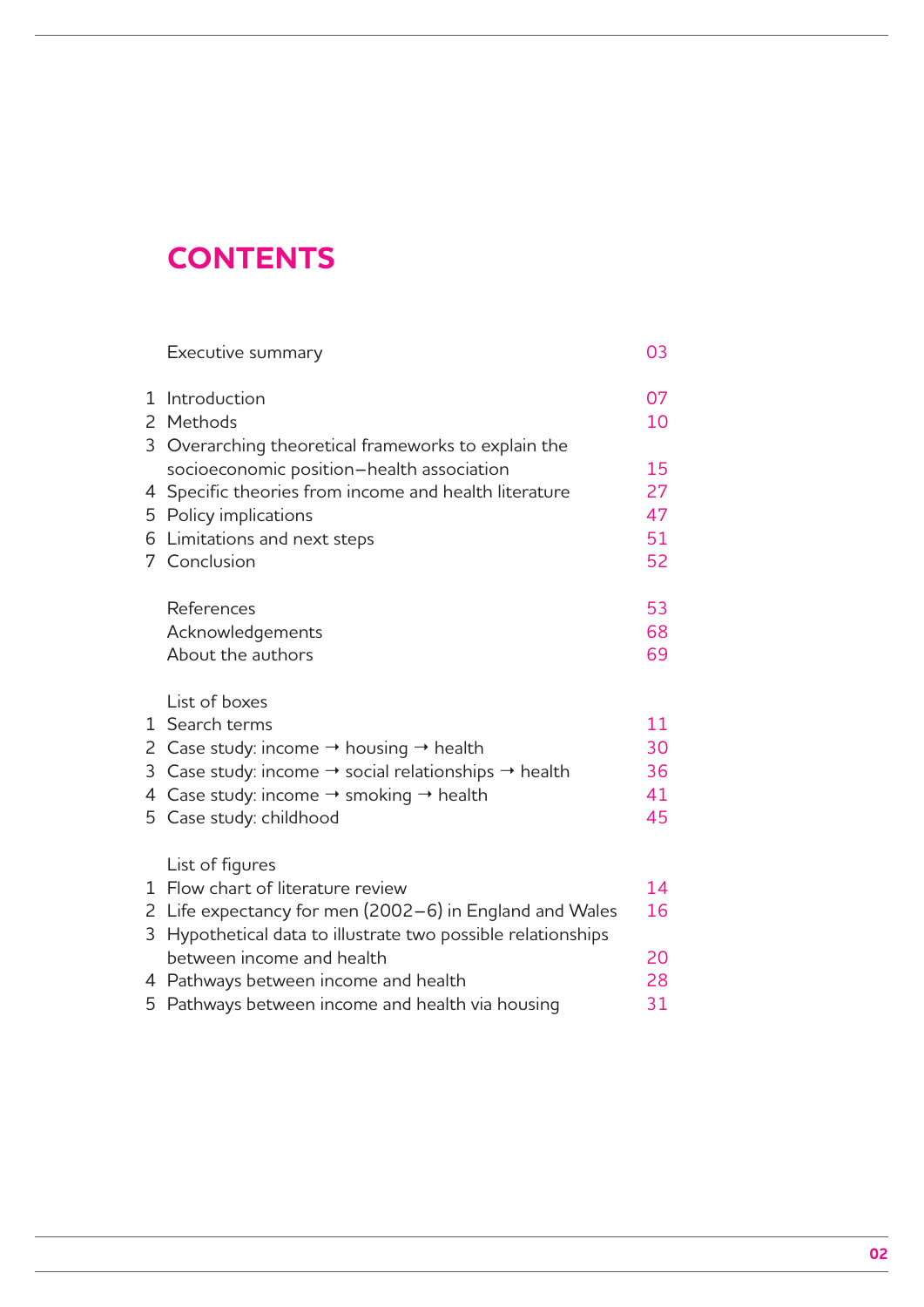## **EXECUTIVE SUMMARY**

This report explores the role of 'money' for people's health. Understanding the importance of money for health is crucial as reducing inequalities in health is a key government policy across the UK, and reducing poverty and improving family incomes are often seen as key components of such policies.

## **Introduction**

Evidence about the association between income and health, both at one point in time and over time, can be found in a wide range of disciplines. However, there is much debate about the specific causal pathways that link people's income and health and the two key concepts – income and health – are both defined and measured in a wide range of ways. Given this complexity, a systematic theoretical review has been conducted to develop a better understanding of how income and health are related over the lifecourse.

## **Methods**

This project was based on systematic searches of the literature. Using electronic bibliographic databases from a wide range of medical and social science disciplines, this review identified both highly cited influential papers and very recent literature that was developing new ideas. Terms to identify a wide range of ways that researchers might measure and describe 'money' and 'health' were employed to ensure that all relevant papers were identified. Terms to identify theories were also used, as it was not evidence of the association that was important for this study but discussion of the reasons why the association existed. In addition, the expertise and libraries of the research team were drawn on to identify more wide ranging relevant papers. For those papers identified as very useful for the study, the references were identified and followed to see where ideas had originated, as well as examining what papers referenced them to see how key ideas were subsequently developed. From all these sources 5,795 potentially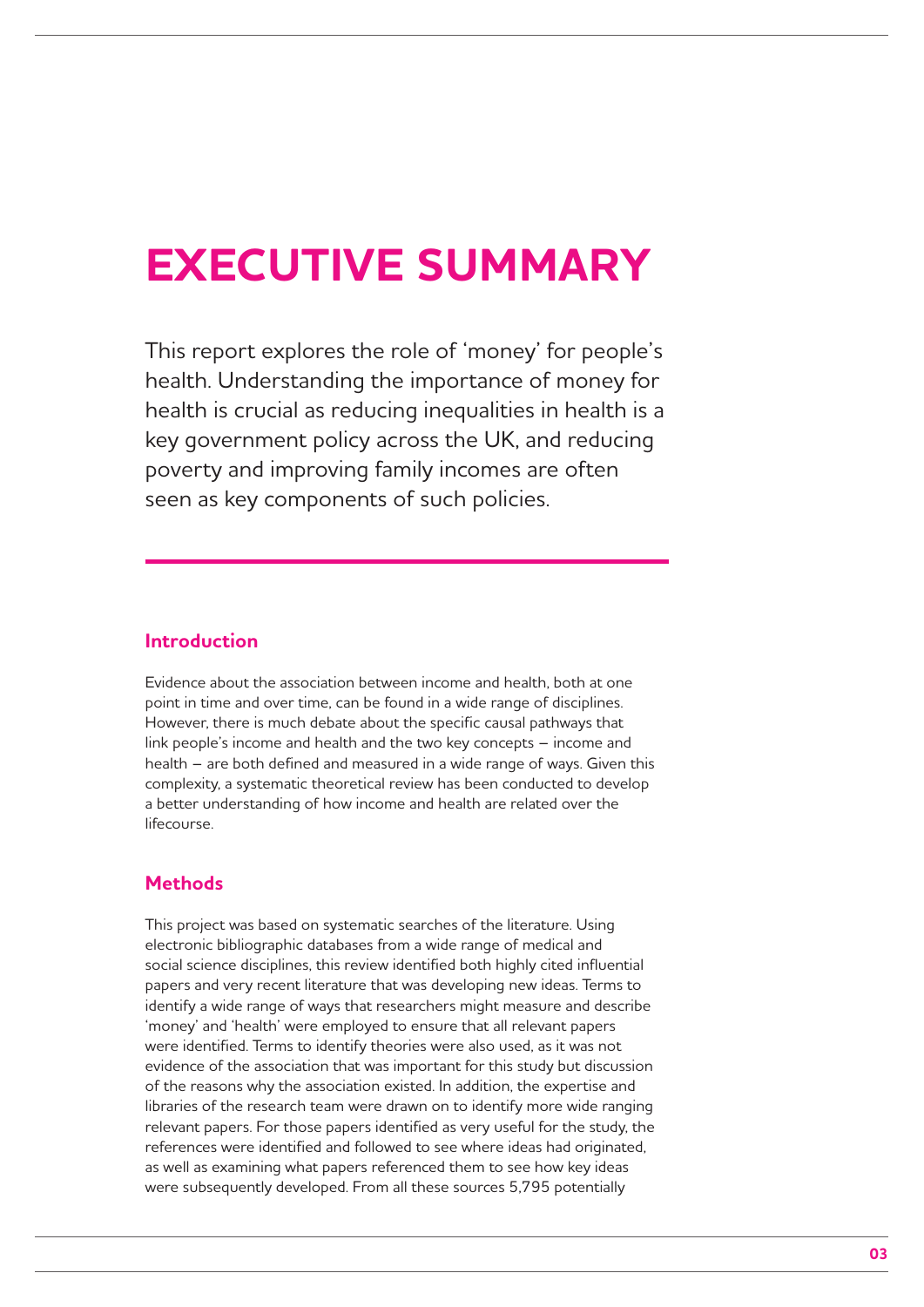relevant papers were examined. With very structured processes, these papers were scanned to see if they would provide useful theories for the review. Information from 272 papers was extracted and summarised, and is employed in the main report.

### **Background**

Evidence of the existence of social inequalities in health in England has been demonstrated for over 150 years. In the earliest of research it is easy to see the causal links from low income, through poor housing and sanitation, inadequate diets and hazardous jobs, to poor health such as infectious diseases, injuries and accidents. Today, however, the relationship between income and health is more complex. For every incremental increase in income, there is an associated higher level of good health. Moreover, it is clear that there are complex chains of exposures and pathways between income and health across the lifecourse. For example employment – as a major source of income in adulthood – will be influenced by education, which in turn is influenced by childhood health and circumstances that will have been influenced by the income and wealth of the parents. This means that the relationship between money and health is inter-generational and bi-directional. For example, parents' income influences children's health and children's health influences their later earning capacity and hence income. Moreover, these pathways are likely to operate differently in different macro social economic and policy contexts.

Drawing on the papers identified, and other reviews in this field, a framework for conceptualising the interrelated pathways between income and health over the lifecourse has been developed. This groups the mechanisms that are thought to causally link income and health into four main pathways.

## **Theories**

#### Material mechanisms

Money buys people the key necessities they need for health such as shelter, warmth and food. It also allows them to avoid, or ameliorate, potentially harmful 'toxins' for example living in poor neighbourhoods that are noisy or polluted. This implies a basic level of financial resources is required for good health, but evidence suggests that there is a much more graded association: the more money people have the better their health.

The context in which people live will influence the extent to which money may influence health. For example, in well developed welfare systems, the health-damaging effects of sudden income losses resulting from unemployment or family breakdown may be reduced by the availability of welfare benefits. Societies provide many key services, such as education and healthcare, but may vary in the degree and quality of these, which may have implications for population health and health inequalities.

#### Psychosocial pathways

Psychosocial mechanisms are a result of the way in which people's social environment makes them feel. Two broad paths are believed to link people's financial situation to their health. The first is that living on low income is stressful. At the same time people in disadvantaged situations may have less support to draw on to help them cope with difficult circumstances. The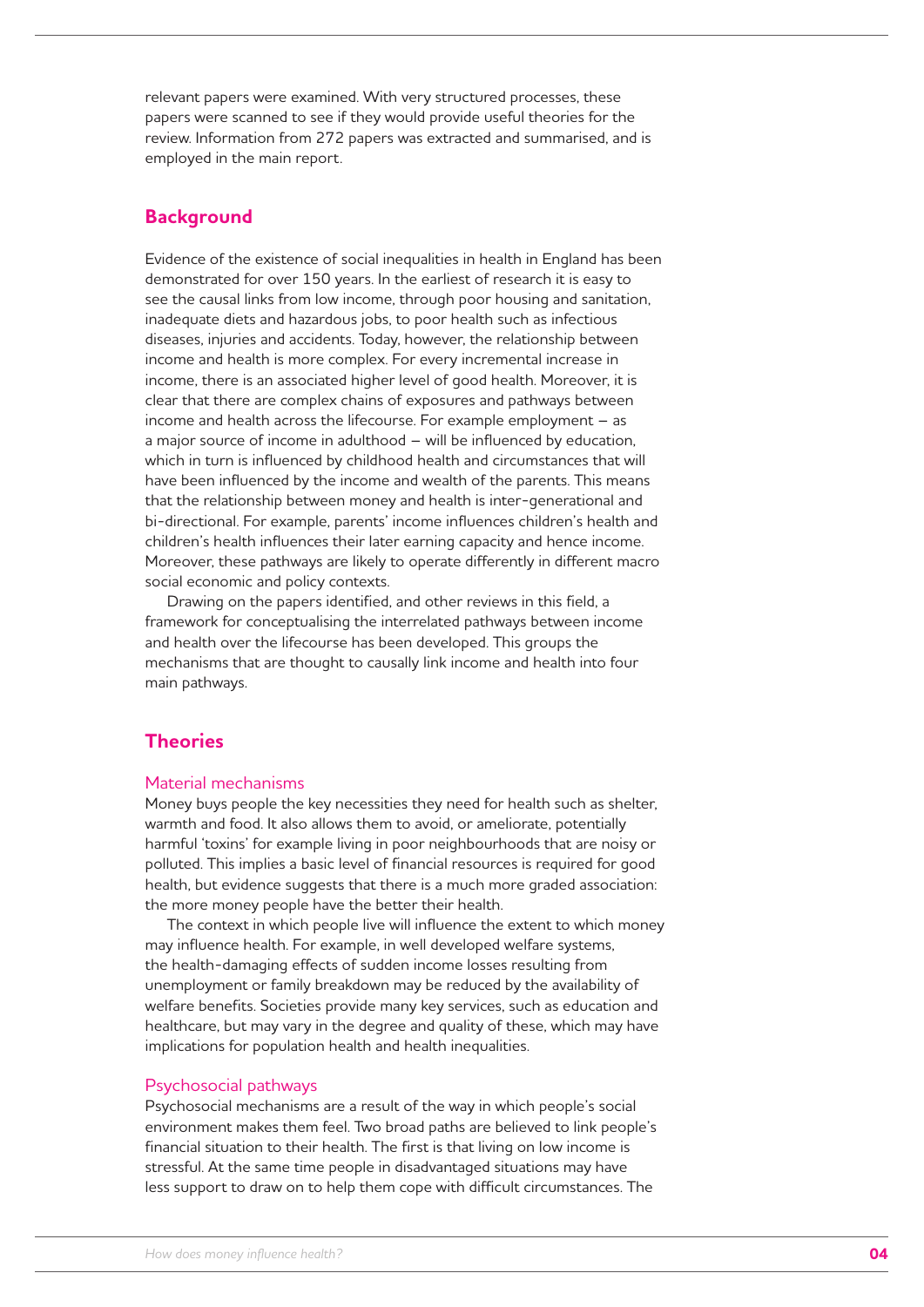second path has a relative or comparative dimension; feelings of lower status than others in society, because of less money, make people feel distressed. Increasingly, biological research is providing evidence that shows how such 'feelings' can get 'under the skin' to cause biochemical changes in the body, which when experienced repeatedly, can cause damage to physiological systems and hence lead to poor health.

#### Behavioural pathways

Many negative health behaviours are more prevalent among socially disadvantaged groups. A number of specific mechanisms have been proposed to explain this. First, some healthy behaviours are expensive, for example a healthy diet has been shown to be more expensive than an unhealthy one, joining a gym or taking part in extra school sporting clubs can be costly. Second, people may use some unhealthy behaviours such as smoking or drinking alcohol as a way of coping with difficult situations. A linked argument is that the difficulties of coping with life on low incomes inclines people to discount the future more heavily, meaning people are less concerned with the long-term health-damaging effects of behaviours that bring them current pleasure or stress relief.

The cultural context of the lives of people with different income levels may differ, for example the degree to which unhealthy behaviours are socially acceptable or the extent to which health-promoting messages to change behaviours are adopted. Understanding this broader context, together with the different mechanisms that lead people on low incomes to engage in unhealthy behaviours, helps to explain why it is difficult to improve health behaviours without addressing these multiple reasons for the behaviour.

#### Poor health leads to low income

Health selection theory describes how people's health influences their income. The most direct route is that ill health prevents someone from undertaking paid employment, which reduces their income. More long term ill health in childhood may influence educational outcomes which in turn affects employment opportunities and earning potential later in life. There are also more subtle mechanisms. For example a significant literature exists that suggest that people's health, in particular obesity, height and physical appearance, can influence economic outcomes such as employment opportunities or wages. The hypothesised mechanism is that gatekeepers to such opportunities subconsciously associate being slim or tall or attractive with other positive attributes that they value.

#### Other pathways

Some researchers have argued that the association between income or money and health is actually caused by a third factor affecting both of them. Two key candidates put forward in the literature are intelligence and personality. For example, it has been argued that intelligence may lead to both educational advantage and socioeconomic success as well as more health-promoting behaviour and hence good health.

#### **Drawing theories together**

While some researchers promote the dominance of one theoretical approach over the others in terms of the causes of poor health, most commentators argue that health inequalities are the result of a combination of pathways. Some examples in this review illustrate how one mechanism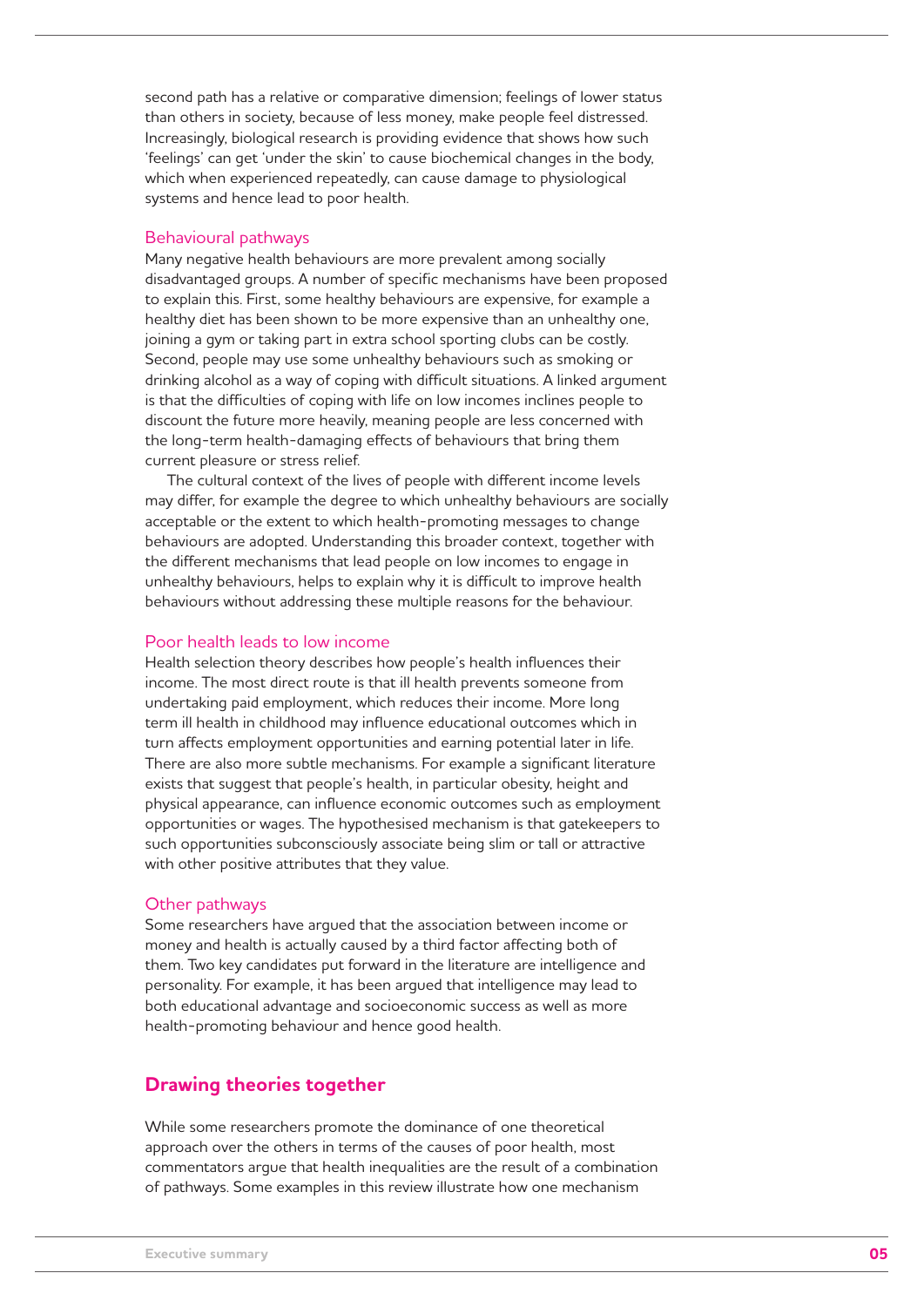may directly affect health, for example, low income leads to poor diet that results in health consequences. However, other theories suggest more complex combinations; for example, low income leads to stress leads to depression leads to lack of engagement in exercise leads to poor health. As such the theories should not be seen as competing or mutually exclusive; there is a complex web of causal factors.

## **Conclusions**

Many previous studies of income and health tested relationships associated with a particular theory or attempted to compare the relative merits of 'rival' theories. In contrast, this review emphasises the interdependence of mechanisms. There is no specific pathway or mechanism that dominates the explanation, the pathways link to each other and interact across people's lives in multiple ways that influence health.

This implies that broad-ranging policies are required to address health inequalities. There is, however, a particular emphasis on the importance of parental income for both their children's health during childhood and also the long-term consequences of their future social economic and health circumstances. Further, health improvement policies that rely only on initiatives that target specific risk factors or deliver single interventions are in danger of being insufficiently comprehensive to yield anything more than modest benefits.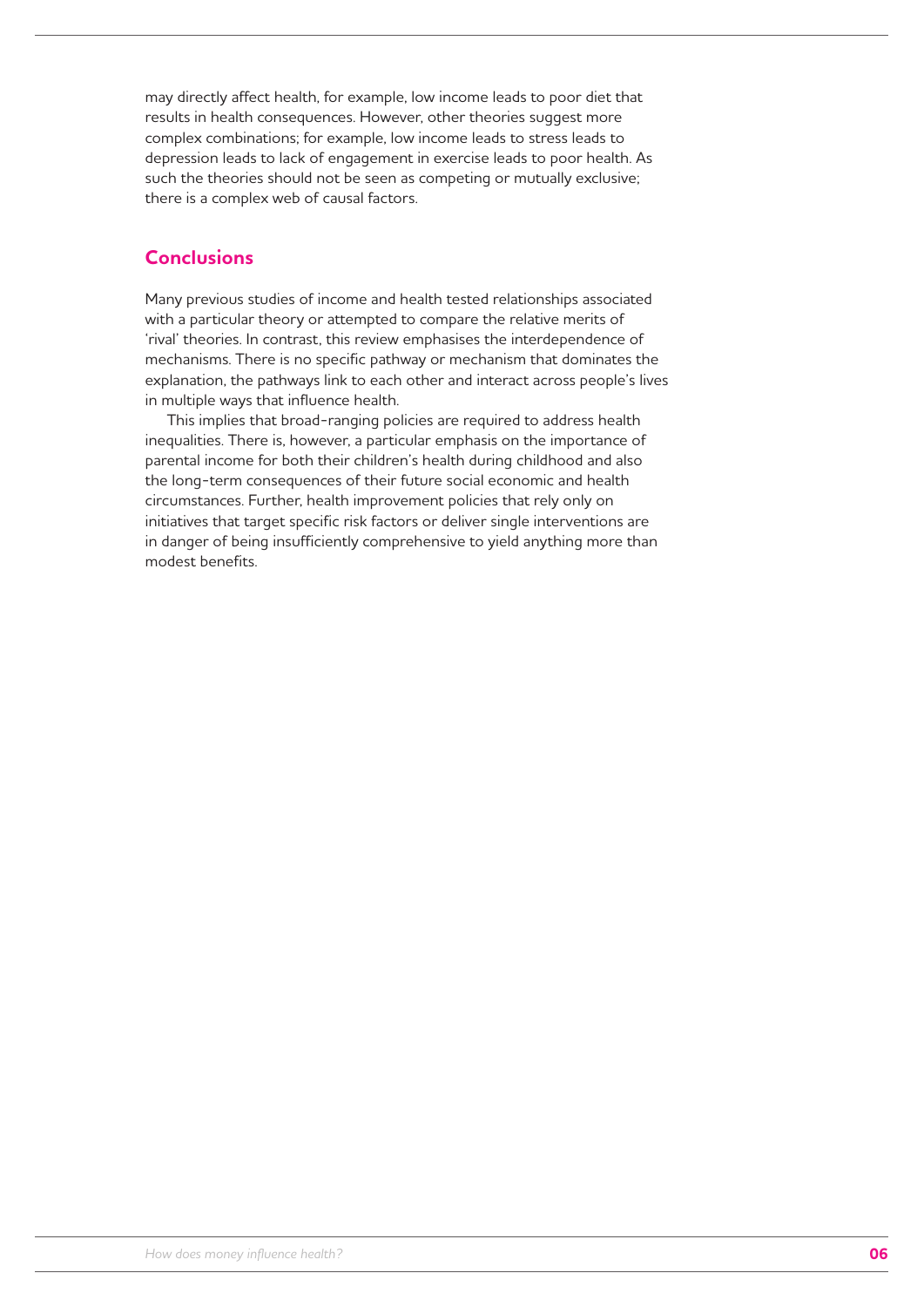## **1 INTRODUCTION**

This report explores the role of 'money' for people's health. Understanding the importance of money for health is crucial, as reducing inequalities in health is a key government policy across the UK, and reducing poverty and improving family incomes are often seen as key components of such policies. However, whether changing people's income is an effective policy lever for improving health and reducing health inequalities depends on whether the association between income and health is causal and on what the causal mechanism(s) might be.

Unfortunately, our understanding of the specific role of financial resources for health within the causal pathways is limited. Money may be a key factor influencing and being influenced by people's circumstances across their lifecourse, from birth through childhood and education, into employment and retirement. For example, employment – as a major source of income in adulthood – will be influenced by education, which in turn is influenced by childhood health and circumstances that will have been influenced by the income and wealth of the parents (Benzeval *et al.*, 2000). This means that the relationship between money and health is intergenerational and bi-directional; for example, parents' income influences children's health and children's health influences their later earning capacity and hence income. Moreover, how these pathways or chains of risk (Kuh and Ben-Shlomo, 1997) differ in different macro social economic and policy contexts is unclear (Easterlin *et al.*, 2010).

Evidence about the association between money and health, both at one point in time and over time, can be found in a wide range of disciplines – epidemiology, public health, sociology, economics, psychology, geography, social policy, politics, history – and the two key concepts – income and health – can be understood, defined and measured in a wide range of ways. Given this complexity, as a first step to gaining a better understanding of the role of financial resources for health, this report presents a theoretical review that describes the pathways between individual and family income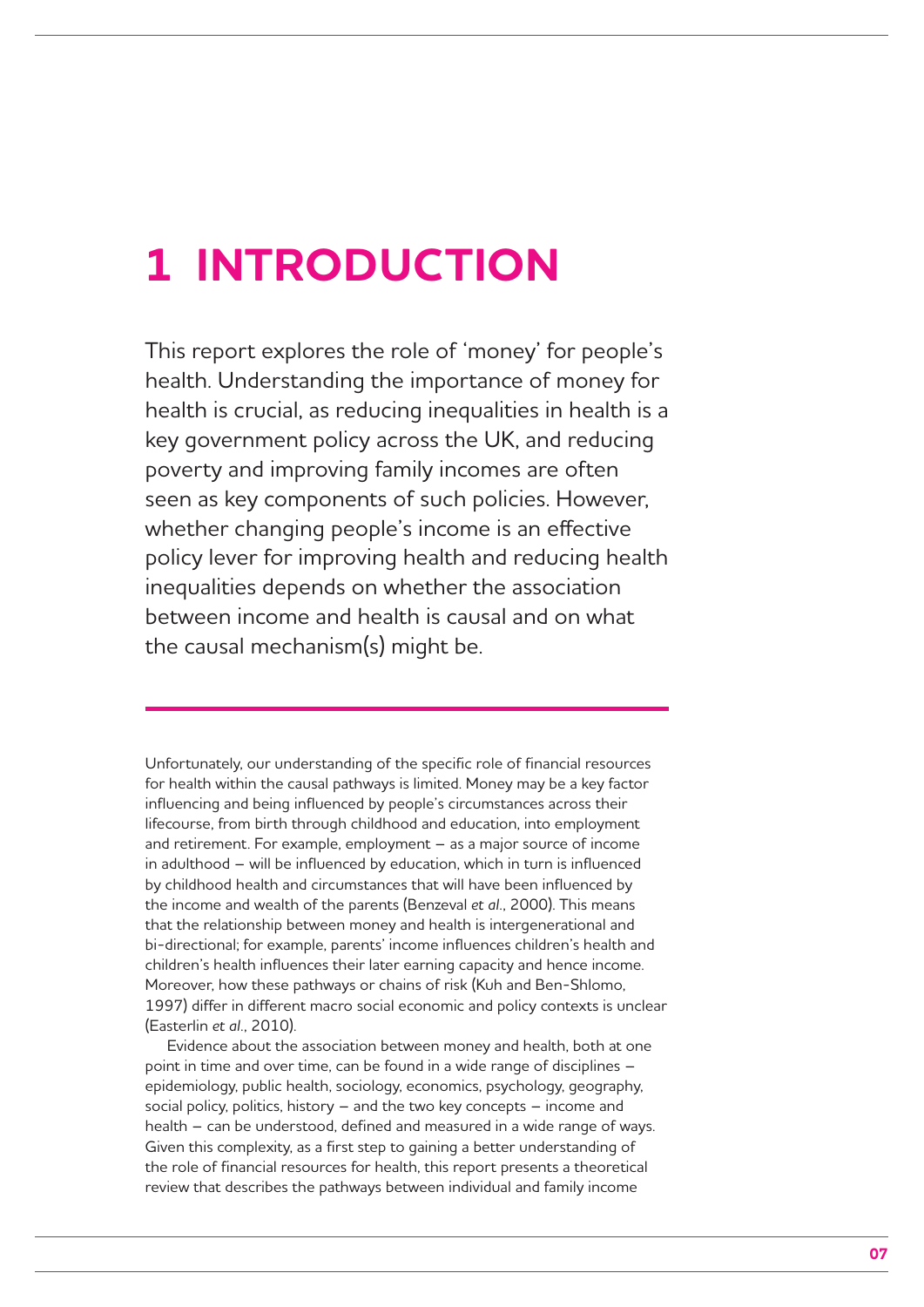and wealth, and health over the lifecourse. Reviews of theory can aid our attempts to navigate and synthesise such diverse literature by providing a means of summarising and modelling the hypothesised relationships between explanatory factors and health, which include societal and contextual factors that may affect them (Baxter *et al.*, 2010; Tugwell *et al.*, 2010; Anderson *et al.*, 2011; Lorenc *et al.*, 2012). However, in conducting such a review, a number of challenges need to be addressed.

First, we need to decide what counts as 'theory'. Scientific theory is a system of ideas or hypotheses put forward to explain a phenomenon. Theories are testable potential explanations and become substantiated or disproven by the weight of evidence that supports or does not support them (Popper, 2002). In the context of this review, we believe a theory should articulate a mechanism or pathway that explains how income might affect health causally (and vice versa). Given this, our report needs to encompass reviews, think pieces, theoretical contributions and policy documents as well as empirical papers.

The key challenge is identifying theories about the role of financial resources per se from general debates about socioeconomic position (SEP) and health. In the health literature, measures of SEP are often used interchangeably (Benzeval *et al.*, 2001), generally more dependent on the available data or disciplinary perspective than theoretical considerations about their causal mechanism. There is also an income-specific literature, some of which uses income as a marker of SEP and some that attempts to investigate the specific causal role of income for health. In economic and social research, the 'best' measure of the resources available to a family is captured by equivalised household income (Atkinson, 1992). This is also the predominant measure in the income and health literature (Benzeval *et al.*, 2001), although there is also a debate about how best 'money' should be measured in this research (Benzeval *et al.*, 2001; Geyer, 2011). However, in order to understand how money affects health, some parts of the literature examine more specific aspects of income. For example, economists in particular focus on wages (Smith, 1999) since they are often concerned with how health affects people's ability to work and earn income. In addition, there are smaller literatures on the specific role of debt for health (Sweet *et al.*, 2013) and the importance of wealth (Aittomaki *et al.*, 2010). In general in this review we use the term income, as this is the focus of much of the literature. However, we draw attention to specific debates in the literature that highlight the influence of specific sources of income or investigate the role of wealth and debt more directly, we draw attention to these.

In this review, we need to draw on all of these literatures to understand the role of money for health. To achieve this, we have conducted two separate but interlinked reviews. First, drawing on seminal contributions to debates about the socioeconomic determinants of health and health inequalities, we present a broad framework for the key theoretical pathways between SEP/income and health. Second, employing systematic review techniques, we investigate in more depth the specific mechanisms between income and wealth per se and health across a range of disciplines. Where possible we explore the ways in which key concepts and ideas from one field have been taken up and developed in another.

Formal theoretical reviews are relatively new activities without a standard methodological approach. This review builds on techniques developed for an earlier theoretical review, undertaken by two of the current authors, which focused on theories related to health, crime and perceptions of crime (Lorenc *et al.*, 2012). This review in turn drew on the approach of Baxter and colleagues based on the work of the National Institute for Health and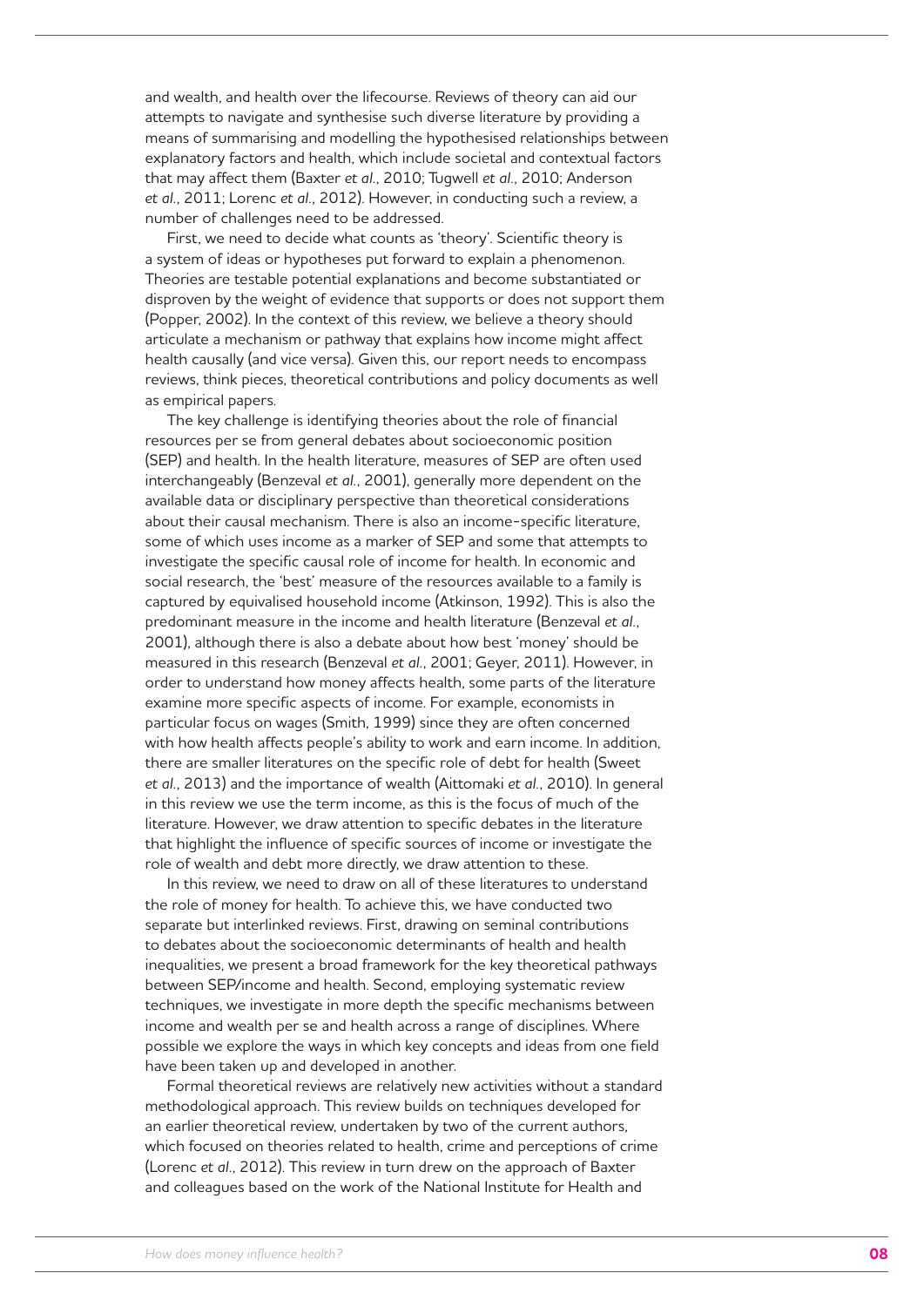Clinical Excellence (Baxter *et al.*, 2010) and three underlying methods: realist synthesis (Pawson, 2002), critical interpretive synthesis (Dixon-Woods *et al.*, 2006) and causal mapping (Joffe and Mindell, 2006) literature. Our review methods draw to some extent on this previous work but also incorporate some methods associated with traditional systematic reviews, but all within the constraint of this being a rapid – nine-month – review.

## **Aims and objectives**

Overall, therefore, the aim of this project is to synthesise the available theoretical arguments on the pathways between various measures of income and health. We begin by outlining our methodological approach. Next we describe the broad theoretical frameworks that explain how socioeconomic factors might influence health, and identify a number of key concepts and debates that provide important contexts for the association. Drawing on the more systematic part of our review, we then describe in more depth how these broad theories are put into practice in specific mechanisms and pathways, and illustrate them with evidence from different disciplines. The next section draws the different theories together, and illustrates their interconnectedness with a series of case studies, and finally, we outline how policy might most helpfully be employed to use income as an instrument to improve health.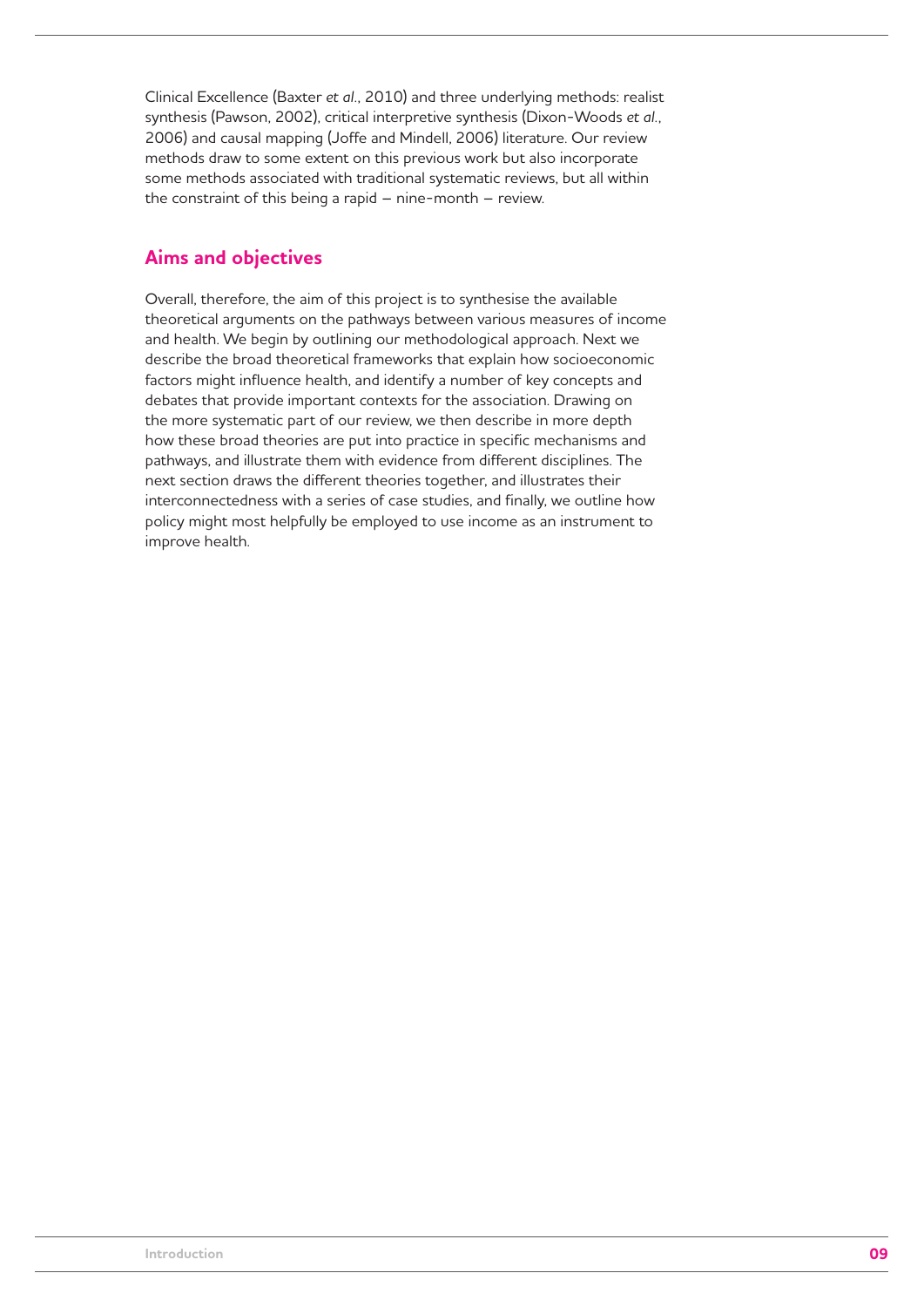## **2 METHODS**

The literature review for this project was conducted in two distinct ways. For the broad framework and concept definition, we drew on our existing knowledge and literature libraries, identifying what we believed to be key texts about broad theories of how socioeconomic position may influence health. This approach is therefore embedded in social epidemiology, the field in which we work. However, we then used systematic and other searches of literature to identify how these broad theories are articulated, employed and developed in relation to income and health, and to investigate whether other theories are also employed. Our approach to the more systematic searches is outlined below.

## **Searching**

The search strategy had a number of components, each designed to complement and compensate for limitations of the other components. Iterative searching of relevant literatures was conducted until theory saturation (that is, until no further substantial schools of thought were added by further searching) was achieved within the limited time frame.

The search strategies involved:

- **•** systematic searches of electronic databases;
- **•** searching of private collections within the project group;
- **•** citation tracking of key papers;
- **•** reviewing contents pages of new issues of key journals.

The following searches were conducted between August 2012 and January 2013: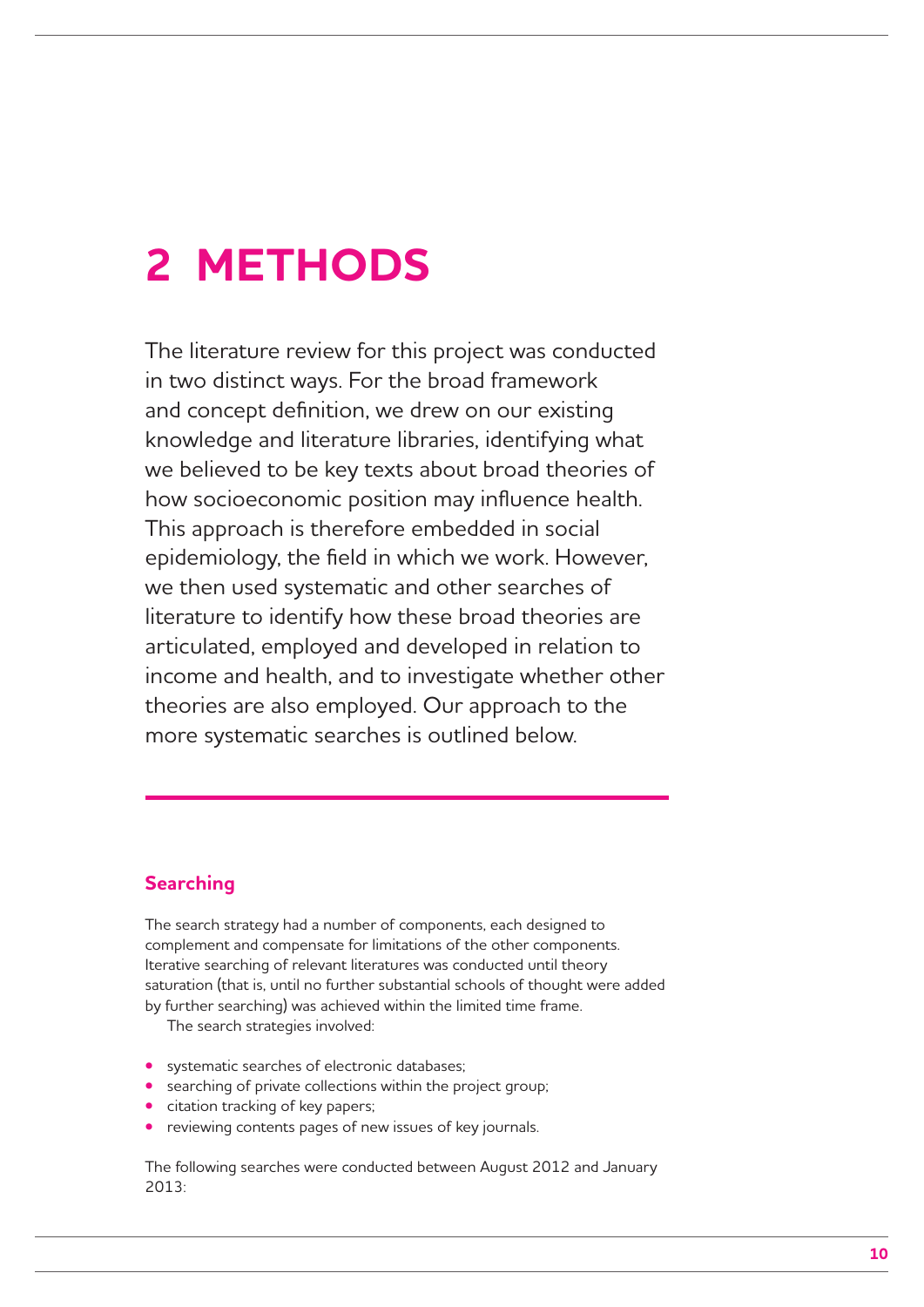- **•** 'highly cited literature': this was an attempt to identify the most influential theoretical work.
- **•** 'recent literature': this search was restricted to the past decade to find more recent relevant literature, possibly less cited than papers in the above search.
- **•** systematic reviews identified by the Centre for Reviews and Dissemination.

The search terms employed across these different approaches are shown in Box 1.

With regard to the search for 'highly cited literature', we searched Web of Knowledge, comprising Web of Science and Web of Social Science from Thomson Reuters, and SciVerse Scopus from Elsevier. These electronic databases focus on high-impact journals and are designed for citation tracking. The top 2,000 papers, ordered by number of citations, were taken from each database, on the assumption that the most highly cited papers were most likely to have been particularly influential. This search was repeated twice as we refined our search terms. Given the focus on highly cited papers, these searches tended to identify older papers.

The 'recent literature' search was designed to be more specifically focused on identifying emerging theories from different disciplines. It focused on subject-specific databases from the fields of health sciences (such as epidemiology, medical sociology, health economics, health psychology, health geography, clinical sciences, public health and so on), economics, political sciences, geography and sociology: CINAHL, Econlit, Embase, IBSS, Pubmed, RePEc, Socindex and PsychInfo. We limited the search to articles published within the past ten years to identify more recent theories and those that have current application.

The systematic review search focused on the Centre for Reviews and Dissemination's DARE (Database of Abstracts of Reviews of Effects) database (note that literature reviews, including systematic reviews, were also identified from other components of our literature search described above).

#### **Box 1: Search terms**

#### **Terms to identify 'money'**

Financial difficult\*; income support; personal finance; public assistance; social security; disability benefit\*; earning\*; economic\*; income; money; pension\*; poverty; salaries; salary; wage\*; wealth\* expenditure\*; spending\*; living standards; standards of living.

#### **Terms to identify health**

Life expectancy; medical condition<sup>\*</sup>; quality of life; well being; death; disease\*; happiness; health\*; hospitalisation; illness; lifespan; malaise; morbidity; mortality; QOL; wellbeing.

#### **Terms to identify theory**

Theory; pathway; model; mechanism; longitudinal; cohort; lifecourse; review.

#### **Terms used to search DARE**

Income; poverty; wealth.

Note: \* = wildcard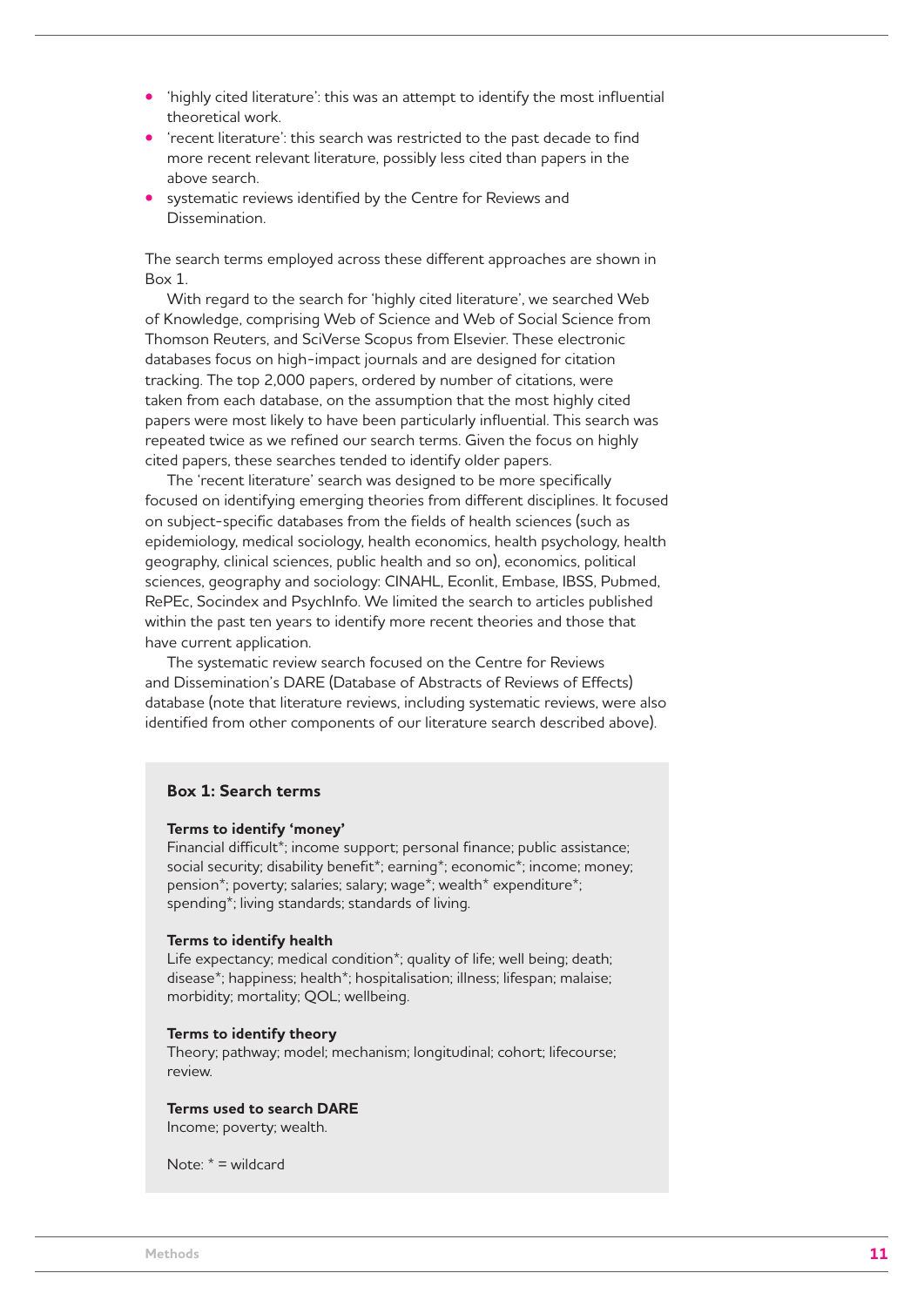## **Inclusion criteria**

To identify potentially relevant papers, the following inclusion criteria were applied:

- **• Money.** Publications were included if they provided a definition of financial resources. The terminology of significance for this review included income (individual, family or household), earnings, salary, wages, wealth, financial difficulties and poverty.
- **• Health.** Literature covering all outcomes relating to health, including wellbeing, happiness and health behaviours, was included. Literature focusing on access to healthcare as a mechanism was included but access to healthcare as an outcome was excluded.
- **Theories.** As a minimum requirement, an included publication had to describe a theory that connected financial resources to health through a specific pathway/mechanism. More complex theories (such as those that involve multiple and multi-staged pathways and outcomes, feedback loops, contextual factors and so on) were included providing they involved the three core components: a measure of money; causal pathway/mechanism; and health outcome. Papers were excluded if they did not present theories containing all three of the core components. Papers were also excluded if the theoretical discussion was judged to be cursory, for example in cases where a hypothesis or existing theory was briefly referred to or implied as part of a general discussion. Excluding 'cursory' theoretical discussions depended on the reviewer's subjective judgements, but we found in practice that such cases were generally easy to identify. If in doubt, we erred on the side of inclusion.
- **• Countries.** Theories had to relate to developed countries. Membership of the Organisation for Economic Co-operation and Development was used as a guide to determining a country's 'developed' status.
- **• Publication date.** Any date of publication.
- **• Publication type.** Any type of publication the majority of included studies were from academic publications.
- **• Language. English language.** This language criterion was essentially pragmatic in that the review search, selection and data extraction process was conducted by English speakers.

The above criteria were applied to the titles and abstracts of the articles identified by the literature searches. Full text was obtained of all articles that met the inclusion criteria. At this stage, the screening of abstracts was inclusive, particularly in relation to the money and the health criteria. In cases where inclusion or exclusion could not be determined from titles and abstracts, full papers were retrieved and checked.

### **Data management**

A 'search diary' was kept, detailing the names of the databases searched, the search terms used and the search results. Similarly, records were kept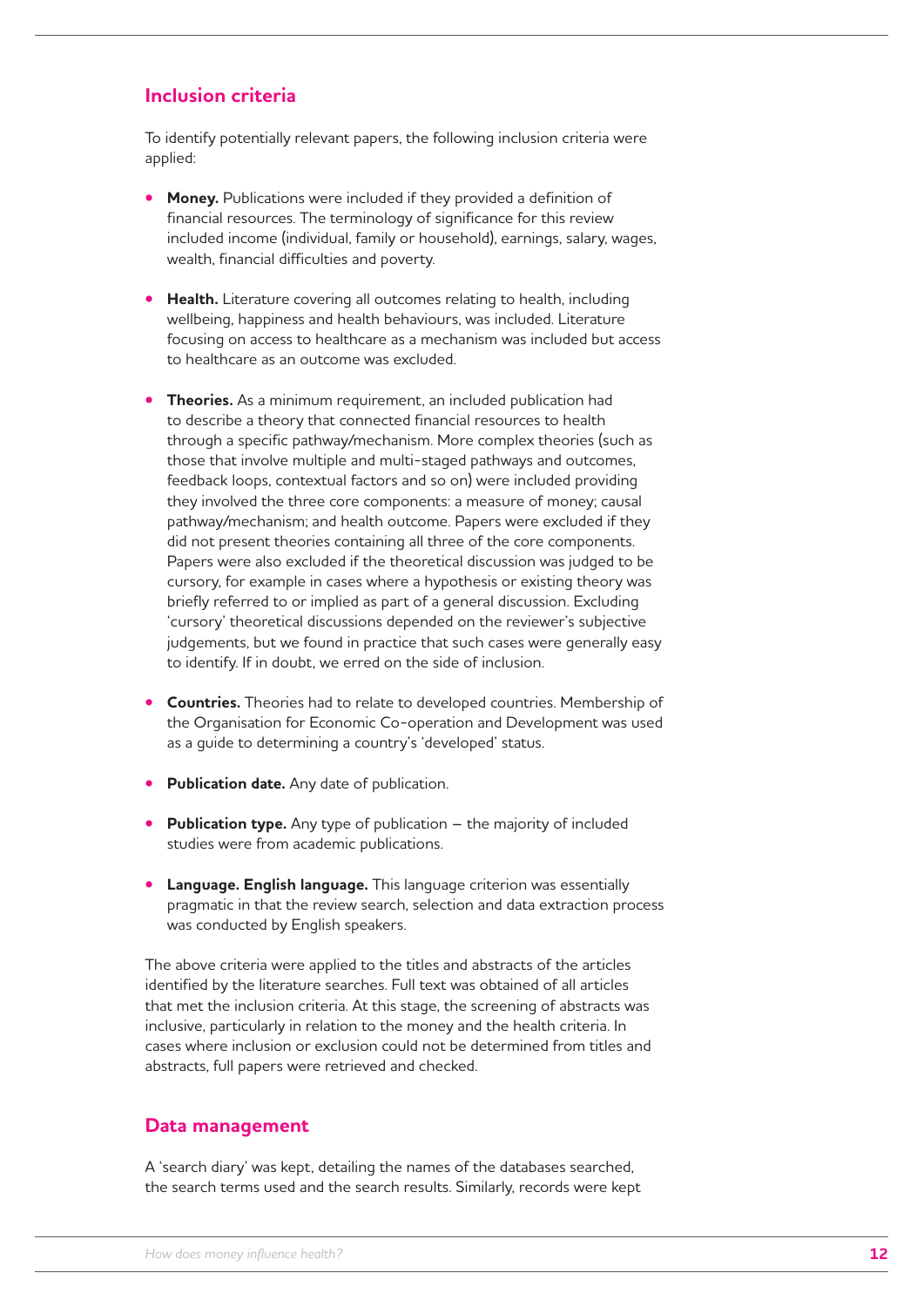regarding the manual searches. The results of each search were exported to an Endnote database, along with details of which database and which search they were imported from. Titles and abstracts were screened and inclusion/exclusion decisions recorded on the Endnote database. To check for consistency in screening, a random sample of abstracts was screened by another reviewer and their decision to include or exclude checked against the main reviewer's decision. Retrieved studies were filed according to inclusion/exclusion decisions.

Theories and concepts were systematically extracted from relevant studies and coded thematically (in a similar way to qualitative analysis), by publication details, theory category and, if relevant, study details, to inform the data analysis. Data were extracted by one reviewer, and a second reviewer independently extracted a sample of studies; results were compared and differences discussed to develop a common consistent approach. The following data was extracted and entered into an Access database.

- **•** Publication details: author; title; journal; date; primary focus; type of paper (for example, theory, review, primary quantitative research, primary qualitative research).
- **•** Theory information: name of theory; financial resource measurement; health outcome(s); mechanism(s)/pathway(s); reference to previous theory; reference to lifecourse; other contextual factors referred to in the theory. Theories were coded according to the broad framework identified in the wider socioeconomic position literature.
- **•** Study details: population; country; textual/diagrammatic summary of theory; theory supported by primary/secondary quantitative/qualitative data.

The extracted literature was first organised by the coding framework created to capture theories describing mechanisms linking financial resources and health. Guided by Baxter and colleagues' (2010) method of developing a conceptual framework, for each of the broad theory topics outlined in Chapter 4 (material, psychosocial, behavioural, influence of health on income, those coded as 'other', and lifecourse) texts were searched for descriptions of specific pathways between financial resources and health. The 'other' category subsequently developed into 'biological processes' and 'personal characteristics'. Lifecourse was a perspective potentially relevant to all theories.

The text was then organised by themes emerging from the data within each theory category, drawing together similar theoretical pathways from differing disciplines, influenced by critical interpretive synthesis methods (Dixon-Woods *et al.*, 2006) and aggregating and interpreting methods (Noblit and Hare, 1988).

Narrative synthesis techniques were used to scope, compare and contrast the key theories that were identified, and focused on:

- the definition of key concepts;
- **•** hypothesised pathways;
- **•** the range of contextual factors included in the model/theory;
- **•** the time sequencing of hypothesised influences and outcomes within the lifecourse.

An interpretative (rather than aggregative) summary of findings was undertaken to create a causal map and review the key concepts and relations that were believed to be important.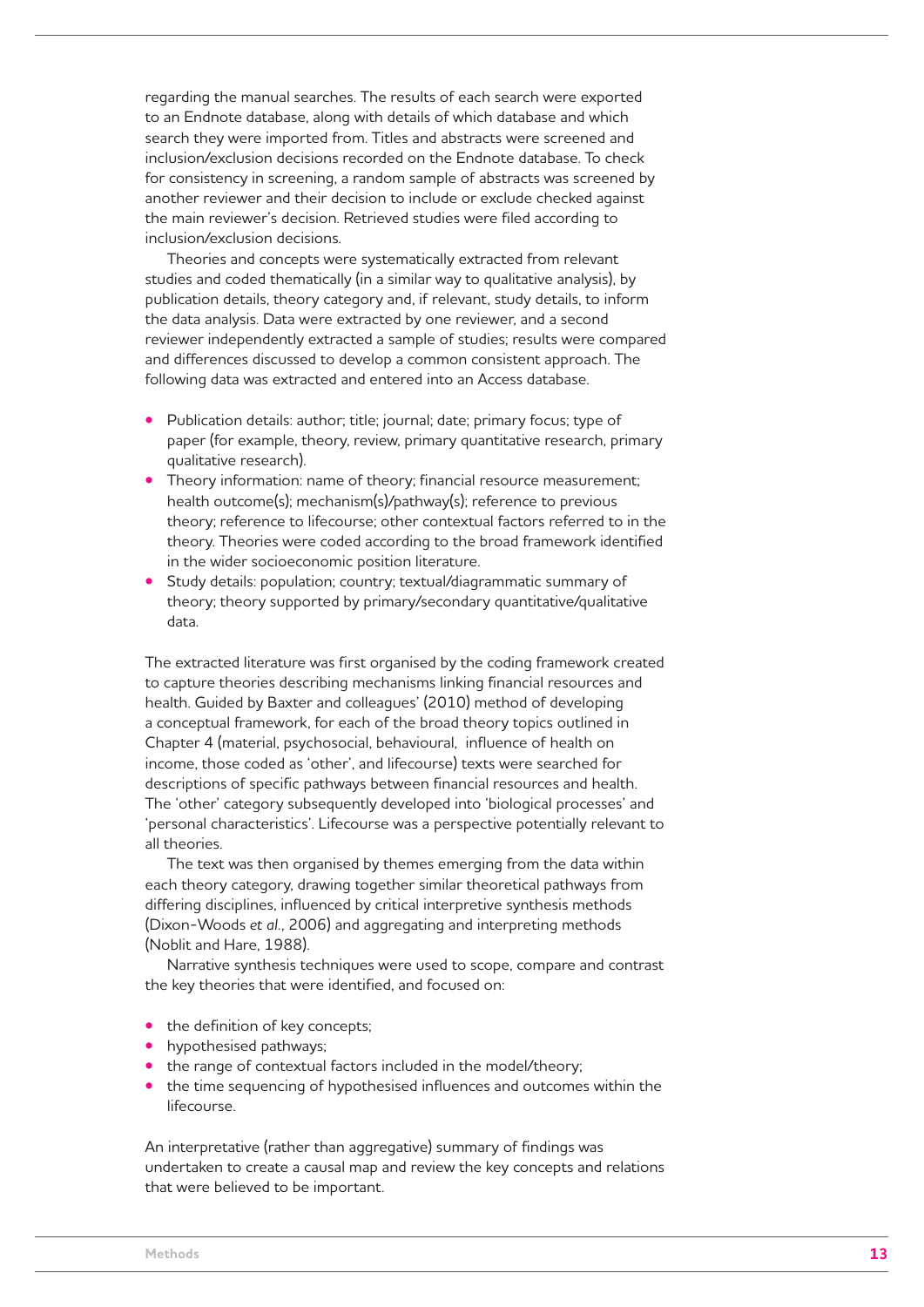## **Search results**

Figure 1 shows the number of articles identified by the different methods, and how many of these were included in the study. The first set of searches resulted in 147 papers used for data extraction. Of these selected papers, 19 were theoretical reviews, 6 systematic reviews, 22 literature reviews, and 100 reports of empirical research.

The final stage of literature searching involved citation 'pearl growing', additional searching using key references (Dolan *et al.*, 2005). Forward citation tracking was conducted on key papers identified through the systematic searches and the private collections. Additional papers identified from personal collections were collected throughout the review period and included in the review if they provided relevant supplementary information. These papers were the results of new journal articles, backwards citation searching, and following the development of theories emerging in the review.

#### **Figure 1: Flow chart of literature review**

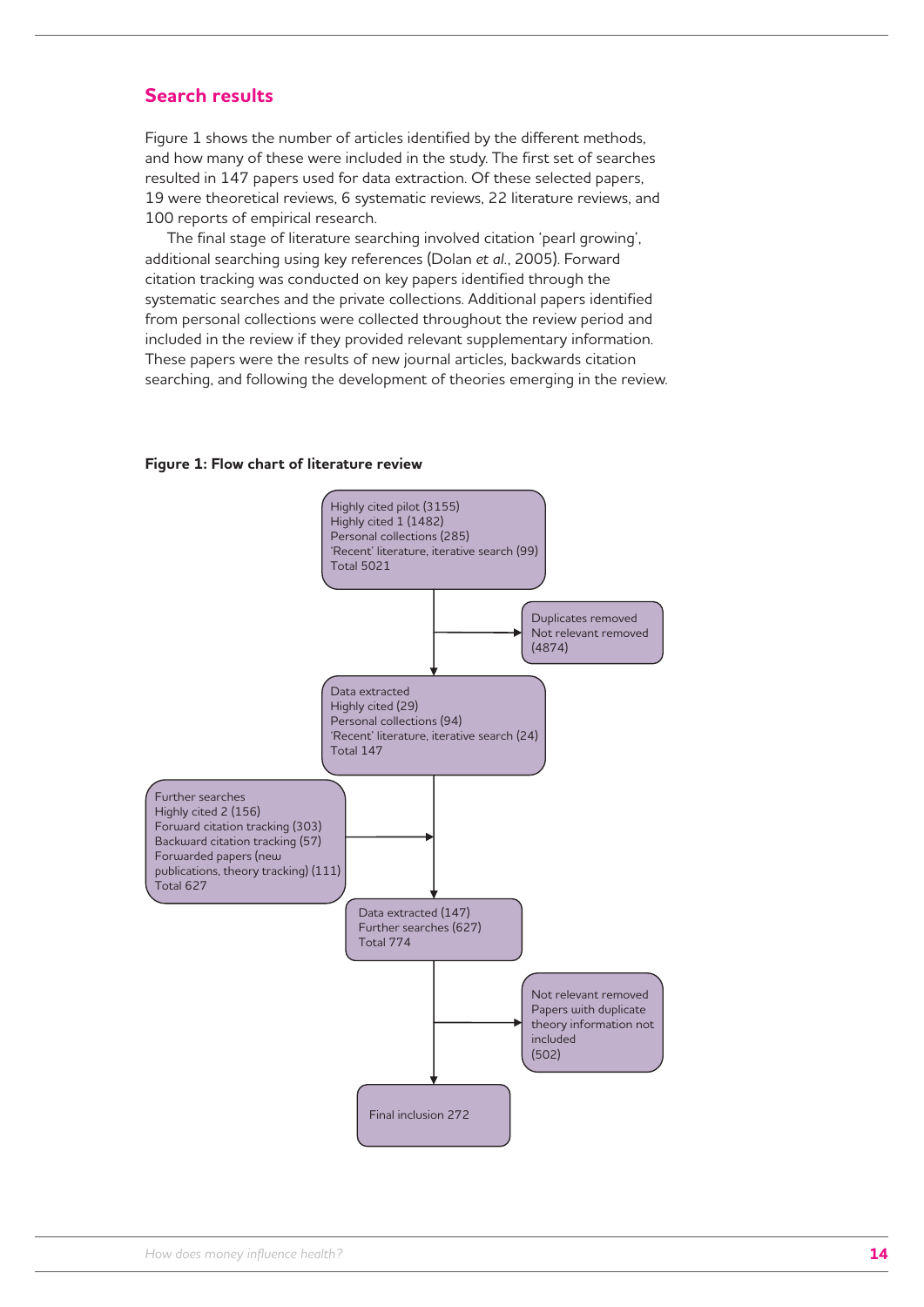## **3 OVERARCHING THEORETICAL FRAMEWORKS TO EXPLAIN THE SOCIOECONOMIC POSITION–HEALTH ASSOCIATION**

To develop an overarching theoretical framework we reviewed key inquiries and think pieces that have shaped the debate about the causes of social inequalities in health. Below we outline the broad framework and some of the key debates that are relevant to theories about the income and health association.

## **The Black Report**

Evidence of the existence of social inequalities in health in England has been demonstrated for over 150 years (Farr, 1860). In the 1840s, evidence showed that people born to gentry lived on average to the age of 35 years in Liverpool, while those born to labourers had an average life expectancy of only 15 years (The Lancet, 1843). These kinds of data gave rise to many of the public health campaigns to improve living standards in the 19th and early 20th centuries. However, social inequalities in health per se became a significant focus of attention with the publication of a governmentcommissioned inquiry in England, known as the Black Report, in 1980 (DHSS, 1980). The evidence available at the time showed that men in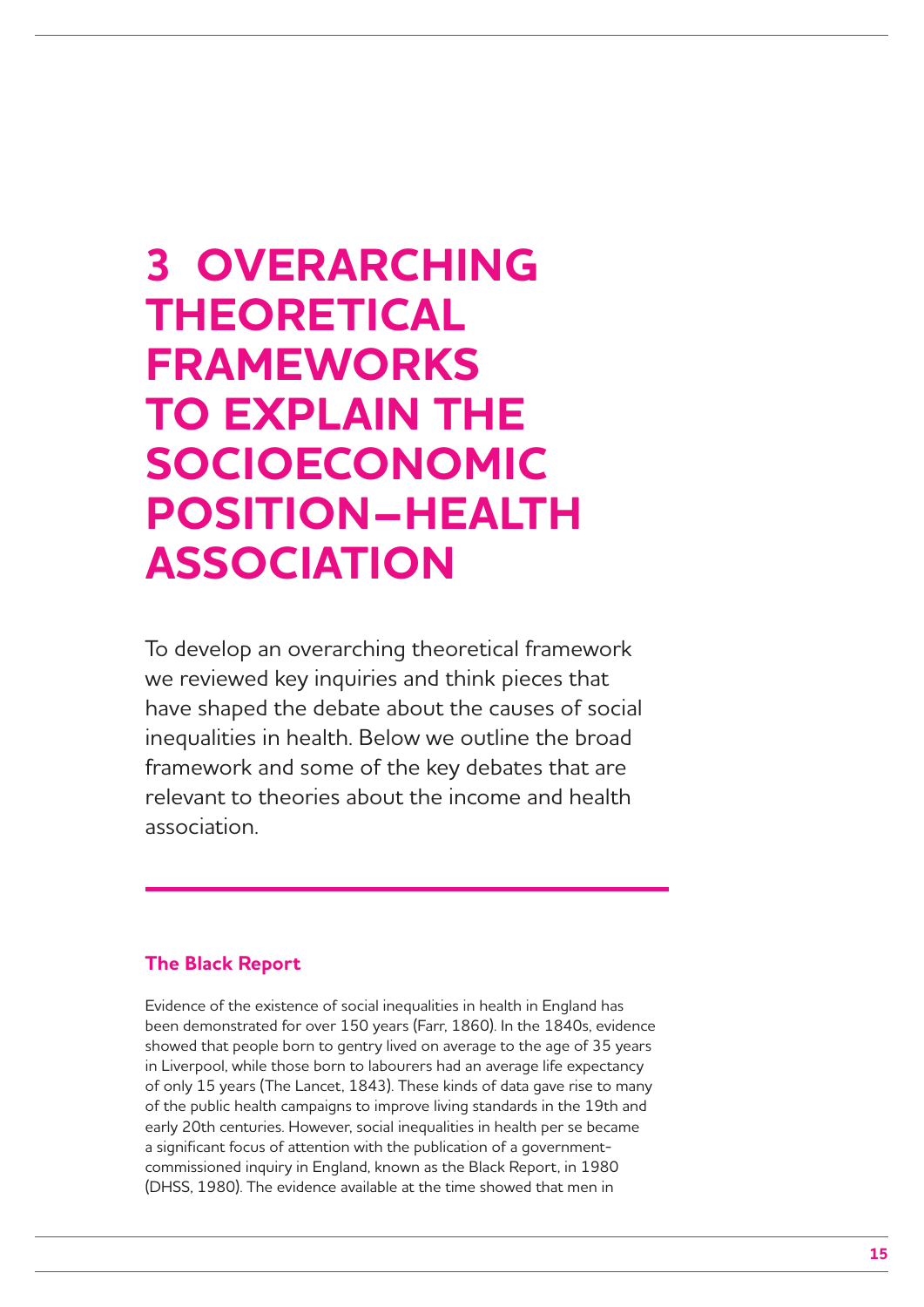unskilled occupations in England and Wales (see Figure 2) were 2.5 times more likely to die before reaching 65 years of age than their professional counterparts (OPCS, 1978). In the most recent national data for England and Wales for 2002-6, men in the highest occupation group can expect to live 5.8 years longer than those in the lowest, while the difference for women is 4.2 years (Johnson, 2011). Such inequalities exist across all developed countries (Mackenbach *et al.*, 2008; Adler and Stewart, 2010; Brown and Nepal, 2010).

The Black Report provided the first clear theoretical framework for explaining social inequalities in health, and most arguments since then have developed these ideas. It sets out four broad explanations that social inequalities in health are:

- **•** an artefact of measurement error;
- **•** the result of social selection;
- **•** caused by individuals' behaviours;
- **•** the outcome of individuals' social and material circumstances.

Macintyre (1997), in a review of progress since the Black Report, suggests that the Black Report contains two versions of each theory: a hard version – often narrow and uncompromising – and a 'soft' version, which acknowledges the complexity of analysing and understanding social inequalities in health (Macintyre, 1997).

The first theory for health inequalities considered by the Black Report was that health inequalities were an artefact of the way variables were measured. The 'hard' version suggested that this was the entire reason for the observed inequalities, while the 'soft' version acknowledged that the extent of health inequalities was influenced by the way in which the variables were measured. The Black Report considered, and dismissed, the idea that social inequalities in health were the consequence of measurement problems. While there were clearly limitations with the data available to examine inequalities at the time – for example, different sources of data for health and population information – careful examination of evidence suggested that this was a very modest contribution to overall differences (Fox *et al.*, 1985). As analyses of social inequalities in health become ever more sophisticated, there continue to be methodological challenges in how we measure variables and inequalities in them (for example, Orpana *et al.*, 2007; Vagero; 1997;



#### **Figure 2: Life expectancy for men (2002–6) in England and Wales**

Source: Johnson 2011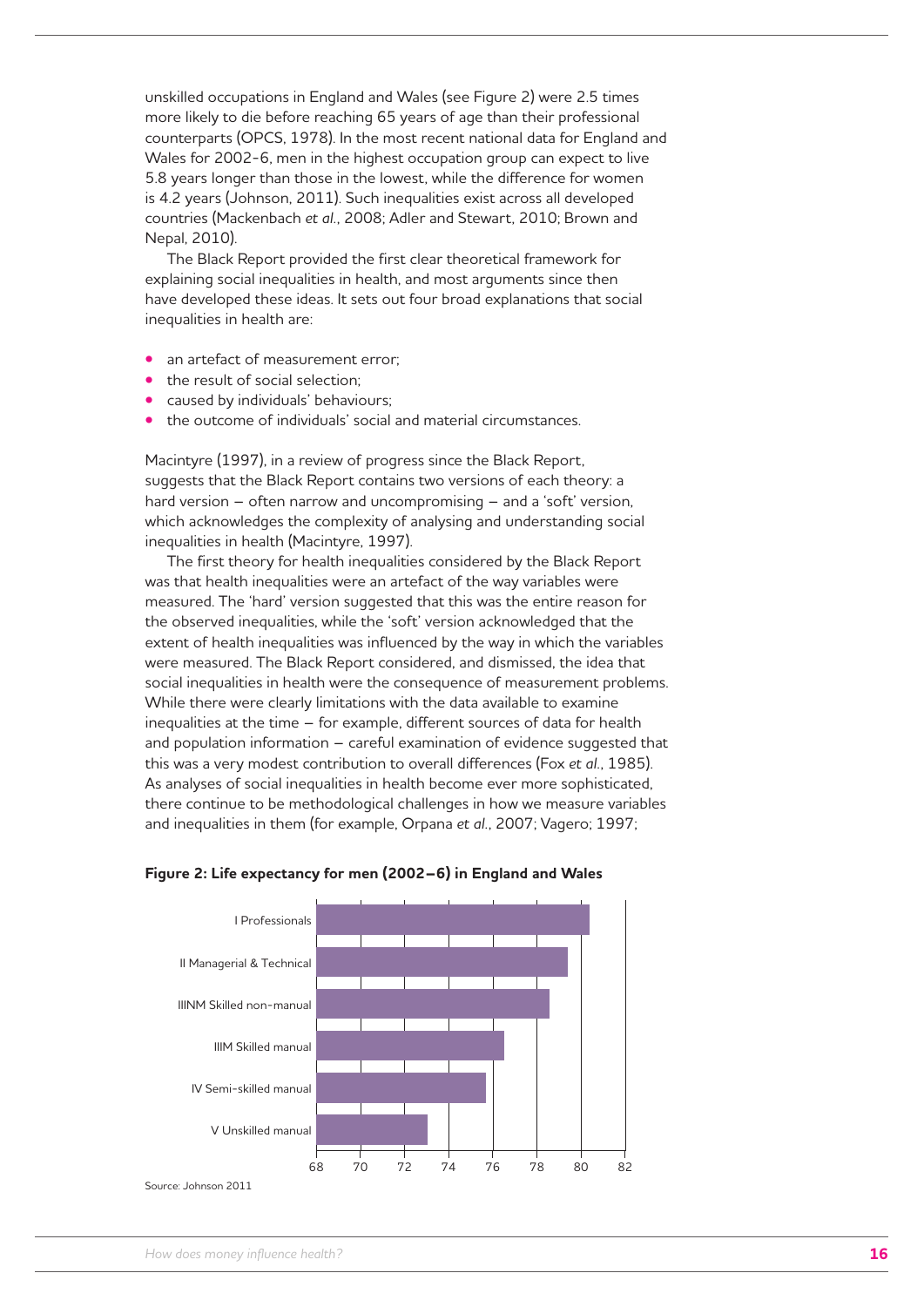Scanlon, 2006). Nevertheless, the notion that inequalities in health are a consequence of measurement problems is no longer considered realistic (Bambra, 2011).

The second theory that the Black Report considered and largely dismissed was that of natural/social selection, that is, that inequalities in health are the result of poor health leading to disadvantaged socioeconomic circumstances rather than the opposite way round (the hard version). The 'soft' version suggests that health may contribute to an individual's social position, both directly, for example, becoming ill and losing a job, and indirectly, for example, ill health in childhood leading to poor education and subsequent socioeconomic status. Again the Black Report itself dismissed social selection as the sole explanation for health inequalities. Subsequent research with longitudinal data suggested that although there was some evidence of such health-related social mobility, it was likely to account only for a small proportion of health inequalities (Whitehead, 1992). Part of the reason for the firm dismissal of social selection ideas, by the Black Report and researchers that followed, was the need to pre-empt and rebut attempts to 'explain away' social inequalities both in the immediate response to the report and subsequent political debate (Macintyre, 1997). However, in other research fields such as economics, there is an ongoing and strong research tradition of examining the two-way association between income and health (for example, Smith, 1999), while in social epidemiology the increasing adoption of a lifecourse perspective (Kuh and Ben-Shlomo, 1997) has meant that the notion of health/biological pathways through life affecting subsequent health and socioeconomic circumstances has become a more integral part of debates.

The third theoretical explanation put forward by the Black Report is that social inequalities in health can be explained by people in disadvantaged circumstances being more likely to participate in health-damaging behaviours. The hard version suggested that individual behaviours could explain away health inequalities (Macintyre, 1997), while the softer version acknowledged the role of behaviours embedded in social structures. Much political and policy debate since the Black Report has debated notions of individual responsibility and socially determined behaviours.

Finally, the key explanation for health inequalities supported by the Black Report was that social inequalities in health were the result of the poor material circumstances experienced by those from disadvantaged social classes, for example, poor housing, living in harmful environments and not having the resources to pay for a healthy diet. Income is clearly at the core of this explanation. The softer version of this argument contained in the report was that health inequalities were a consequence of both the material and psychosocial processes consequent on the social and economic status accorded to different social classes (Macintyre, 1997).

### **Beyond the Black Report**

Adler and Stewart (2010) suggest that the Black Report was published in an era, starting in the 19th century, that focused on a poverty threshold – that is, a binary distinction between 'rich' and 'poor' – and not surprisingly the core explanation of the difference in people's health was the material resources they had available to them. But in the decades that followed the publication of the Black Report, attention switched to the continuous gradient in health across the social spectrum. This phenomenon was highlighted most noticeably by analyses of the Whitehall Study – a cohort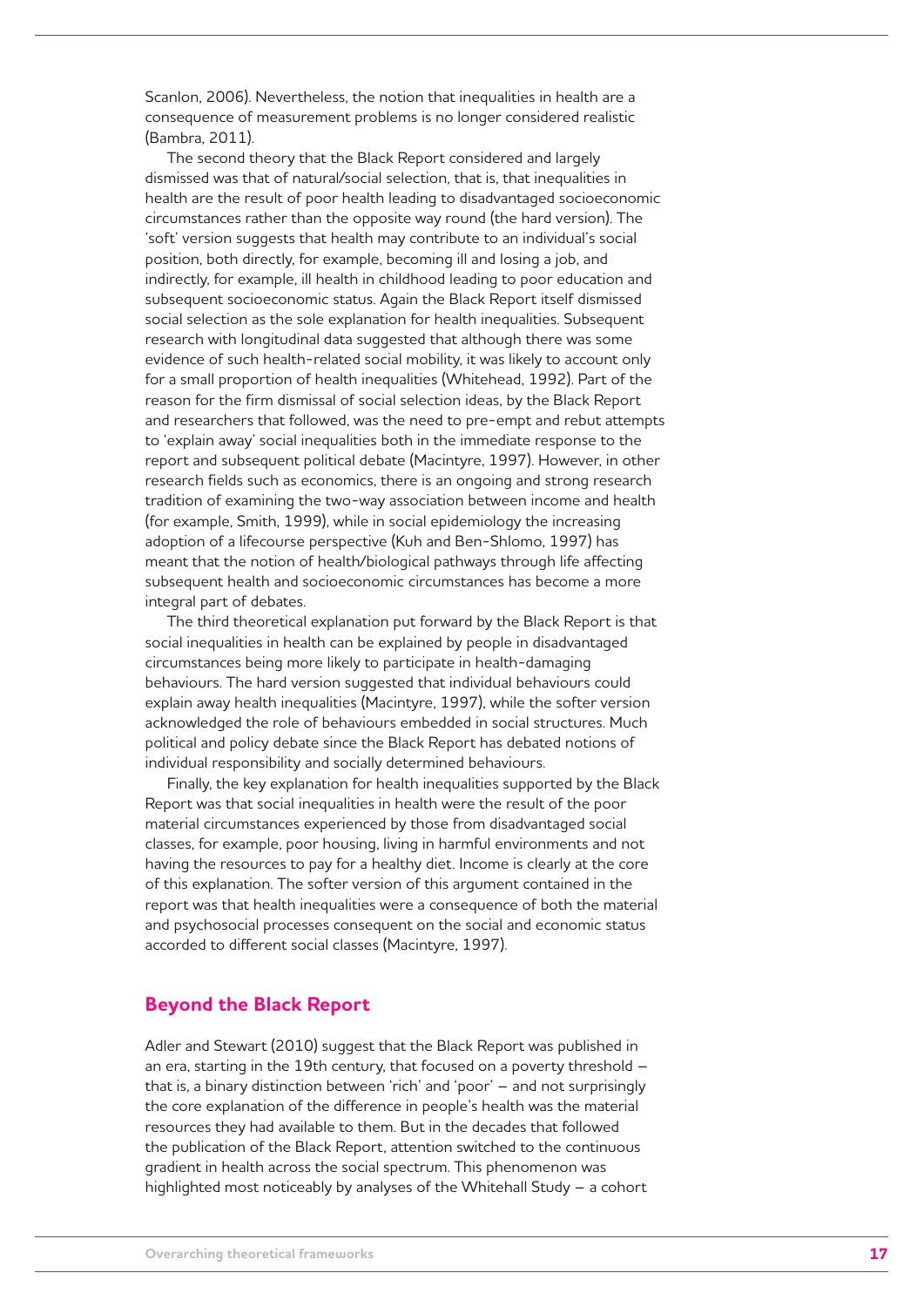of mainly white-collar employees in London – which showed a stepwise gradient in mortality across all employment grades (Marmot *et al.*, 1984). This led to a rejection of the material explanations for health inequalities in favour of psychosocial ones. Within the Whitehall Study these looked as psychosocial aspects of work such as job demand and control, and social support (Marmot, *et al.*, 1997; Stansfeld *et al.*, 1998; Chandola *et al.*, 2006). More broadly, Wilkinson in his seminal work examining national differences in life expectancy (1992) argued that inequalities in health in developed countries were not the result of poor material circumstances – because in the main people had adequate living standards for health – but a consequence of income inequality. His hypothesis suggested that psychosocial stress caused by people's relative position in society was the main driver of health inequalities. Others, however, argued that the association between income inequality and health was the result of neomaterialist factors – in other words, that more unequal societies had poorer and more unequal social and economic structures for promoting health across society (Lynch *et al.*, 2000).

While biological pathways between poverty, material or physical environments and health had been relatively obvious in earlier literature – for example, toxins from exposures to pollution, occupational hazards, damp housing and so on – the mechanisms for psychosocial pathways required investigation. This led to a significant focus in the literature on the potential underlying biological processes that might link social stress with biochemical changes in the body to health and disease (Evans *et al.*, 1994; Brunner, 1997).

At the same time as these arguments between material and psychosocial explanations for health inequalities were playing out, two other theories entered the debate: the importance of area context and the role of lifecourse (Graham, 2000).

Initially, area-level factors were employed in health inequalities research as proxies for individual-level data. Increasingly, however, researchers began to investigate the role that different environmental neighbourhoods might have in creating health inequalities. Factors of potential importance included the physical environment, availability of goods and facilities (Macintyre *et al.*, 2002) and, more recently, linked to debates about mechanisms by which income inequality might affect health, social capital (Kaplan *et al.*, 1996). At the same time as this focus on neighbourhood influences on health was emerging, others were arguing for a multi-level approach to health inequalities, but taking into account much more macro influences at societal and even international level. Dahlgren and Whitehead's (1991) layers of influence 'rainbow' model of the determinants of health captured this notion of multiple levels of influence layered on top of each other starting at the centre with individuals' actions themselves, which are influenced by their family and friends, community and neighbourhoods which in turn are influenced by social and economic structures such as employment and housing and finally national policies on welfare and cultural influences such as the role of women, and international trade agreements (Whitehead, 1995).

The other growing theoretical driver in health inequalities research concerned the role of factors across the lifecourse. Lifecourse influences have long been debated in sociology (for example, Elder, 1974, 1975, 1985) and within health research in very specific debates around the association between in utero development, childhood illness and heart disease in adulthood (Forsdahl, 1977; Barker *et al.*, 1993). However, these ideas – focusing on the role of factors at early stages of life for later – became central to debates about the determinants of health with the publication of 'A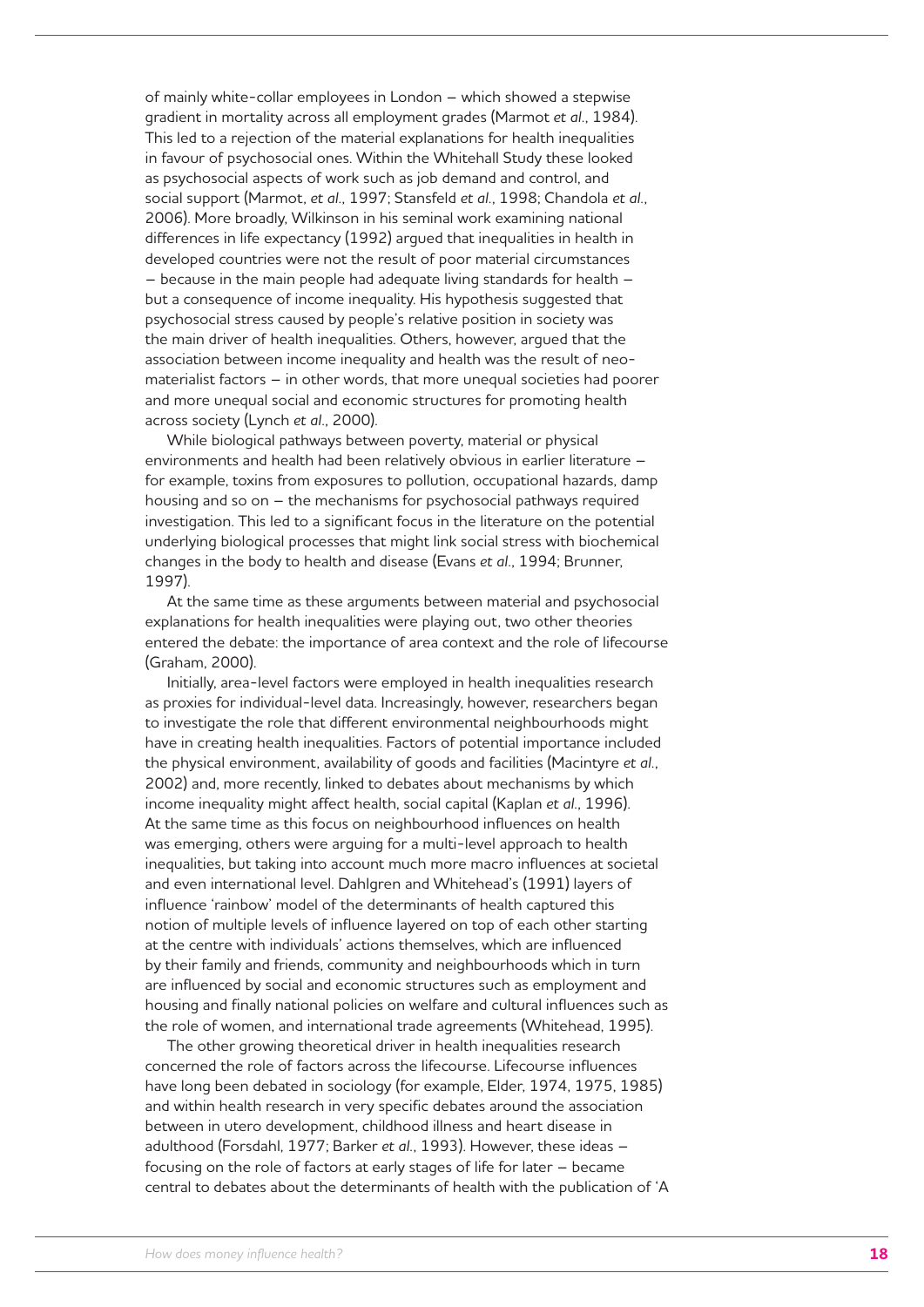lifecourse approach to chronic disease epidemiology' (Kuh and Ben-Shlomo, 1997). This argued that there were biological and social pathways between childhood and adulthood that accumulated risks for health, behaviours and socioeconomic circumstances, and that these chains of risk developed within layers of contexts and were transmitted between generations (Ben-Shlomo and Kuh, 2002). The lifecourse perspective now underpins virtually all research on the social determinants of health, although it still makes a relatively modest contribution to specific debates about income and health (Benzeval *et al.*, 2000). Moreover, while it provides a general framework and lens with which to investigate inequalities in health, it does not illuminate which mechanisms are important.

Given the enduring persistence of health inequalities (Mackenbach, 2012), a number of theories have been put forward to explain this. The earliest of these was the notion that socioeconomic position might be a 'fundamental cause' of poor health (Link and Phelan, 1995). This theory suggests that SEP provides flexible resources – money, power, prestige, knowledge, social connections – that regardless of the context enable those with these resources better access to health than others. It is argued that this helps explain how socioeconomic position is associated with multiple outcomes via multiple mechanisms; and while the specific mechanisms and outcomes vary over time and between places, the association with socioeconomic position remains constant. However, what this theory does not do is shed light on what the specific mechanisms might be (Mackenbach, 2012).

One specific candidate proposed as the 'fundamental cause' of social inequalities in health is IQ (Gottfredson, 2004), while others have broadened this idea to be personal characteristics more generally (Mackenbach, 2010). The theory suggests that people with higher IQ and more favourable personality traits move up the social strata and those with lower IQ or less positive personality traits move down, and that higher IQ and/or other personal characteristics may, among other things, create better socioeconomic opportunities and affect health behaviours in ways that create inequalities in health. However, it is important to note that such arguments are often put in a lifecourse perspective as well, suggesting that IQ and personality are developed during childhood and therefore affected by the social and economic environments in which children grow up (Mackenbach, 2010).

While the basic framework set out by the Black Report remained salient throughout the subsequent 30 years, methods and data to investigate the resulting research questions and the consequent development of our understanding of these ideas has led to the wider theories described above, and a much bigger and more vibrant research community engaged in addressing these issues. Across disciplines, and these broad theoretical ideas of the causes of health inequalities, are a number of cross-cutting themes, which we briefly outline in the remainder of this chapter.

### **A gradient in health?**

A key finding in health inequalities research is that there is a gradient in health across the social spectrum rather than simply a health divide between those poor and not. While those in the best socioeconomic position tend to have the best health and those in the worst circumstances the poorest health, those in between tend to have slightly better health as we progress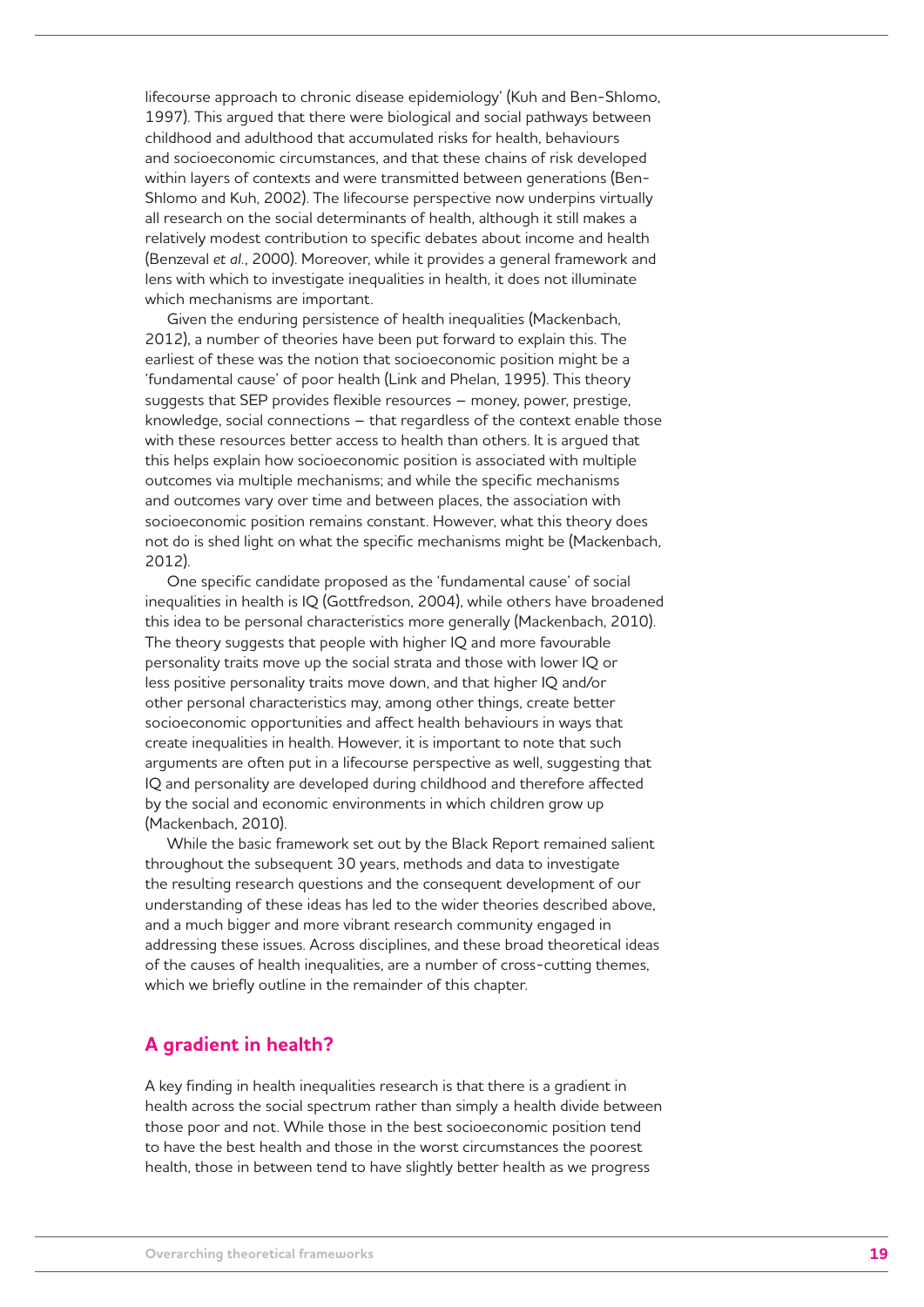up the socioeconomic hierarchy. For example, life expectancy increases as we move each step up a social class scale, as illustrated in Figure 2.

Researchers have even found that small changes in socioeconomic position show differences in health risk. For example, studies have suggested a lower mortality risk for those with higher degrees compared with ordinary degrees (Marmot, 2004). This suggests an underlying continuous gradient in health rather than just a stepwise one between broad groups. Income often displays a continuous gradient with health, although the relationship between income and health at higher incomes may weaken and at some point there may no longer be any health gains from more income. This curvilinear relationship is illustrated in Figure 3. Whether income has a curvilinear or linear (no drop-off in gains at higher incomes – see Figure 3) impact may be important for policy, as, if curvilinear, the health gains of redistributing income could be high without damaging the health of the best off because income matters more for health for those with lower rather than the higher incomes. Evidence is mixed on the shape of the relationship, and, as the UK censuses lack a measure of income, such large-scale evidence in this country is lacking.

A review of policy documents on health inequalities highlighted that they do not always reflect this health gradient, rather emphasising the health disadvantage of people who are poor or the health gap between the best and worst off. This is argued to be problematic, as ignoring the health gradient tends to focus attention only on the health of people who are poor rather than seeing health inequalities as a population-wide problem that may have its roots in uneven life chances across the social spectrum (Graham, 2004).

### **Causality**

Increasingly, researchers are seeking to establish whether the observed association between income and health is causal. Below we outline some of the general issues raised. It is not meant as a comprehensive discussion, but an overview of the concept of causality in the medical and social sciences.

While income is usually found to be associated with health, whether a higher income causes a decrease in the risk of poor health is a more open



**Figure 3: Hypothetical data to illustrate two possible relationships between income and health**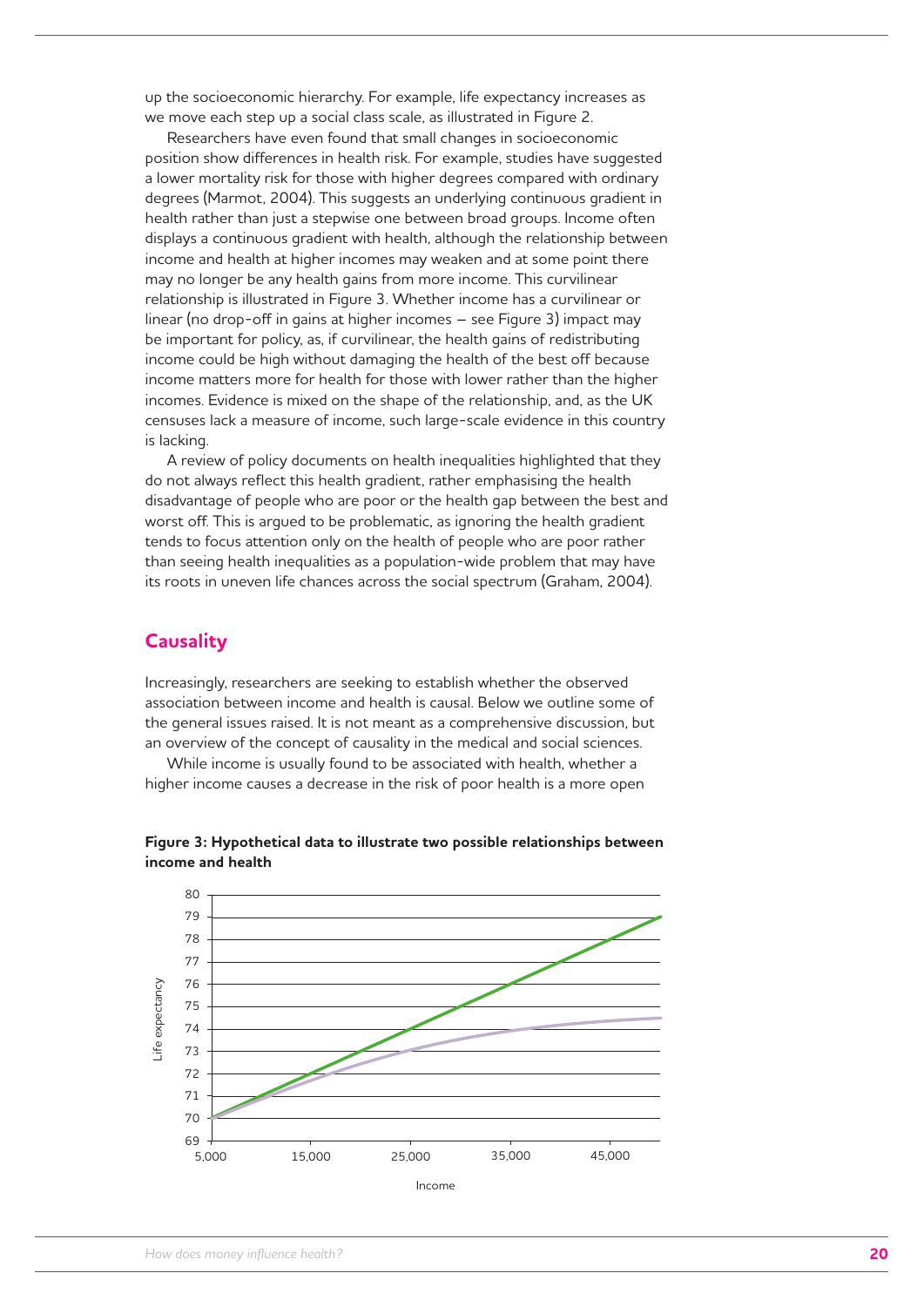question in rich countries where extreme poverty is rare (Kawachi *et al.*, 2010). As income may not be better randomly assigned, any association between income and health may be due to other confounding factors that are related to both income and health. For example, income is associated with education, which itself may be an important correlate of health. Failure to account for differences in education across the income scale may then overstate the income–health relationship. In studies of income and mortality among those of working age, it is notable that accounting for differences in employment (those with low income are less likely to be employed and non-employment is associated with a heightened risk of mortality) weakens considerably the association between income and mortality (Tarkiainen *et al.*, 2013). This is often interpreted as (although it may not in fact be) evidence of health selection, which is discussed below.

As prior health (because, for example, poor health may restrict earning capacity) may also be related to income and present health, it could also be a confounder. This is often described as (direct) health selection in the literature. Strongly related is the concept of reverse causality, which suggests that the direction of causality may be the reverse (health causes income) (Gunasekara *et al.*, 2008). It is possible that causality runs in both directions, so there may be a reciprocal relationship between health and income over the lifecourse (Kawachi *et al.*, 2010). Longitudinal data collected over the lifecourse can be helpful in unpacking the timing of events and the direction of relationship(s), and for understanding the possible interrelationship between income and health across lives (Benzeval and Judge, 2001). As noted earlier, that prior health leads to differences in income receives greater emphasis in economics than in epidemiology, where the income to health relationship is identified as most important.

Can we establish whether having more income would, on average, allow people to improve their health? First, the relevant question may not be whether more income would improve health or not but what is the size (and direction) of any effect of more income on health at a particular time and place. In other words, it is a context- and time-dependent question, as income is not a fixed exposure with one universal effect. Understanding income's effect over the lifecourse may be more complex than changing income levels at one point in time. Additionally, increasing income alone but not improving other aspects of people's lives may not be enough to improve health (Ludbrook and Porter, 2004).

Second, for establishing causality we would ideally want to observe people at the same time with and without the extra income we are hypothesising that will improve their future health. This is the counterfactual at the heart of much causal thinking. Of course this is not possible – a person cannot be in both situations at the same time. Randomised controlled trials (RCTs) through randomisation to the intervention (in this case income) are equivalent as the process of being allocated the intervention is known (the randomisation) and the groups receiving the extra income or not will have similar average characteristics apart from the extra income to a control group, given a sufficiently large sample size (Oakes and Johnson, 2006). However, RCTs are rare and underutilised in broad public health fields such as these for various reasons (Macintyre, 2011; Roberts *et al.*, 2012) but they are possible and could perhaps be used more in policy contexts (see Kawachi *et al.*, 2010 for a couple of income examples). Given this, we are often reliant on observational data (surveys, routine statistics, censuses, and so on) of income and health where people have not been randomised to more income and so the associations are more prone to confounding. There are a number of design and statistical techniques that attempt to overcome confounding,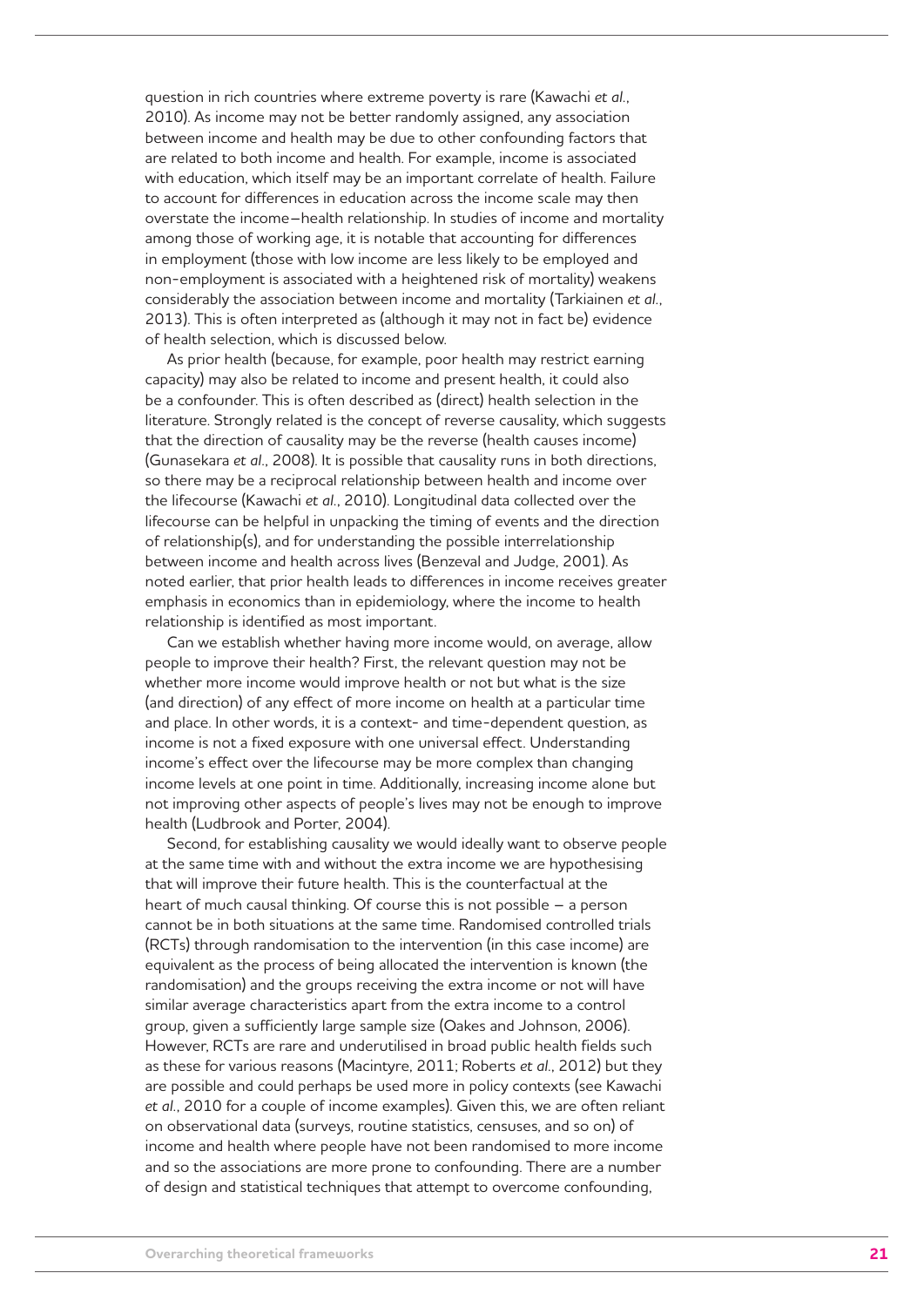including using 'naturally' occurring interventions that approximate randomisation of income (an example is lottery wins) or controlling for confounding using various methods (for example, fixed-effect methods on repeated measures of income and health to control for fixed characteristics such as personality that are hard to measure – see Gunasekara, 2012 for an overview). None of these strategies is perfect and concerns may remain that confounding is still possible. As a result, commonly in epidemiology other evidence is employed to give some confidence in the causality of observed relationships. This includes the strength of the association, whether it is consistently observed, whether it is a specific rather than general association, whether the temporal order is clear, whether there is a dose response, whether it is biologically plausible, whether it is coherent with existing evidence and whether it is analogous with existing causal relationships (Hill, 1965).

#### **Absolute or relative?**

It is often argued that there is a threshold for material (physical) living conditions (adequate nutrition, warmth and shelter, clean water and sanitation) beyond which such prerequisites are no longer important for health or have diminishing returns. Given that such absolute material deprivation is not experienced by the majority of people in rich developed countries, if follows that material living conditions are unlikely to be a key driver of the health gradient that extends across the whole social spectrum. This suggests a further route through which income could affect health across the gradient. More income allows access to better social living conditions (social participation) that may be good for health and not subject to a threshold (Marmot, 2002). So income could affect health through access to both material and social conditions that are good for health.

Alternatively, income and its consumption may act as markers of status and through comparison with others in society we can feel inferior to those we regard as having higher status. This theory is called relative deprivation – following Runciman (1966) – as people feel deprived because of their relative position compared with that of others. It is argued that such feelings of inferiority due to status may lead to stress and hence poor health (Wilkinson and Pickett, 2007). Thus there are two major theoretical positions about how income affects health: one – relative deprivation – emphasises social comparison and the other – sometimes described as the absolute income theory –says that more income is good for health because it allows access to health-giving material and social living conditions. However, this theory may be incorrectly labelled 'absolute'. The Black Report's favoured explanation for social class differences in health was that the uneven distribution of income between social classes meant that those in lower-class groups were most likely to be deprived of contemporary material (physical) and social living standards. In essence, this is 'absolute income' theory, although the poor material and social circumstances related to low income are also described as 'relative deprivation' in the Black Report (DHSS, 1980). This is unsurprising, as Peter Townsend was a member of the report's committee and was a proponent of the argument that poverty and deprivation were always relative to the societal norms, rejecting the notion of absolute poverty or deprivation (Townsend, 1979, 1987). So although often portrayed as absolute versus relative theories, both may be relative to the context in which people live, the difference between them being that relative deprivation was used by '... Runciman to denote feelings of deprivation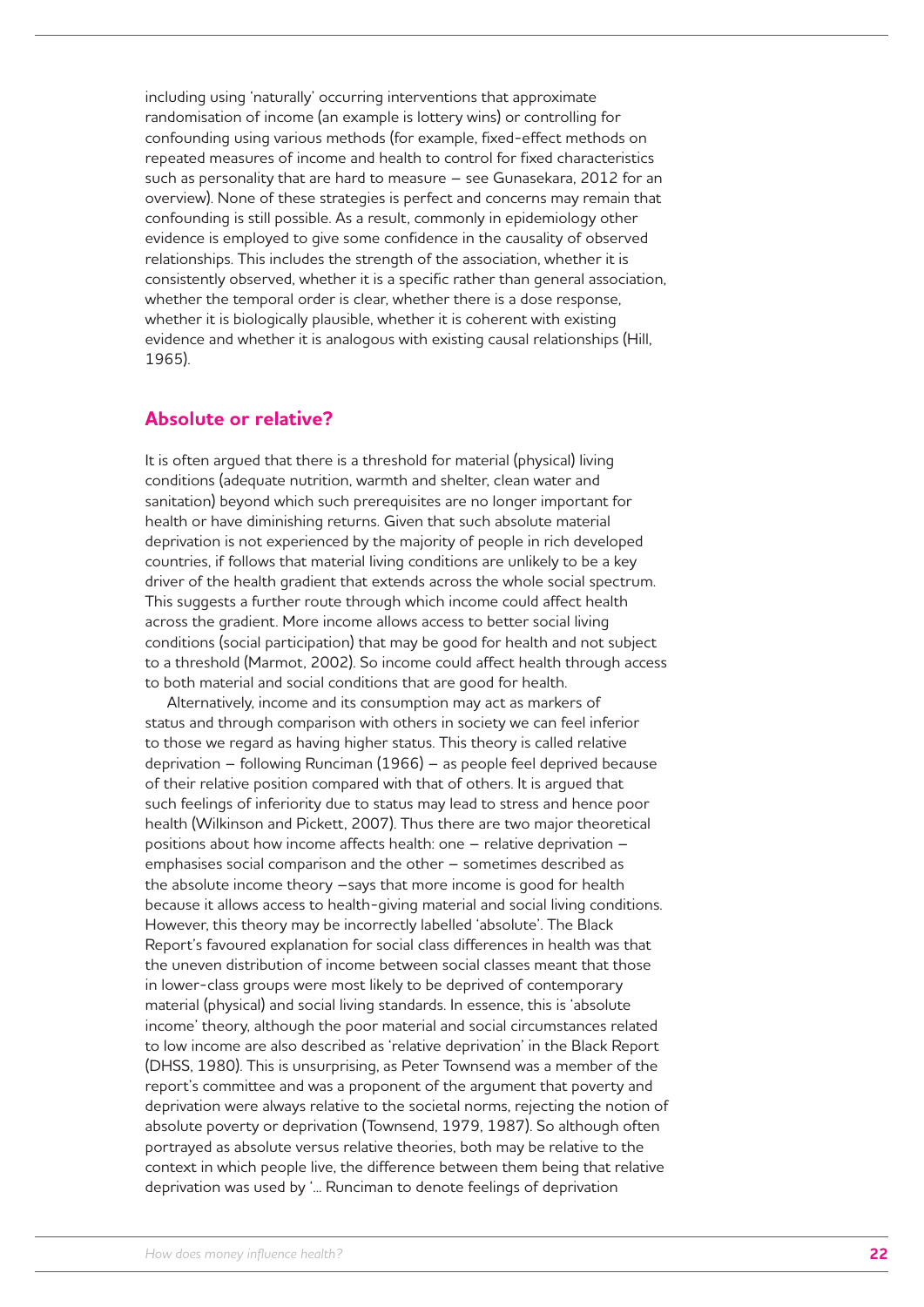relative to others and not conditions of deprivation relative to others' (Townsend, 1979), pp. 47-48, emphasis in original). The idea that income's influence (whether through status or relative living conditions) is relative to the situation of others is well recognised in the income–health literature, with different formulations of income comparison used to attempt to tease out the specific pathways to health (Kawachi *et al.*, 2010). The theory of absolute income is still postulated but to represent the impact of an income increase on an individual's health regardless of the situation of others in their society (Kawachi *et al.*, 2010). Finally, a very similar debate around the relative impact of 'absolute' and relative (comparative) income on happiness (utility) occurs in economics (see Clark *et al.*, 2008 for a review).

### **Context**

As discussed in the previous section, relative deprivation/income theories incorporate the idea that the effect of income should be understood relative to the context in which the person resides – what level of income is needed for societal participation. In health inequalities there is a related literature on context, described briefly below.

Whether the temporal and spatial context (international, national or local) people live in shapes average health and the degree of health inequality has been a growing area of study in the health inequality literature (Macintyre *et al.*, 1993, 2002). For example, the influence of local neighbourhoods on health has received particular attention in recent decades (Riva *et al.*, 2007). Often the concern has been to separate the impact of context from that of composition (arising from the characteristics of individuals) but their interconnectedness is increasingly studied in that context shapes people's situation and (groups of) people to varying degrees may be able to shape their context (Oakes, 2009). This is mirrored by concerns with structure, agency and their interplay (Frohlich and Potvin, 2010). Clearly we cannot do justice to this area of research in the limited space available, but we do reflect briefly on work relating to two major theoretical strands in population/health inequalities literature.

There has long been an interest in the type of national economic, social and health policies that maximise population health – how the context we live in influences incomes, living conditions and their distribution and thus potentially population health and health inequalities. For example, there has been a long-running debate about the relative roles of economic growth, public health and medicine in the rise of life expectancy since the industrial revolution (Grundy, 2005). The debate about the relationship between economic growth and life expectancy has continued to be contentious in more modern times (Mackenbach, 2007). Perhaps most famously, the 'Preston curve' shows that the association between the gross domestic product (GDP) of countries and their life expectancy is curvilinear so that more GDP is more strongly associated with greater life expectancy in poorer compared with rich countries where gains in GDP are more weakly – if at all in the very richest – associated with greater life expectancy (Cutler *et al.*, 2007; Preston, 2007).

Tangentially, research suggests that economic recession may have mixed impacts on health in the short term by reducing deaths (in road traffic accidents, for example) associated with more intense economic activity but leading to increased mortality in other areas (for example, suicides associated with unemployment). Furthermore, there may be an inequalities impact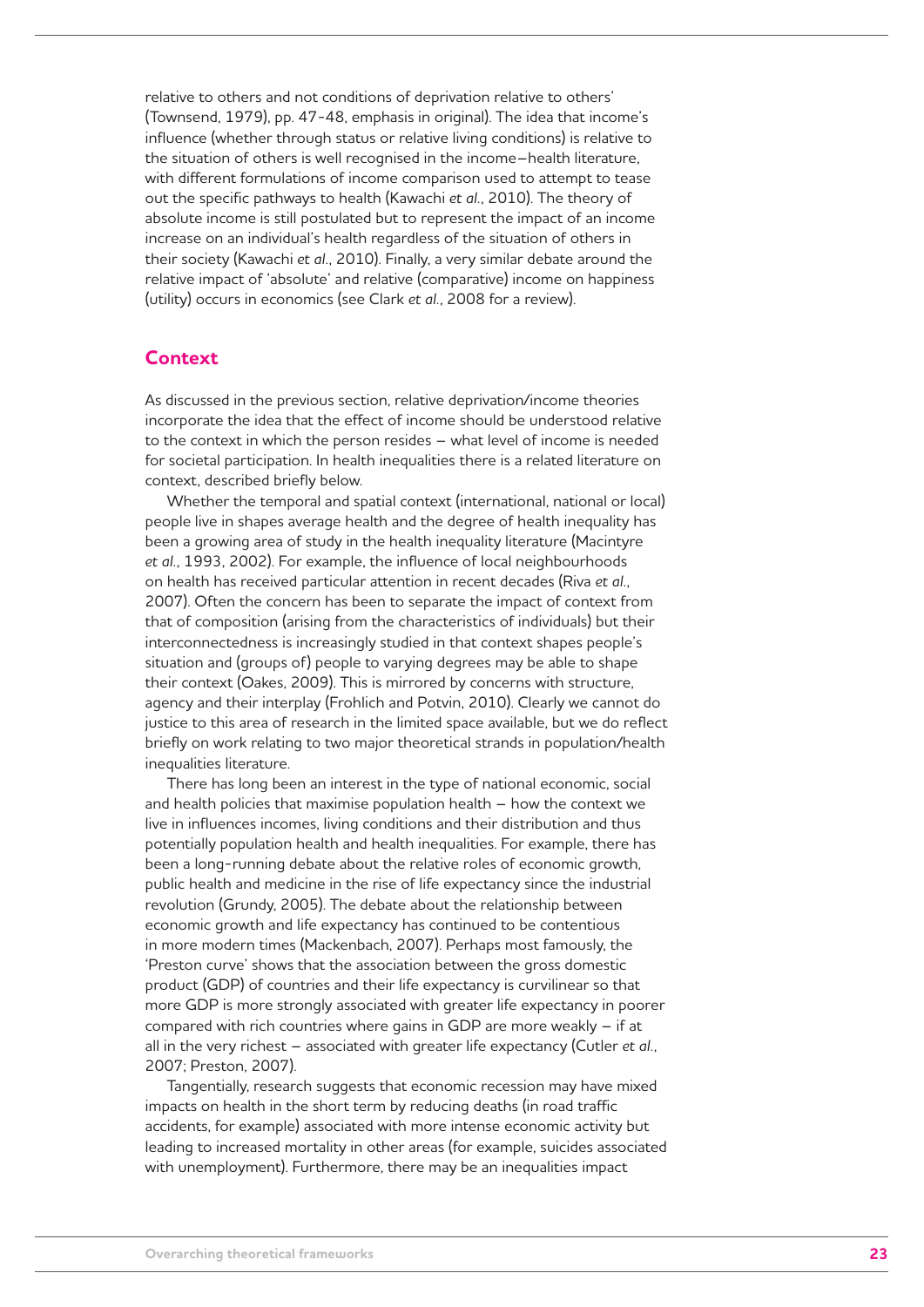because recessions may impact lower socioeconomic groups most (Suhrcke and Stuckler, 2012).

Given the findings that economic growth alone may not be sufficient for the highest levels of national health, researchers have also become interested in how the national distribution of income (income inequality) within these rich societies is associated with population health – more income inequality being associated with poorer population health (Wilkinson and Pickett, 2006), as outlined in the previous section. Again, this is a contentious area, both in terms of the strength of the association and its meaning. Focusing on the latter debate, for some the inverse association of income inequality with health and the lack of association of GDP with health implies that the level of inequality itself (reflecting the extent of status hierarchies within societies) is what is most damaging to health (Wilkinson and Pickett, 2006). It is argued that more equality may have benefits for the health of all socioeconomic groups in society and thus reduce absolute health inequalities by reducing social comparisons of status and status competition, and increasing overall social cohesion (Wilkinson and Pickett, 2010).

For others, the income inequality–health association reflects the degree of variation across socioeconomic groups in healthy living conditions within societies resulting from the level of government investment in health influencing public services and infrastructure (Lynch *et al.*, 2000). These debates about the reasons for the association between national income inequality and health have contributed to theorising and research about the relative importance of 'absolute' and 'relative' living conditions for overall health and health inequalities outlined in the previous section.

Further, such concern with why the distribution of healthy infrastructure, living conditions and life chances varies across socioeconomic groups in rich countries has led to a growing interest in whether and how variations in political and policy contexts are important for differences in health and health inequalities in these countries (Beckfield and Krieger, 2009). It is theorised that policy – and thus the political process involved – will shape a country's institutions, infrastructure and its distribution of resources across the socioeconomic spectrum and so policy and political variation could be potentially important for differences in population health and health inequalities. Perhaps the most prominent statement reflecting this position in recent times was made by the World Health Organization's Commission on the Social Determinants of Health, which argued:

The poor health of poor people, the social gradient in health within countries, and the substantial health inequities between countries are caused by the unequal distribution of power, income, goods, and services, globally and nationally, the consequent unfairness in the immediate, visible circumstances of people's lives – their access to health care and education, their conditions of work and leisure, their homes, communities, towns, or cities –and their chances of leading a flourishing life. The unequal distribution of health-damaging experiences is not in any sense a natural phenomenon but is the result of a combination of poor social policies and programmes, unfair economic arrangements, and bad politics. – Marmot *et al.*, 2008, p. 1661

Specific examples of this policy focus from recent research include investigating whether population health is better in rich countries governed by more equity-focused political parties that may deliver a more equal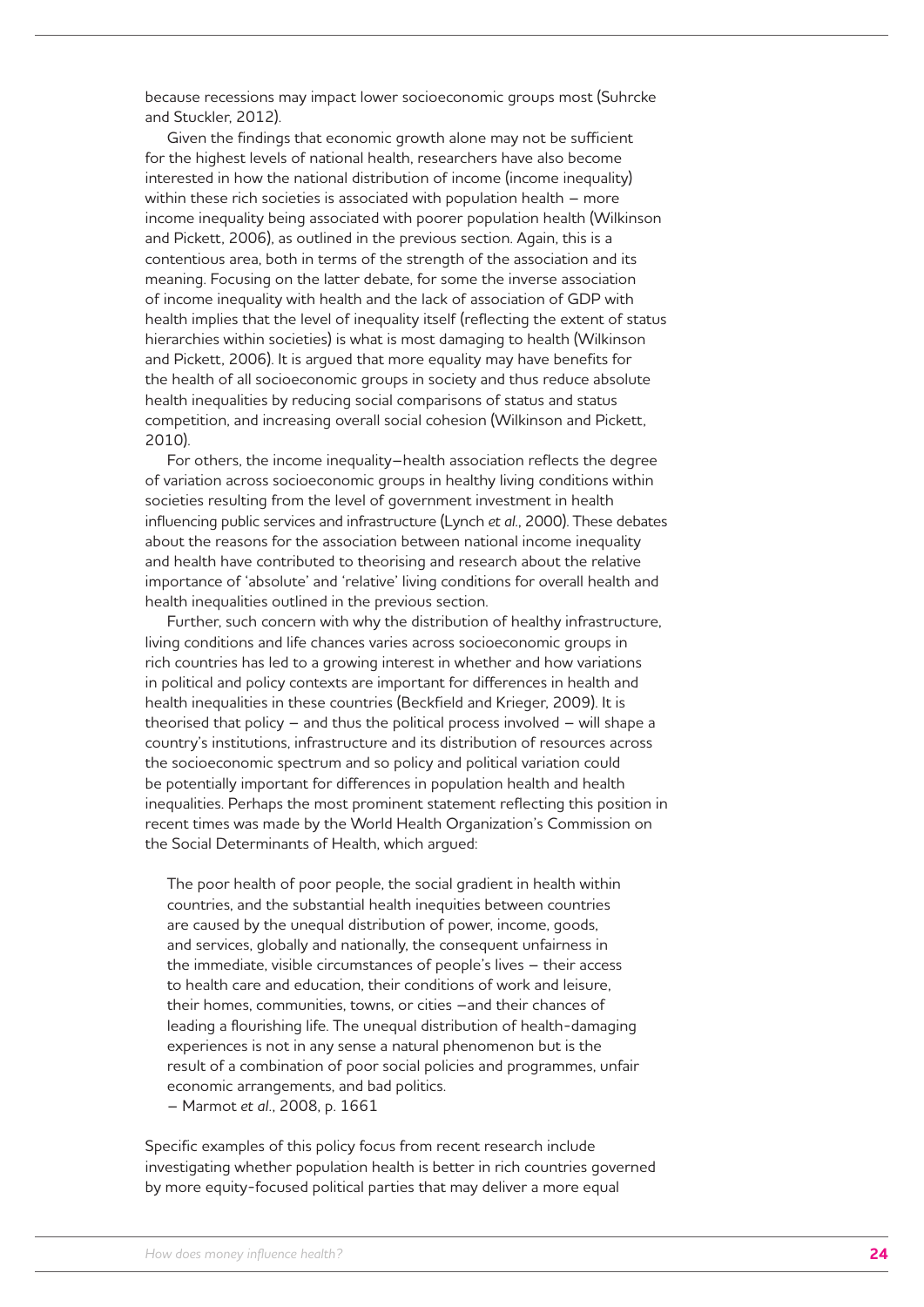distribution of resources and life chances (Navarro *et al.*, 2006), whether countries with welfare states that (over time or between countries) do more to 'dampen' the importance of the market for welfare deliver smaller health inequalities (Beckfield and Krieger, 2009) and whether countries that have undertaken the most market-orientated economic and social policy reforms in recent decades ('neoliberalism') have seen the magnitude of health inequalities increase compared with those that have undertaken less reform (Beckfield and Krieger, 2009). This is a relative young and complex field because, for example, there may be a significant lag in health outcomes (such as mortality) occurring in relation to the relevant policy exposure. Also, policies will operate across the lifecourse to influence later life social conditions and health, emphasising the potential importance of a lifecourse approach (Beckfield and Krieger, 2009). Finally, some argue that rather than studying the overall welfare or political context and history of groups of similar countries and their different impacts on health and health inequalities, it may be more fruitful to study specific social policies and their impact on health and health inequalities as the theoretical causal pathway may be more obvious. For example, Lundberg and colleagues explored the impact of between-country differences in the generosity of the basic pension and the effect on old age mortality differences (Lundberg *et al.*, 2008).

### **Lifecourse**

Often studies exploring the impact of income on health do so using a single measure of income taken in adulthood following people to disease incidence or not. Such a snapshot approach is problematic if it is then taken to represent the income and health relationship because it ignores income and health acting across a person's life (their lifecourse). For example, parental income may be important for both socioeconomic and health development from utero through childhood into adulthood with knock-on effects for later-life income and health. Increasingly, researchers are adopting lifecourse approaches to study the (inter)relationship between socioeconomic position (including income) and health across people's lives.

Within the health literature there are a number of lifecourse models. The critical period model suggests that risk-factor exposure at a critical development point in the lifecourse may have impacts for future health. For example, under-nutrition in later pregnancy may increase heart disease mortality risk in later life (Barker *et al.*, 2002). The pathway lifecourse model argues that adverse circumstances in an individual's early life influence social and biological trajectories throughout life. For example, childhood disadvantage may lead to ill health and poor development, all of which may restrict educational opportunities in particular, which influences earning potential and social and health behaviours in adult life (Graham, 2002), which in turn will increase the risk of chronic disease in adulthood (Kuh *et al.*, 2004). A third lifecourse theory – the accumulation model – suggests that continued exposure to a risk factor across life (low income or socioeconomic position) may have accumulative effect on poor health risk (Davey Smith *et al.*, 1997). A variation of the accumulation model is one 'with correlated insults'. These correlated traumas can either be 'risk clustering' (where a group of adverse circumstances that are linked occur at same time, for example low birth weight, poor diet, passive smoking, worse education), or 'chain of risks' with additive or trigger effects (where one exposure leads to another, for example, unemployment, financial insecurity, marital conflict, separation, divorce) (Ben-Shlomo and Kuh, 2002).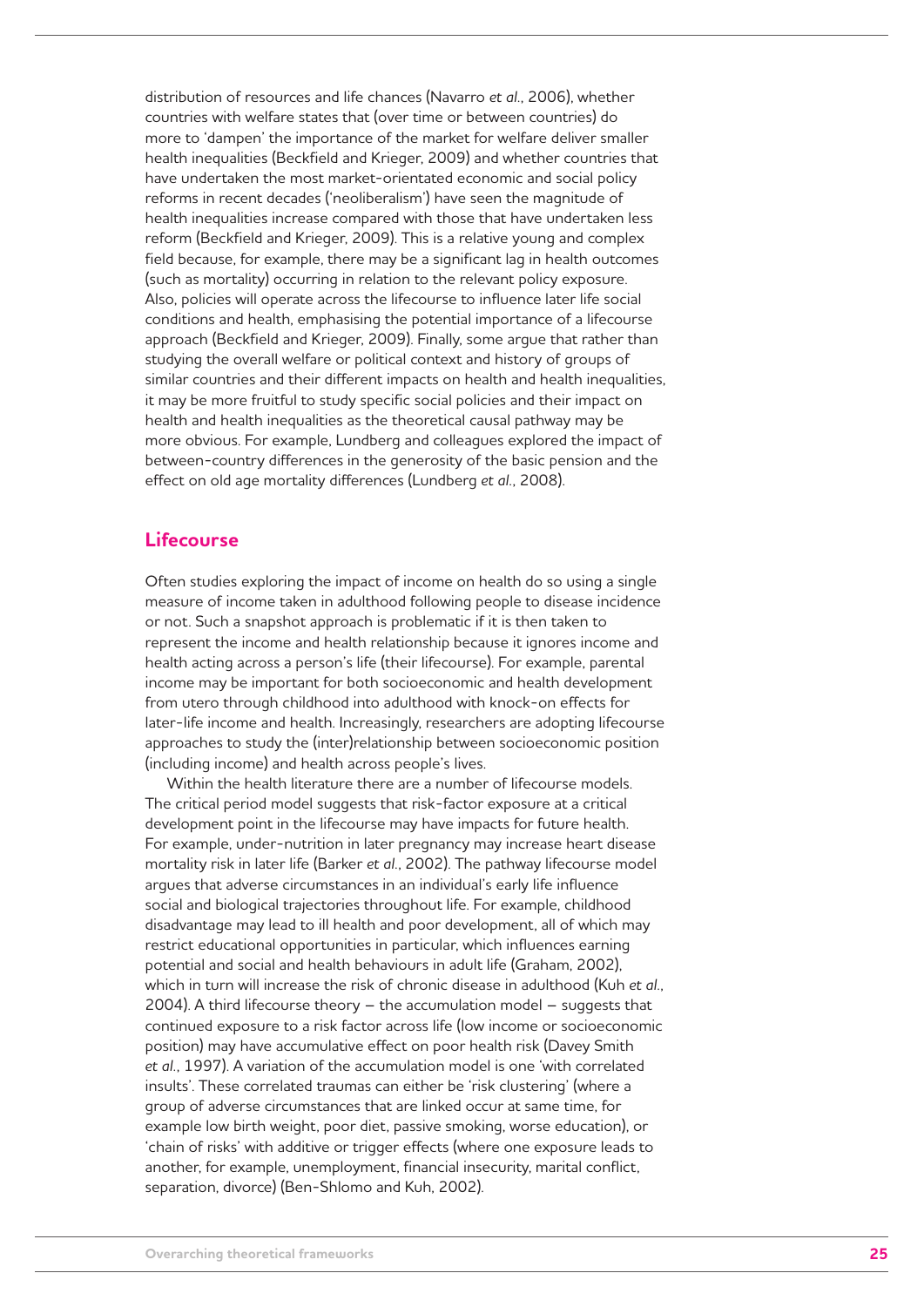Of course, similar lifecourse ideas and models are common in other disciplines. For example, intergenerational social reproduction and mobility are much studied in economics (for example, income mobility – see Blanden *et al.*, 2007). Linking such social science research to the lifecourse of health has much potential to enhance understanding, for example the degree to which social mobility may reduce or increase inequalities in health (Boyle *et al.*, 2009). Finally, social mobility highlights the intergenerational nature of the lifecourse. For example, a recent study has explored the role of parental transfer of income to adult children for health (Scodellaro *et al.*, 2012).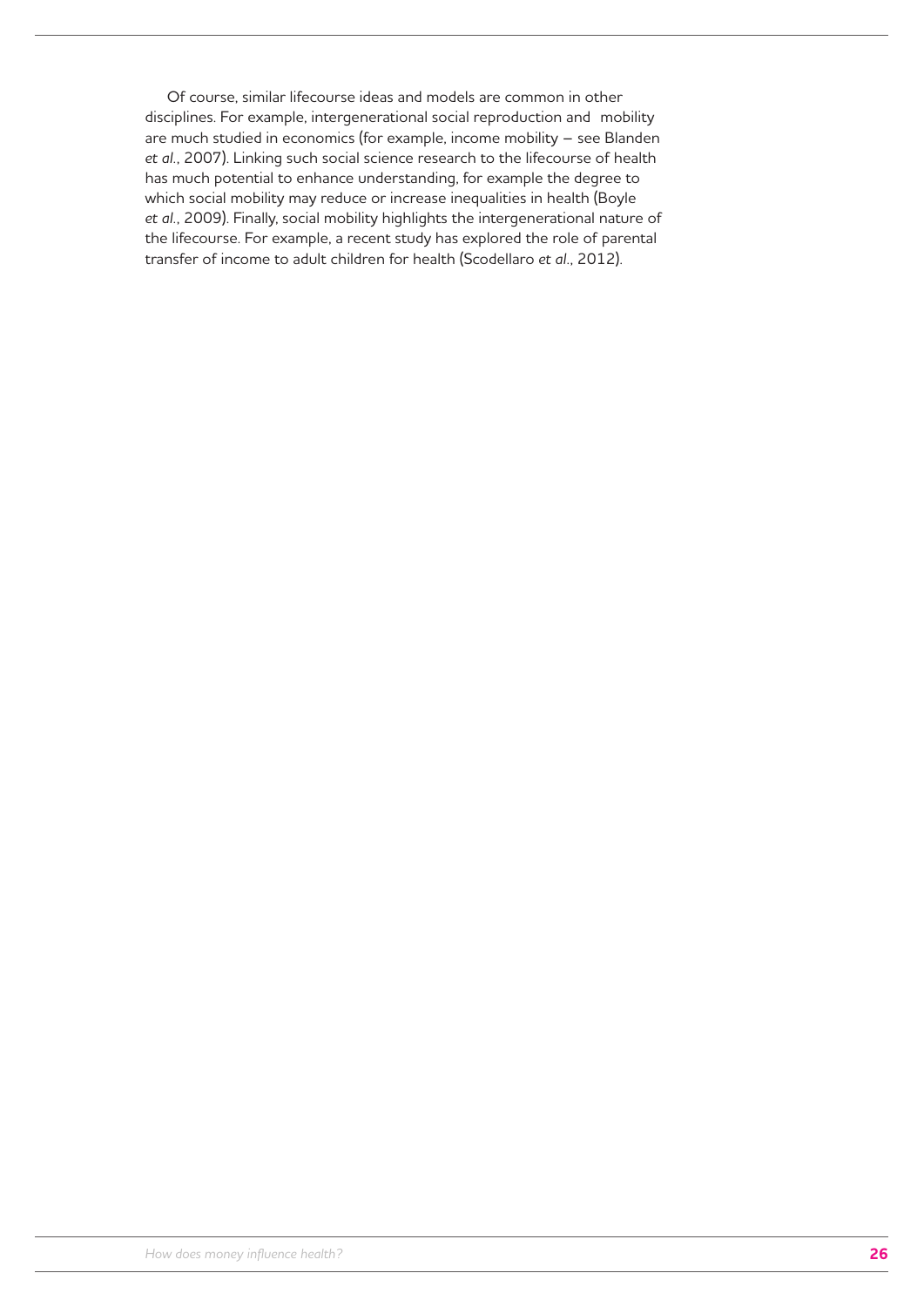## **4 SPECIFIC THEORIES FROM INCOME AND HEALTH LITERATURE**

To guide our review of specific theories we undertook a review of all conceptual frameworks included in selected papers, and combined these with the core theories from broader literatures on social inequalities in health described in Chapter 3. We have summarised these key ideas into an overarching framework, shown in Figure 4. This framework is used to guide our discussion below, and is a high-level summary of the broad theoretical mechanisms identified in the literature.

The first point to note is that income is only one of a number of socioeconomic characteristics in the model; these are important determinants of income, but they also have direct health effects themselves. Moreover, they will have been shaped by parental income in the previous generation. People's incomes will also have been influenced by intergenerational inheritance of wealth, and wealth is likely to become more pertinent as people move into retirement. These socioeconomic factors create the material and social conditions of people's lives, which through physical, psychosocial and behavioural pathways can affect people's health. To do this they need to create biological changes in the body that cause ill health. The model shows not only the pathways from income to health but also those from health to income. It is important to note that the mechanisms are likely to interact. For example, what might seem a material factor – damp housing – may have a physical impact on health (for example mould spores leading to asthma in children) and at the same time lead to depression among parents (Platt *et al.*, 1989). People suffering from depression may self-medicate with alcohol (Laitinen *et al.*, 2002) or restrict their children's activities (McLoyd, 1990).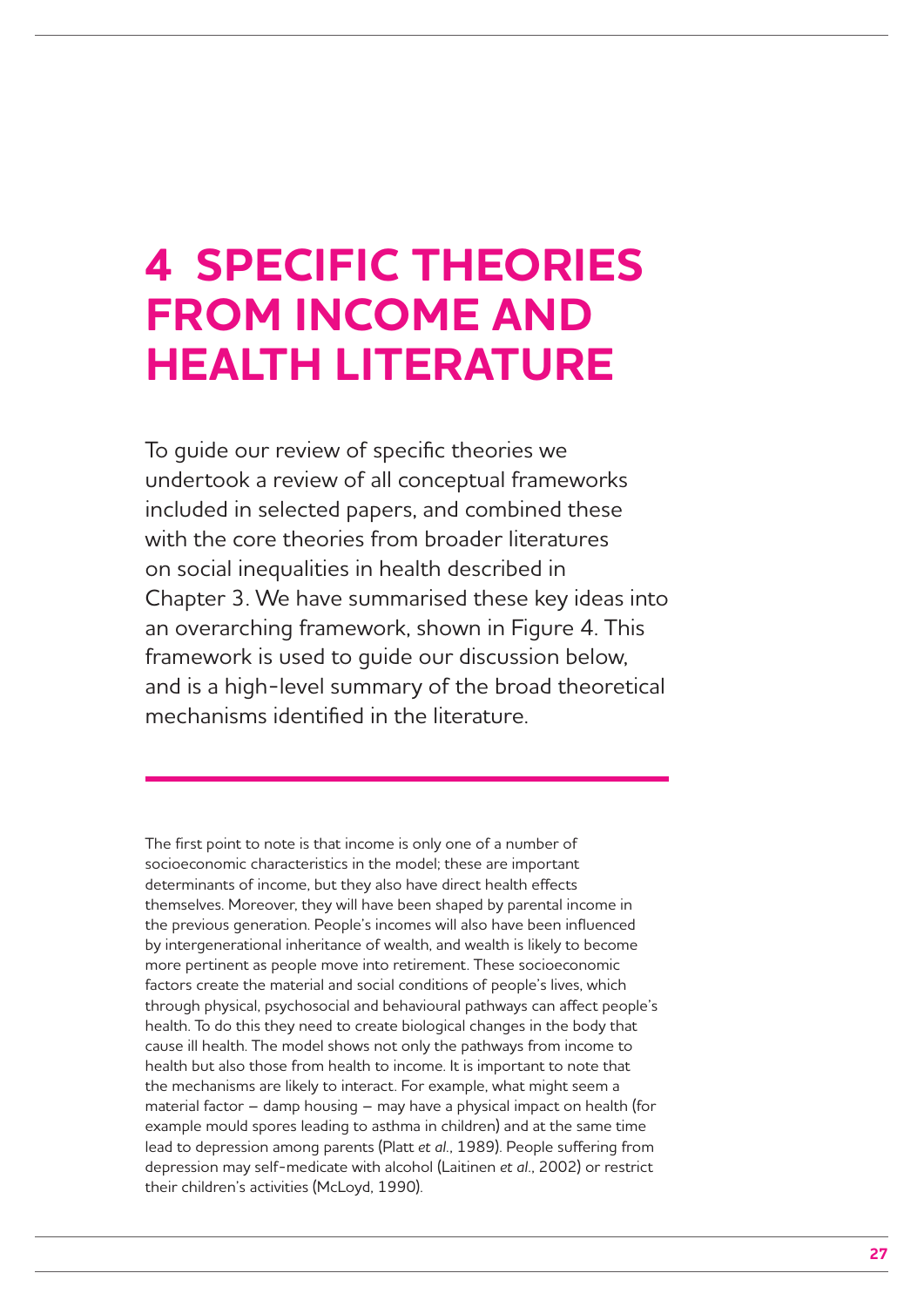



Exposures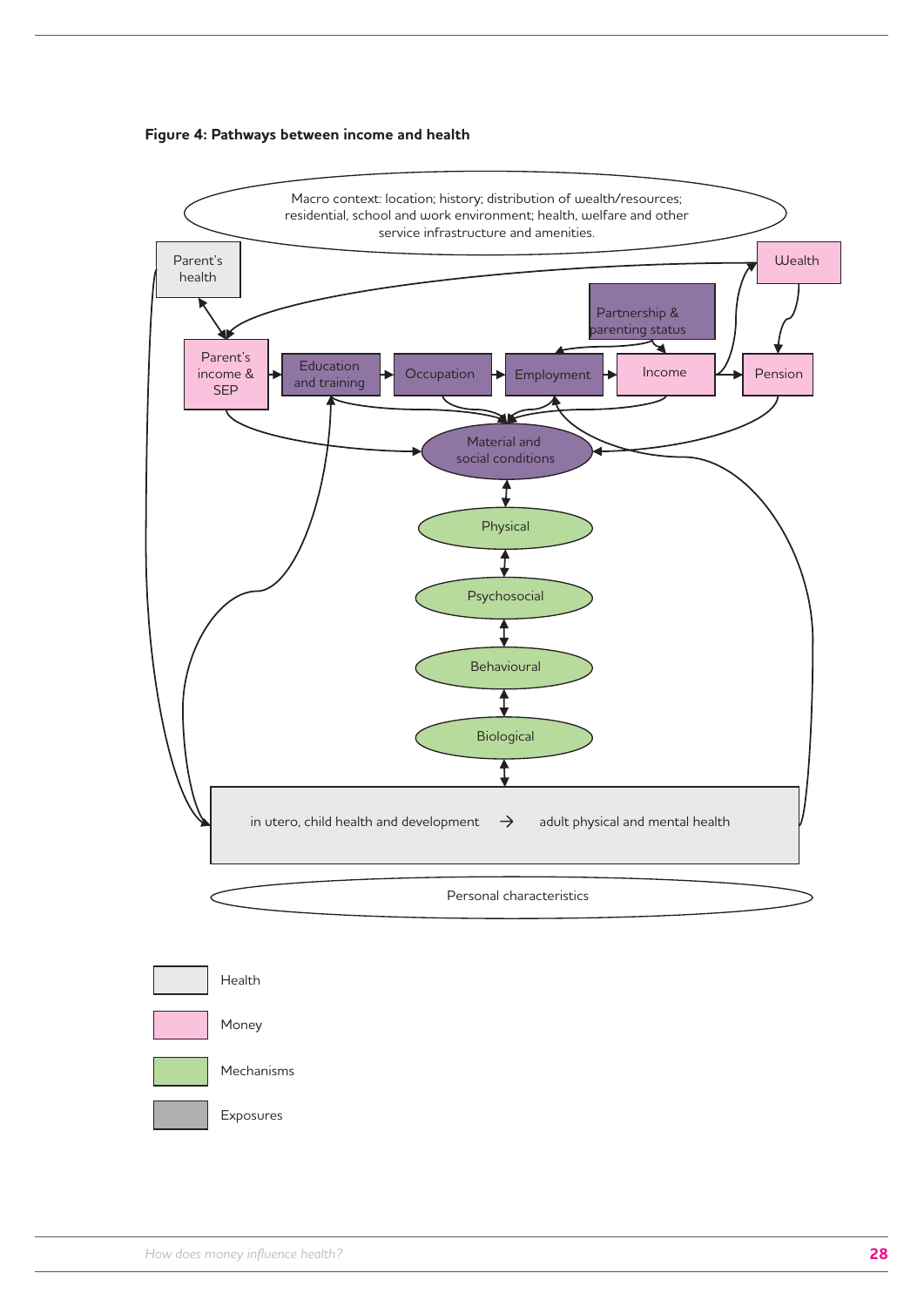We start below by describing theories from the income and health literature as they relate to each of the main pathways in turn. Within each of these broad theories we identify the core sub-pathways, which are highlighted in the text by a causal pathway from income  $\rightarrow$  mechanism  $\rightarrow$ health. We then consider the role of health for income, and finally, examine the significance given to personal characteristics. In each of these sections we illustrate the core pathway with a case study, but use it to illustrate how a number of different pathways may result from a particular mediator between income and health.

It is beyond the scope of this review to look at the paths that do not directly involve health, for example from education to employment to income or between income and pensions and wealth.

### **Material**

The Black Report's favoured explanation – what it called materialist or structural – for inequalities in health across social class groups was the uneven distribution of economic and other resources resulting from the economic structure (DHSS, 1980). This materialist theory is often associated solely in the literature with the health impacts of material (tangible) living conditions deriving from differences in monetary resources across socioeconomic groups (Macintyre, 1997). However, this is a conflation of terms (materialist versus material) (Macintyre, 1997; Kroenke, 2008) as the Black Report emphasises that social class may affect health in multifaceted ways that may include other mechanisms beyond differences in material living conditions (DHSS, 1980; Macintyre, 1997). So in this section we focus on theories relating to material living conditions (related to differences in income) and health rather than political economy theories of why the economic structure may cause an uneven patterning of income and living conditions (recognising the possible importance of material conditions) by social class and thus cause health inequalities.

#### Income  $\rightarrow$  living conditions  $\rightarrow$  health

That income allows people to buy the basic material necessities for health (these are often stated to include shelter, adequate nutrition and sanitation) is one perspective in the literature (Marmot, 2002) and this is sometimes taken to imply that there is a threshold (for example when there is clean water for all) beyond which more income does not improve material conditions for health. The critique of this position is that the impact of material conditions should always be understood in terms relative to prevailing needs rather than to some absolute need (DHSS, 1980).

Although not implying a threshold for health, researchers have attempted to calculate a minimum income needed for healthy living covering both material and social conditions of living and found it to be above benefit/ minimum wage levels in place at the time (Morris *et al.*, 2000, 2007). The minimum income was based on requirements for good nutrition, meeting exercise and recreation recommendations, healthy housing (see Box 2), other living costs (clothing, for example, to meet physical and psychosocial needs) and social integration and support.

A minimum income for healthy living was recommended in the Marmot review – a recent overview of health inequalities in the UK – and followed previous reports arguing for rises in benefit levels to meet minimum health needs (Black *et al.*, 1999). However, it is argued that this may not tackle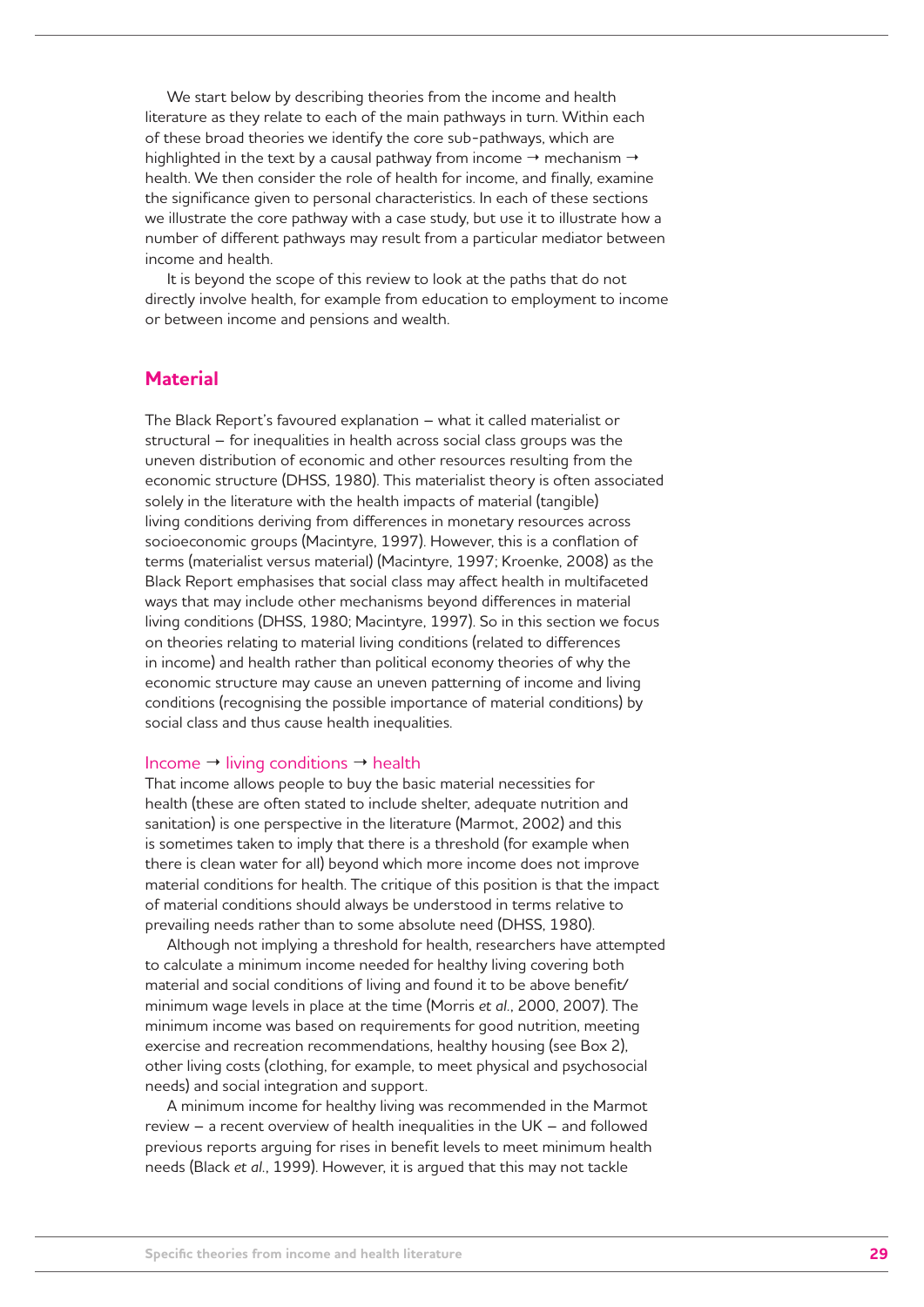#### **Box 2: Case study: income housing health**

Housing conditions can affect health (Marsh *et al.*, 1999; Thomson *et al.*, 2013). There is longitudinal evidence to support the hypotheses that growing up in poor-quality housing increases the risk of disability or severe ill health, and that a history of poor housing during childhood continues to be a risk factor among adults who have subsequently moved to better-quality housing (Marsh *et al.*, 2000). Housing may be considered to be 'material' in the sense that homes are physical environments and financial assets (or burdens), but theories that might explain associations between housing characteristics, income and health can extend beyond purely material pathways (Marsh *et al.*, 1999; Fullilove and Fullilove, 2000; Clark *et al.*, 2007; Gregg *et al.*, 2007; WHO Commission on Social Determinants of Health, 2008; Quinn *et al.*, 2010). Figure 5 outlines the potential causal pathways between income, housing and health.

Theories about the social patterning of housing conditions tend to assume a positive association between the price and quality of dwellings; that is, people with higher incomes are more likely to afford betterquality homes, while people on lower incomes are more likely to reside in poorer- quality homes (Anderson *et al.*, 2003; Braubach and Fairburn, 2010; Quinn *et al.*, 2010). This apparently simple relationship is likely to be complicated by house prices being subject to a range of market influences rather than simply tied to 'quality' (however defined) (Sheppard, 1999; Gibbons and Machin, 2008). Welfare measures may also provide some low-income households with access to better housing, while house-buying potential is likely to be influenced by savings/wealth, as well as income (Aittomaki *et al.*, 2010).

Characteristics of 'poor-quality' homes can include poor structural integrity, ventilation and temperature regulation, and the presence of condensation or damp, which in turn may lead to health risks from biological agents, including microbes, mould and animal infestations, and from chemical pollutants (McNicholas *et al.*, 2000; Jacobs *et al.*, 2010; Thomson *et al.*, 2013). Health conditions such as allergies, asthma and other respiratory problems, and communicable diseases have been linked with such problems (Thomson *et al.*, 2013). Poorly constructed, equipped and/or furnished homes may also be associated with greater rates of injury, including fire-related injuries (Marsh *et al.*, 1999; Raw *et al.*, 2001). Such pathways from income through housing to health are materialistic, in that income is assumed to be a determinant of people's exposure to environments that are capable of directly affecting their health for better or for worse. Higher incomes also provide a resource for coping with ill health by enabling people to adapt their home environments in ways that may slow or even reverse the progression of health problems (Herd *et al.*, 2007).

Income may also influence the degree to which a household's subjective housing needs can be met. For instance, large households are likely to need a bigger, and potentially more expensive, house than smaller households to avoid overcrowding, which may affect health, stress and behavioural pathways. A lack of space may reduce feelings of privacy and control, placing a strain on household relationships and increasing the risk of health problems related to stress, including mental health and wellbeing (Marsh *et al.*, 1999; Gibson *et al.*, 2011). Adverse outcomes from a deficient home psychosocial environment may also be linked to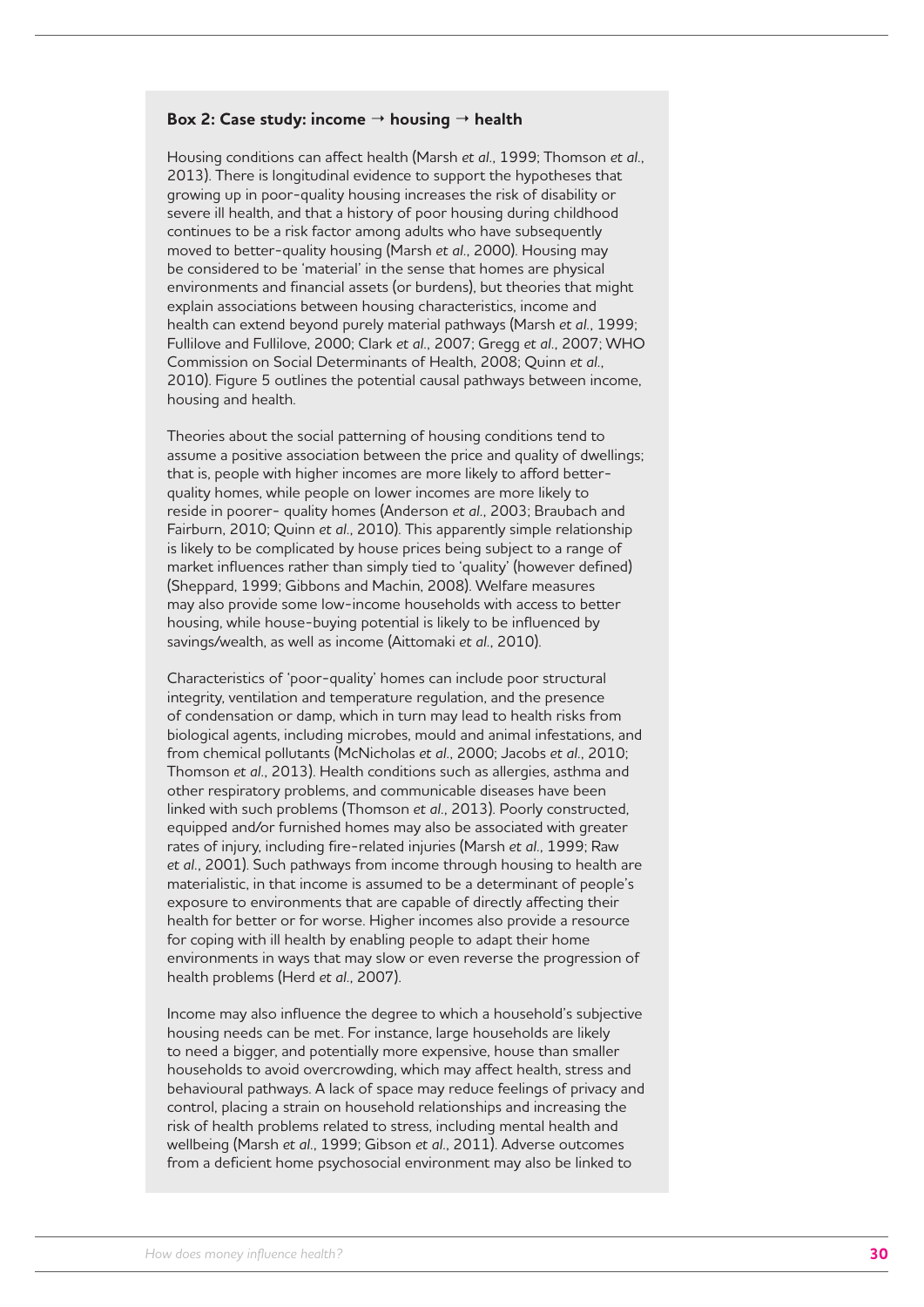

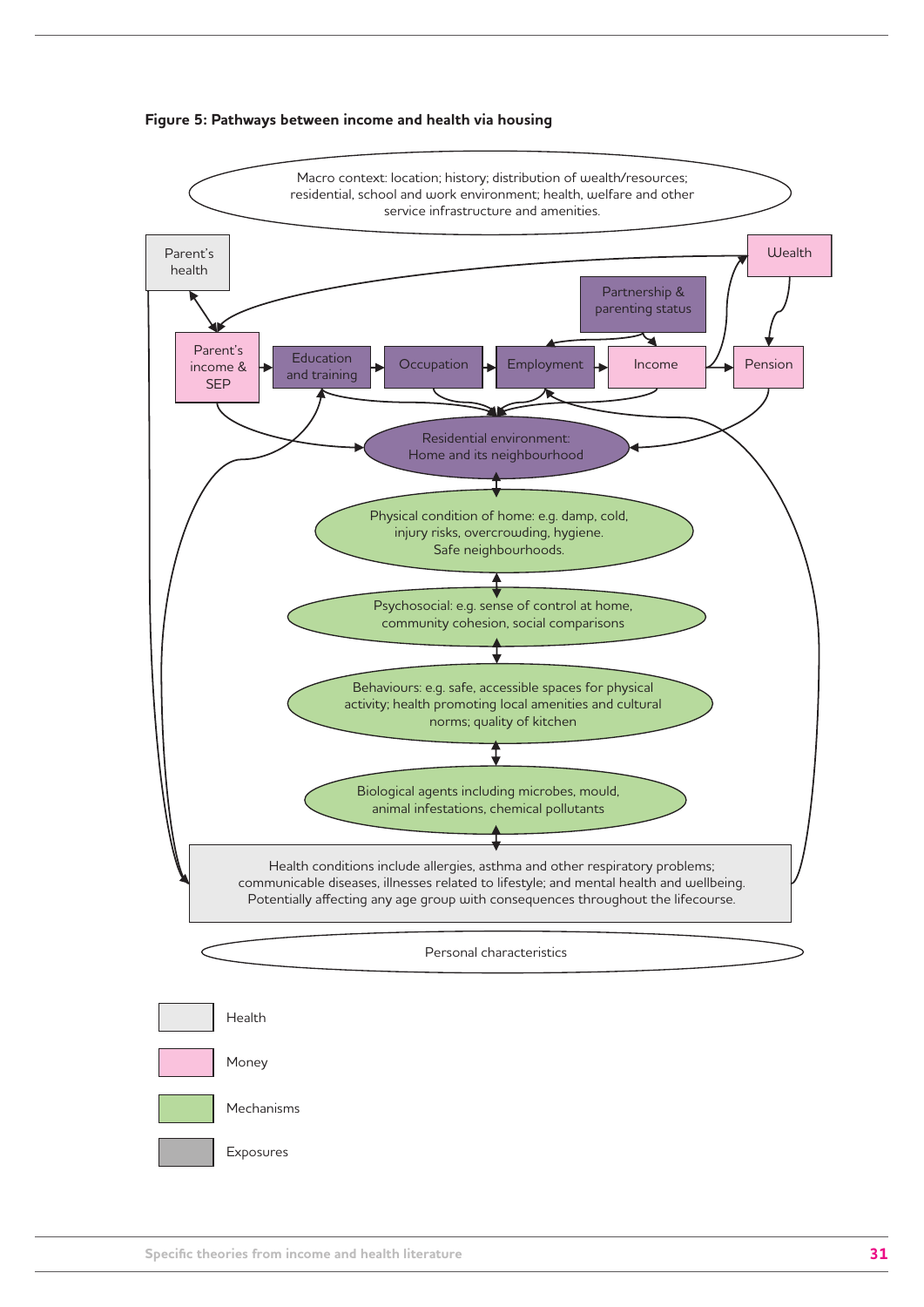stress during pregnancy (Kramer *et al.*, 2000) and to children's socioemotional development, which may continue to have an impact at subsequent points of the lifecourse (National Health Strategy, 1992; Evans and English, 2002). Residents' behaviours may also be negatively influenced by a lack of useable outdoor space (for example, a garden) as a barrier to physical exercise, or a lack of internal space making it more difficult to work (including homework for school children), cook (in the case of small kitchens) or socialise at home (Marsh *et al.*, 1999; Thomson *et al.*, 2013).

Income can also widen residents' housing choices in terms of location, which in turn can affect exposure to a range of health determinants relevant to neo-materialist theories (Lynch and Kaplan, 1997; Lynch, 2000; Lynch *et al.*, 2000a; Dunn *et al.*, 2006), including access to amenities, health services, employment and school catchment area (Gibbons and Machin, 2008). Location also influences exposure to psychosocial environments related to community cohesion, social capital and networks (Berkman and Glass, 2000). The relative positioning hypothesis suggests that further psychosocial benefits or disbenefits accrue when residents compare their own residential environment (home and neighbourhood) with that of others to gain a sense of their relative social status (Kearns *et al.*, 2013).

An alternative set of pathways emphasises the potential for homes to affect people's financial situation. For example, home-owners may invest in their property as a means of generating additional wealth, but also risk financial loss depending on how the housing market performs (Searle *et al.*, 2009). People who rent social housing and residents who rely on welfare benefits to meet housing costs may experience income shocks due to changes in eligibility caused either by changing welfare policies or a change in personal circumstances. This in turn may lead to housing affordability stress or even, at its most extreme, loss of home (Taylor *et al.*, 2007; Bentley *et al.*, 2012).

Health selection is also a plausible hypothesis in that poor health can have a negative impact on people's ability to meet housing costs, and in some cases can directly influence housing choices. Presumed associations between housing quality and health may also be confounded by alternative pathways that link residents' low income to poor health (Dalstra *et al.*, 2006; Rehkopf *et al.*, 2010).

While all these theories have face-validity, the extent to which they have been tested varies. This makes it difficult to assess their relative merits as starting points for intervention planning. However, the best available evidence to date suggests that targeted housing improvement, particularly the provision of more affordable heating, and financial assistance to help people relocate to improved residential settings, can benefit health (Jacobs *et al.*, 2010; Ludwig *et al.*, 2012; Thomson *et al.*, 2013).

health differences across the entire social gradient, as many groups already have higher income levels (Marmot, 2010).

Broadly, a non-exhaustive summary of potentially health-damaging material living conditions mentioned in the literature could be split into neighbourhood, employment and household conditions. For example, people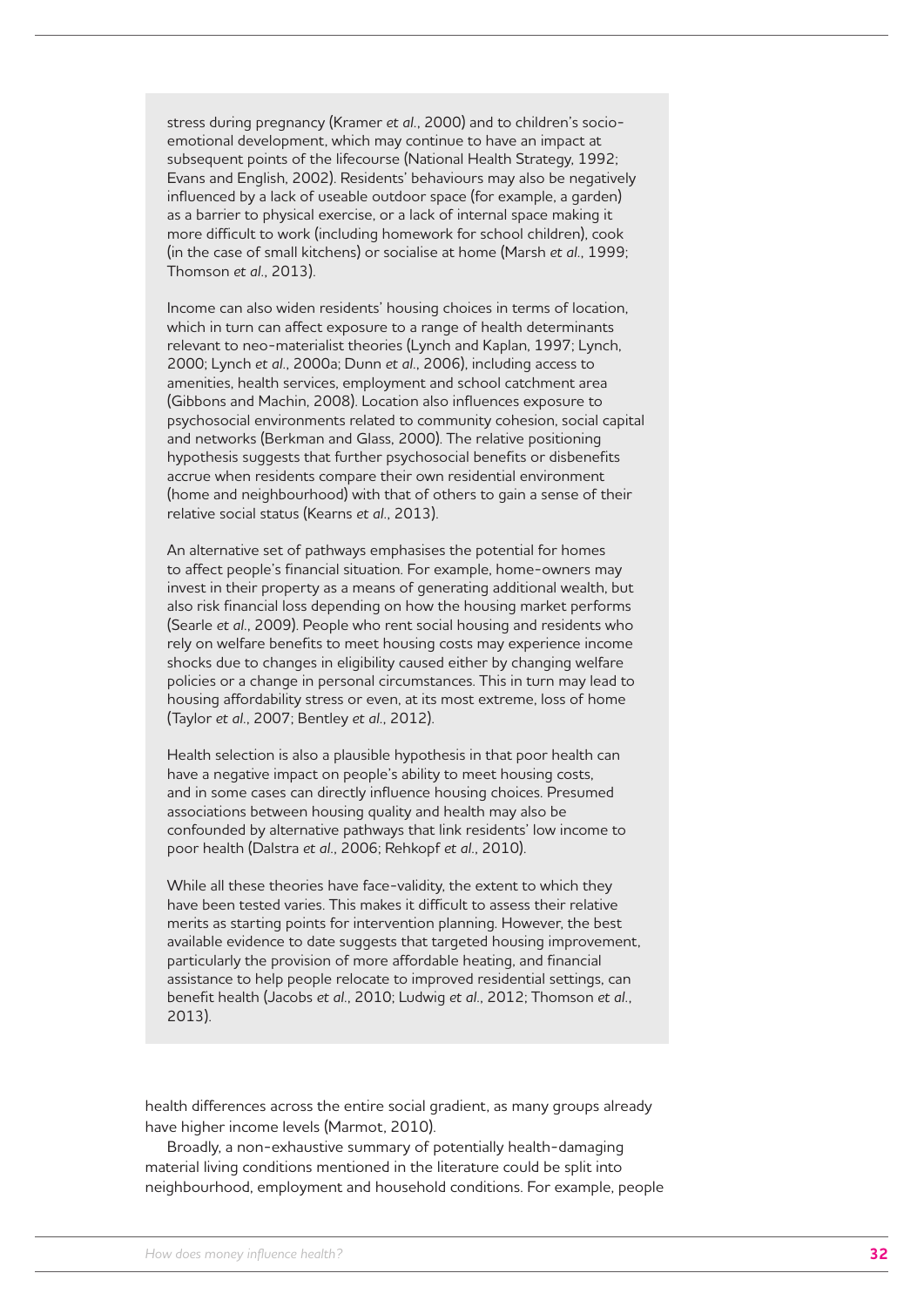living in the most income-deprived neighbourhoods may be most exposed to air pollution (Evans and Kantrowitz, 2002; Finkelstein *et al.*, 2003). Lowincome neighbourhoods may have poorer access to recreation venues or parks, and greater numbers of fast-food outlets (Adler and Stewart, 2010), (Harper *et al.*, 2011). The risk of being injured or killed in road traffic accidents may be much larger in low-income neighbourhoods (Steinbach *et al.*, 2011).

Low-paying work often is found to be associated with reduced working conditions, including greater chance of injury related to manual labour or repetitive strain, and increased contact with toxins and fumes (Lundberg, 1991). There is a tendency for low-paid employment to involve higher risk of physical injury and low levels of job control (including influence over planning work, when to take breaks, learning new things and varied work) (Hemstrom, 2005). There is evidence of a graded relationship so that exposure to poorer work environments decreases higher up the socioeconomic scale (Clougherty *et al.*, 2010). Additionally, the risk of unemployment and repeat unemployment are higher for lower social class groups and these events may accumulate to increase the risk of poor health (Bartley and Plewis, 2002). Further, lifetime earnings may be poorer in lower social class groups (Goldthorpe, 2004), so that people arrive at retirement age with very different levels of wealth, labour market histories and health, with possible consequences for later life health (Banks, 2006).

Low income affects household conditions include housing (see Box 2), and the quantity and quality of diet affordable. The concept of food insecurity covers both inadequacy in terms of quantity of food and inadequacy of quality. So, for example, food-insecure households could see adult sometimes go without while children may have sufficient quantity but poor-quality diets (Pilgrim *et al.*, 2012). Diet quality shows a graded socioeconomic relationship that may be due, in part, to affordability (Darmon and Drewnowski, 2008). For example, energy-rich but nutritionally deficient foods tend to be more affordable, hence increasing the risk of high-energy but poor-quality diets with lower income (Darmon and Drewnowski, 2008). So it is possible that both under-nutrition and obesity may be associated with low income in rich countries (Armstrong *et al.*, 2003). Low income may also have a negative impact on diet in pregnancy, increasing the risk of low birth weight, for example (Haggarty *et al.*, 2009).

The literature does go beyond the idea of a threshold, and suggests the possibility that there is a graded impact of income on living conditions so that those with progressively more income or wealth are able to access (intentionally or not for health reasons) living conditions that are less detrimental or more protective for health (Aittomaki *et al.*, 2010).

#### Income  $\rightarrow$  resources for coping with ill health

Literature from the United States more often mentions healthcare as a key mediator between income and health. This highlights that it may be problematic to consider living conditions independent of the societal context in which people live and the resources the state may provide, in the US's case the lack of universal healthcare. For example, an early US paper exploring the reasons for inequalities in preventative healthcare by income put forward three explanations: that it was because those on low income could not afford it; that they value their health less as a result of their poverty and so are less inclined to make use of preventive services; or because of 'system barriers' that mean that accessible and quality healthcare is less available than for the rich (Rundall and Wheeler, 1979).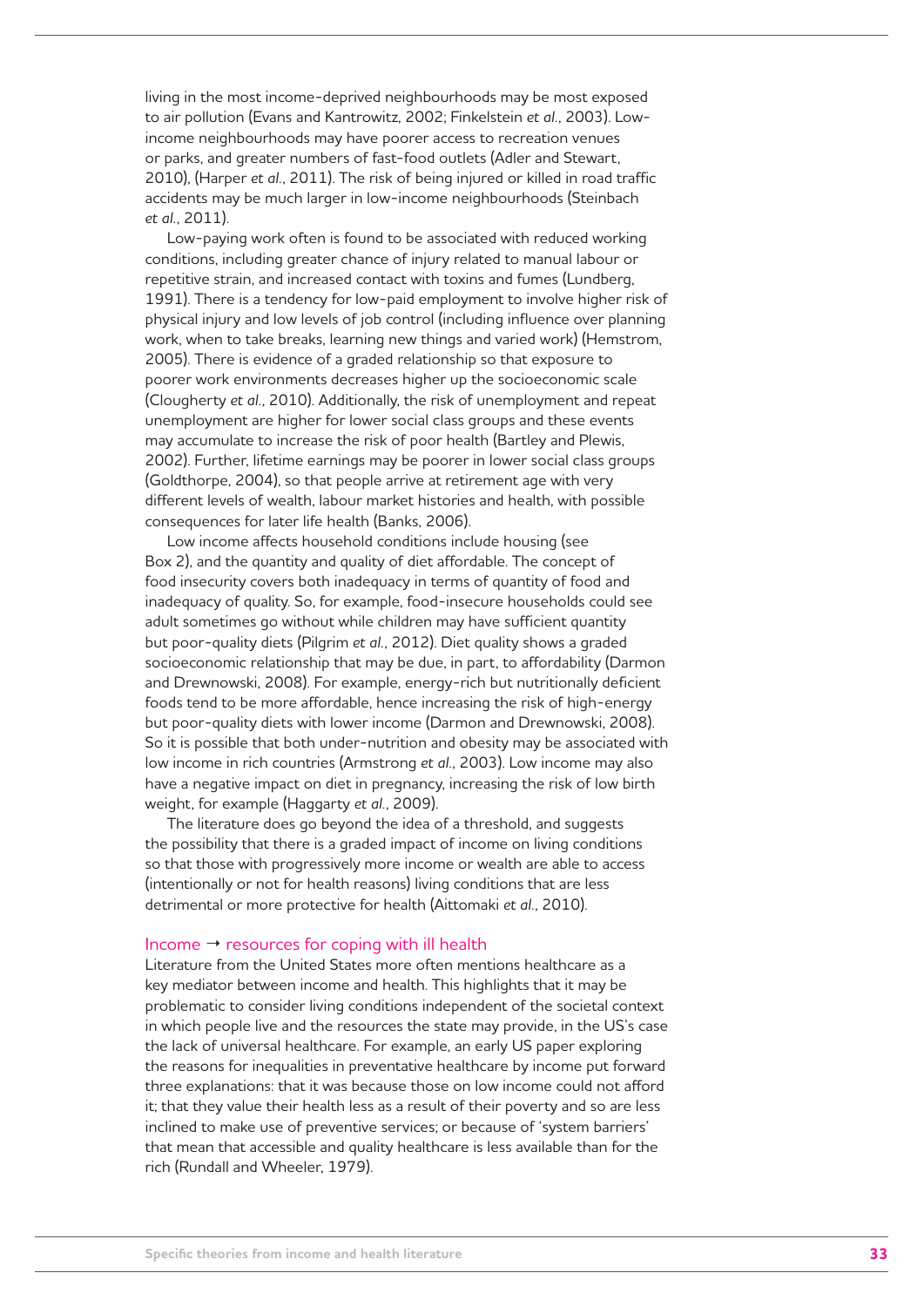There is also a continuing concern within universal healthcare systems of the possibility of an inverse care law (Hart, 1971), that there is still inequality of access, provision and outcomes by socioeconomic group for those with the same level of need – the best off possibly benefiting more (Dixon *et al.*, 2007; Hanratty *et al.*, 2007). Research suggests that the most consistent evidence of inequity is found for referral to, and treatment by, specialist healthcare, which people access via their GP (Dixon *et al.*, 2007).

Further, it has been proposed that access to healthcare can be reduced for some people with lower socioeconomic position due to factors such as 'travel time, transportation availability and cost, scheduling flexibility, and sense of self-efficacy and control' (Adler and Stewart 2010 , p. 12). Greater access to money can enable individuals to purchase expensive medications to manage chronic illness or prevent the onset of additional chronic conditions, and give more opportunity to modify or adapt residential and work environments (for example, retiring from unhealthy work, moving to a more healthful or supportive residential environment) (Herd *et al.*, 2007).

A further example from the child development literature suggests that higher income may provide a buffer against the negative effects of maternal depression on child outcomes (for example, ability to pay for childcare), although this was not supported in the study (Petterson and Albers, 2001).

Neo-material theory – arising out of the debate about the reasons for the connection between national-level income inequality and health – highlights that historical and contemporary government policies and cultural practices may affect the material and social living conditions of people across the lifecourse and thus their health (Lynch *et al.*, 2000b). It should be recognised that neo-materialist and neo-material are used interchangeably in the literature, but, as argued elsewhere, this may be a similar conflation (Kroenke, 2008) as with materialist and material, and here we focus on the neo-material aspects rather than political economy explanations inherent in neo-materialist theory.

Neo-material theory emphasises that policy may influence not only the level of individual personal resources – in part by redistribution through the tax and benefit system as already discussed – but also living conditions through funding of services (including healthcare and education) and through regulation (e.g. limiting risky occupational exposures) (Lynch *et al.*, 2000b). Related concepts used in the health literature include the social wage – the improvement of living conditions through central rather than individual funding of services and infrastructure (Popay *et al.*, 2008) and decommodification – the degree to which the (welfare) state through, for example, benefits and services, makes living conditions less reliant on labour market performance (Eikemo and Bambra, 2008).

For example, welfare systems to varying degrees aim to smooth the living-standard impact of income shocks like job loss, for example through contributory and non-contributory benefits (Bambra and Eikemo, 2009). Benefits for people who are unemployed tend to vary by welfare state type in terms of the level of benefit, conditions attached and duration of payments, with Nordic welfare states (Sweden, for example) tending to be more generous than other European countries (Bambra and Eikemo, 2009).

There was a particular focus in the literature reviewed on parental material living conditions for children's development (including physical, psychological, cognitive, health and socioeconomic development). Heckman provides an economic overview and argues that parental investments are vital but that parents are often financially constrained because they are unable to borrow to specifically invest in their children (Heckman, 2007, 2008). He argues that sustained investment, particularly early in childhood,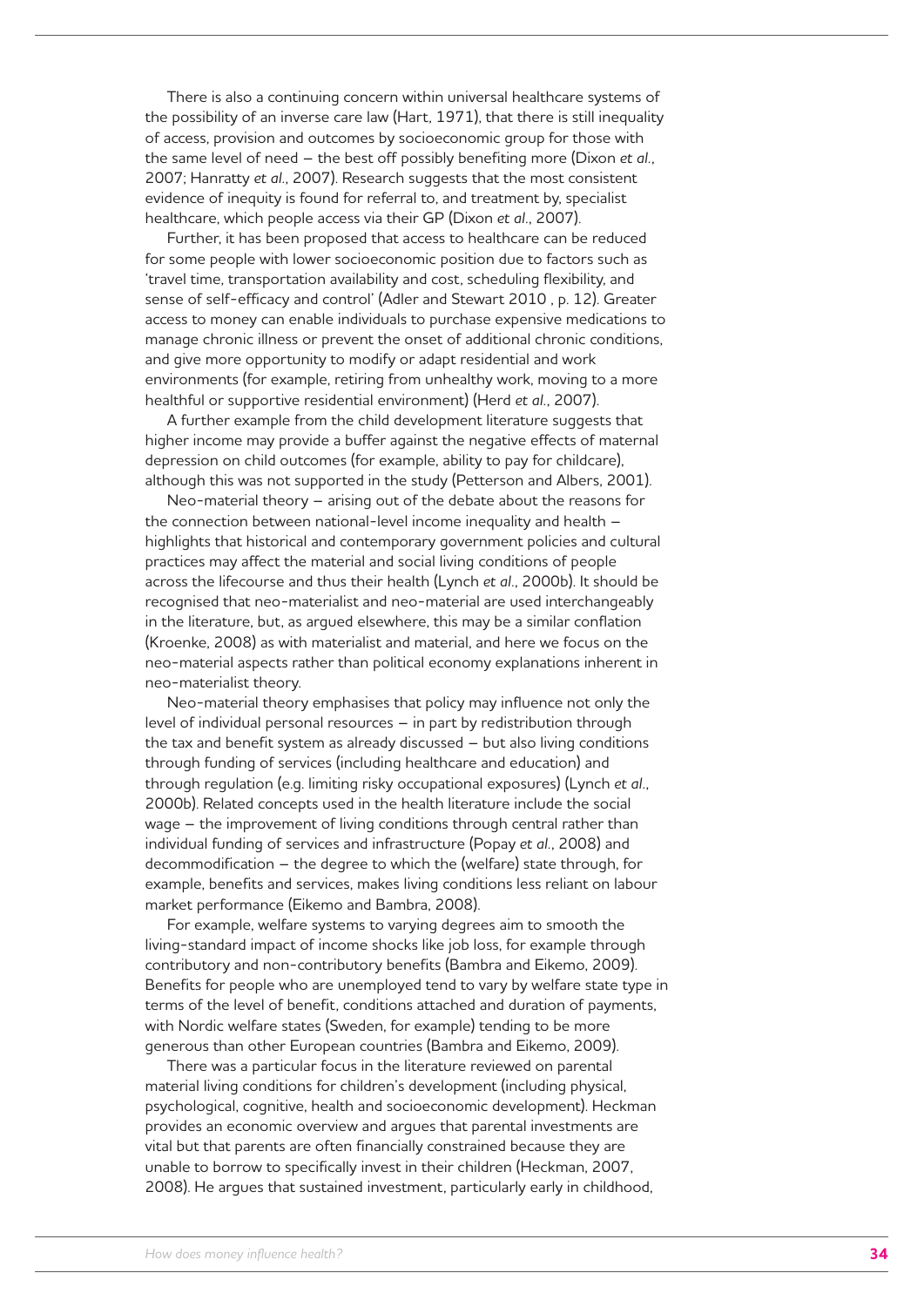is a key factor in human capital development. Of course, much of the literature is not solely about income but also about parenting, but there is a clear argument in the literature that more income helps parents invest in their children. For example, Evans and English (2002) argue that the physical environment (noise, overcrowding and housing quality) is often overlooked in the literature linking poverty and socio-emotional development. Further, the financial capital model states that lack of material resources in impoverished families leads to poor child outcomes. This is criticised for being too vague, as the model fails to define the material resources involved (Guo and Harris, 2000). However, methods to improve cognitive stimulation, and therefore child wellbeing, include material resources such as educational toys and books (Guo and Harris, 2000). Similarly, the financial capability model (similar to human capital accumulation theory (Gregg *et al.*, 2007)) proposes that parental level of material resources will affect children's educational achievement through the ability to purchase materials, experiences and services that benefit child development (Gregg *et al.*, 2007). It could also include the ability of parents to afford to live in catchment areas of higherrated schools, given the house price rise associated with the latter (Machin, 2011). Such theory emphasises that material resources may be important for maximising returns even when services (such as education or health care) are universal.

An important critique identified in the literature is the tendency to underplay possible psychosocial or behavioural responses to adverse material conditions in the '(neo)-material literature', perhaps because this would imply interventions aimed at changing behaviours or stress responses rather than the material conditions hypothesised to be the root cause (Kroenke, 2008). Further, the perhaps artificial separation of material and social conditions may affect our theorising and understanding. For example, it may be important to consider that people face important competing demands on their income, including meeting their social needs (whether this to maintain status or to socially participate) possibly ahead of their material needs (Wilkinson and Pickett, 2010).

## **Psychosocial**

The term 'psychosocial' describes an intermediary level that bridges individual psychology and social structures (Martikainen *et al.*, 2002). This 'meso-level' helps us conceptualise how social environments influence the way we feel (Egan, 2013). However, there is a lack of clarity in the literature with respect to what is a psychosocial risk factor (Egan *et al.*, 2008), often with confusion between psychosocial factors and psychological problems, and sometimes psychosocial factors and risk behaviours. To some extent, different conceptualisations of 'psychosocial' may also reflect the variety of research traditions and subject areas from which researchers have come to take an interest in this field.

Psychosocial theories often assume stress to be a central feature of how income affects health outcomes. The theory proposes that low income leads to the experience of severe stressors, which further leads to psychological stressors and then to poor health (Klabbers *et al.*, 2009). There are two general psychosocial theories of how low income leads to stress, which leads to poor health.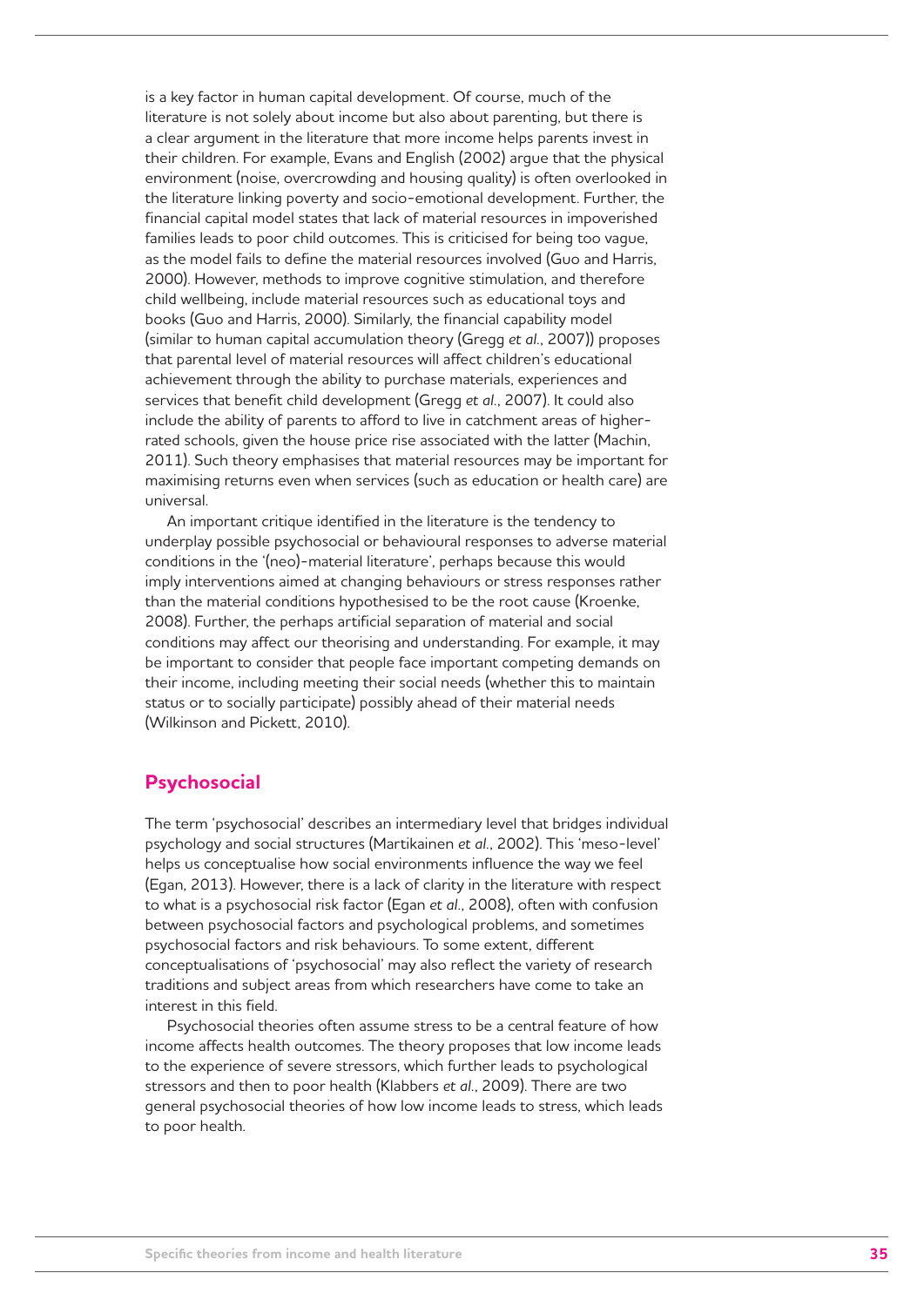#### Income → social support/control at work/work–life balance → stress  $\rightarrow$  health

The first theory proposes that low income exposes people to stressful circumstances such as limited control and autonomy at work, and poor balance between home and work (Adler and Stewart, 2010; Ploubidis *et al.*, 2011). Thus 'lack of material opportunity might lead to a lack of hope and consequently depression or hostility, jobs that lead to feeling a lack of control over tasks at work, or adverse psychological conditions at work or at home, which jeopardize health, directly or through health compromising behaviors' (Kroenke, 2008, p. 32). At the same time, those with low financial resources are less likely to have social support (Blaxter, 1990) and living in poor environments may lead to different kinds of social relations in ways that affect health (see Box 3).

Severe or chronic stress has been found to have negative effects on health when the individual does not have sufficient social and psychological resources to deal with its emotional impact (Adler and Stewart, 2010). Stress can have a direct negative effect on biology and physiology, with psychosocial factors ameliorating these effects (for example, good social support, high status, autonomy and so on) or exacerbating them (for example, low status, job demands and so on). Acute and chronic stressors have been related to changes in physiological regulation and emotional responses leading to poor health (Friedman *et al.*, 2007; Theodossiou and Zangelidis, 2009). For example, Klabbers and colleagues (2009) describe how low income can expose people to jobs with low autonomy and control (stressful circumstance), which can lead to negative emotions (either depression or hostility), which in turn creates sustained physiological reactivity affecting the immune and cardiovascular systems. Further, individuals with the least income are likely to suffer most from stressors, with economic deprivation being a likely cause (Pearlin *et al.*, 2005). These arguments have also been linked to child health and behaviour outcomes, whereby it is argued that poverty leads to families experiencing stress, with fewer resources to help cope with these stressors (less social support and so on). The impact of such stressors may lead directly to poorer physical health outcomes (for example, low birth weight) and/or emotional, behavioural and educational outcomes, through lower levels of emotional attachment, or adopting an authoritarian parental style (McLoyd, 1990; Huston *et al.*, 1994). These arguments do not preclude consideration of material pathways as well as the psychosocial ones.

#### **Box 3: Case study: income social relationships health**

Social relationships are important for health, while isolation and loneliness are risk factors for a range of psychological (Almedom, 2005; De Silva *et al.*, 2005) and physical health problems (Berkman and Glass, 2000; Kim *et al.*, 2008). The literature on relationships and health considers numerous dimensions. At a household level, family composition and relationships may have important health consequences, for example through marital or parent–child relationships (Lundberg, 1993; Evans and English, 2002). Social networks describe the number of contacts people have and can also differentiate between the types of bond that people share across networks (Berkman and Glass, 2000; Stansfeld and Fuhrer, 2002). Social support refers to the help people receive from others and can include practical assistance (such as giving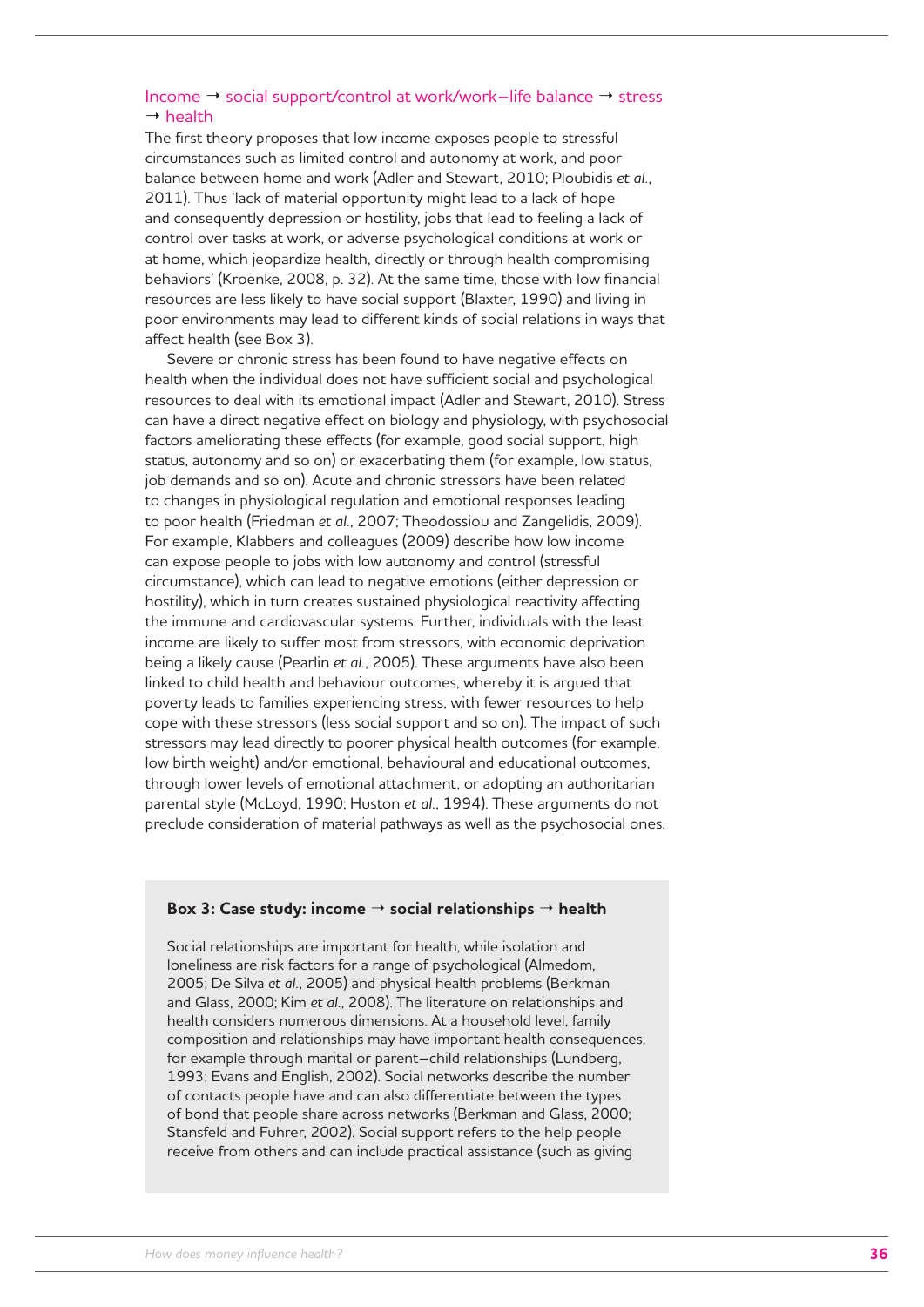friends or neighbours 'a hand' with certain tasks), advice, financial support and emotional support. Concepts such as social cohesion and social capital consider levels of trust, belonging and reciprocity – often at a neighbourhood level (Putnam, 2001). Theory of practice suggests that social inequalities may be created and reproduced through relationships that determine people's access to economic, social and cultural capital (Kim *et al.*, 2008). These various theories and concepts have emerged from a range of different research areas but are likely to be related and to describe mechanisms that interact (Egan *et al.*, 2008).

Social networks in relatively low-income communities have been characterised as socially homogenous and dominated by strong rather than weak bonds (Granovetter, 1973; Poortinga, 2006a, 2006b). It has been posited that more affluent members of the population tend to have wider, more heterogeneous networks through a mixture of both strong and weak bonds (Granovetter, 1973). Extensive and heterogeneous social networks may in turn confer advantages in terms of diffusion of influence and information, as well as opportunities for social mobility. Some low-income communities experience relatively low levels of social cohesion that have been linked to potential determinants of ill health such as isolation, low levels of community empowerment, poor neighbourhood safety and neighbourhood decline (Baum *et al.*, 2007; Egan *et al.*, 2008; Diez Roux and Mair, 2010).

The description above suggests a combination of materialist and psychosocial pathways from income, through social relationships, to health. Material factors (such as income) may contribute to people's exposure to social environments. Positive social environments may encourage further material benefits in terms of financial support, opportunities for social advancement (Sen, 1992, 1999) and, from a neo-materialist perspective, community empowerment encouraging improvements to local services and amenities (Lynch and Kaplan, 1997; Dunn *et al.*, 2006).

Social environments may also influence the social patterning of health through psychosocial pathways (Ahnquist *et al.*, 2012), for example through links from low income to isolation, stressful or exploitative relationships and poor emotional support to health (Portes and Landolt, 1996). Psychosocial stress responses have been theorised to have direct impacts on mental and physical health (Wilkinson, 1999a; Stafford *et al.*, 2004; Marmot, 2005). They may also affect behaviour, as in the case of losing motivation for activity (Wen *et al.*, 2003), or 'self-medicating' with alcohol or tobacco, and substance abuse (Macinko *et al.*, 2003; Subramanyam *et al.*, 2009). However, there is also the possibility of reverse causality: for example, illness may put a strain on relationships while physical mobility problems may be a barrier to social engagement (Sabin, 1993; Ren *et al.*, 1999).

In terms of lifecourse, familial socialisation problems that develop in the early years may persist later in life (Lundberg, 1993). Social relationships also exhibit different characteristics affecting pathways to health across life stages (Browne-Yung *et al.*, 2013). For example, social support during working life has been considered to be protective against job strain (Johnson and Hall, 1988). Causes of isolation such as mobility problems, fear of crime (Lorenc *et al.*, 2012) and the death of loved ones may affect elderly people disproportionately (Sabin, 1993; Prus, 2007).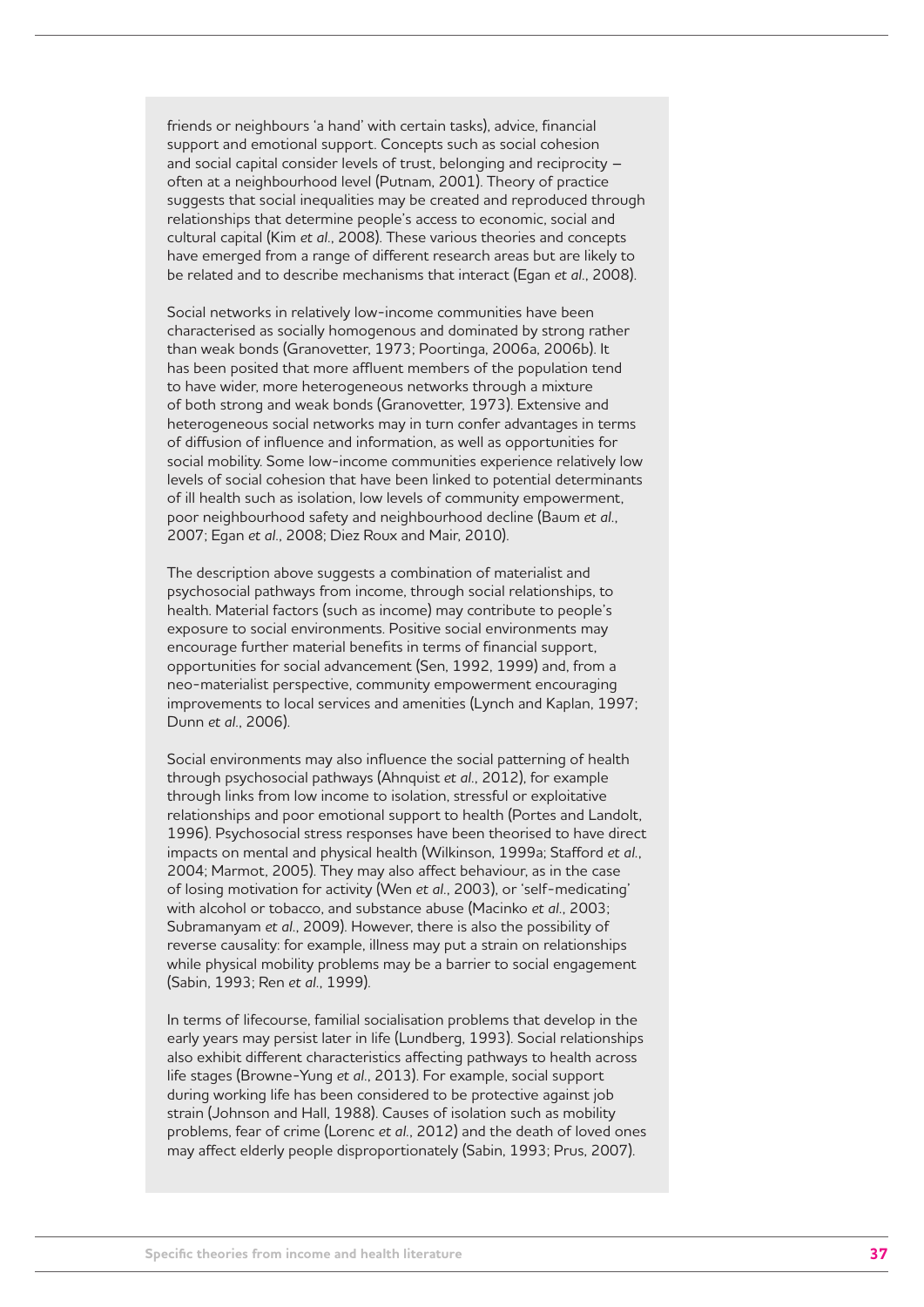#### Income  $\rightarrow$  social status  $\rightarrow$  stress  $\rightarrow$  health

The second theory proposes that stress arises due to psychosocial risk factors from having less income and hence having a lower status (Marmot, 2004), or occupying a lower social position to others (Wilkinson, 1992; Kawachi *et al.*, 2002; Pham-Kanter, 2009). A focus on status and/or relative social position draws on the theory of relative deprivation whereby '… the inability to acquire what is considered to belong to the good life and thus the inability to lead a good life relative to social norms, and the lack of social status attached to such acquisitions, cause chronic mental distress' (Aittomaki *et al.*, 2010 p. 1018). The theorised mechanism for low income to poor health is that low social status leads to (dis)stress or perceived disadvantage, eventually leading to poor health/disease/death (Stouffer, 1949; Runciman, 1966; Marmot, 2004). This distress may be 'caused' by individuals comparing themselves with others, or due to other people's behaviour towards someone whose lack of commodities indicates lower status, as described by Aittomaki and colleagues (2010).

Psychosocial exposures do not necessarily affect health purely through psychosocial processes. For example, social support is often assumed to be a 'psychosocial factor' but it can lead to instrumental and material benefits as well as emotional support from friends and family (Martikainen *et al.*, 2002; Egan *et al.*, 2008). Thus a psychosocial exposure may result in a material pathway to health. Similarly, stress may lead to behavioural pathways through people self-medicating (smoking, drinking alcohol or taking other drugs) (Subramanyam *et al.*, 2009). Finding associations between relative income and health does not necessarily mean that the mechanism is through social comparison. It may well be that relative income is an additional indicator of the kind of living conditions that are available to people with a certain absolute level of income (Lynch *et al.*, 2000b; Aittomaki *et al.*, 2010). For this reason, and because evidence for some types of psychosocial association has been found to be inconsistent or weak, the evidence base supporting psychosocial pathways to health has at times been questioned (Macleod and Davey Smith, 2003; Egan *et al.*, 2008; Harper *et al.*, 2011).

#### **Behaviour**

Unhealthy behaviours are related to income level (Raphael *et al.*, 2005) and are significant mechanisms linking income and risk of death (Jarvandi *et al.*, 2012). Individuals with low incomes may be more likely to adopt behaviours with a negative impact on health, such as smoking (Adler and Stewart, 2010), high alcohol consumption (Cerdá *et al.*, 2011) and a high calorie diet and inactivity resulting in obesity (Jeffery and French, 1996). Direct behavioural explanation pathway mechanisms also include use of preventative healthcare services (Galama and van Kippersluis, 2010), health education information (Prus, 2007) and immunisation, contraception and antenatal care services (Scambler, 2012).

In the following paragraphs, possible explanations of why individuals with differing levels of income tend to have differing behaviours are illustrated. First, as outlined above, the stress associated with economic deprivation or social comparisons may lead people to self-medicate through unhealthy behaviours. Second, it has been argued that low incomes may influence behaviours through future expectations. The third broad theory relates to 'cultural capital', that is, that people use behaviours to signpost social status.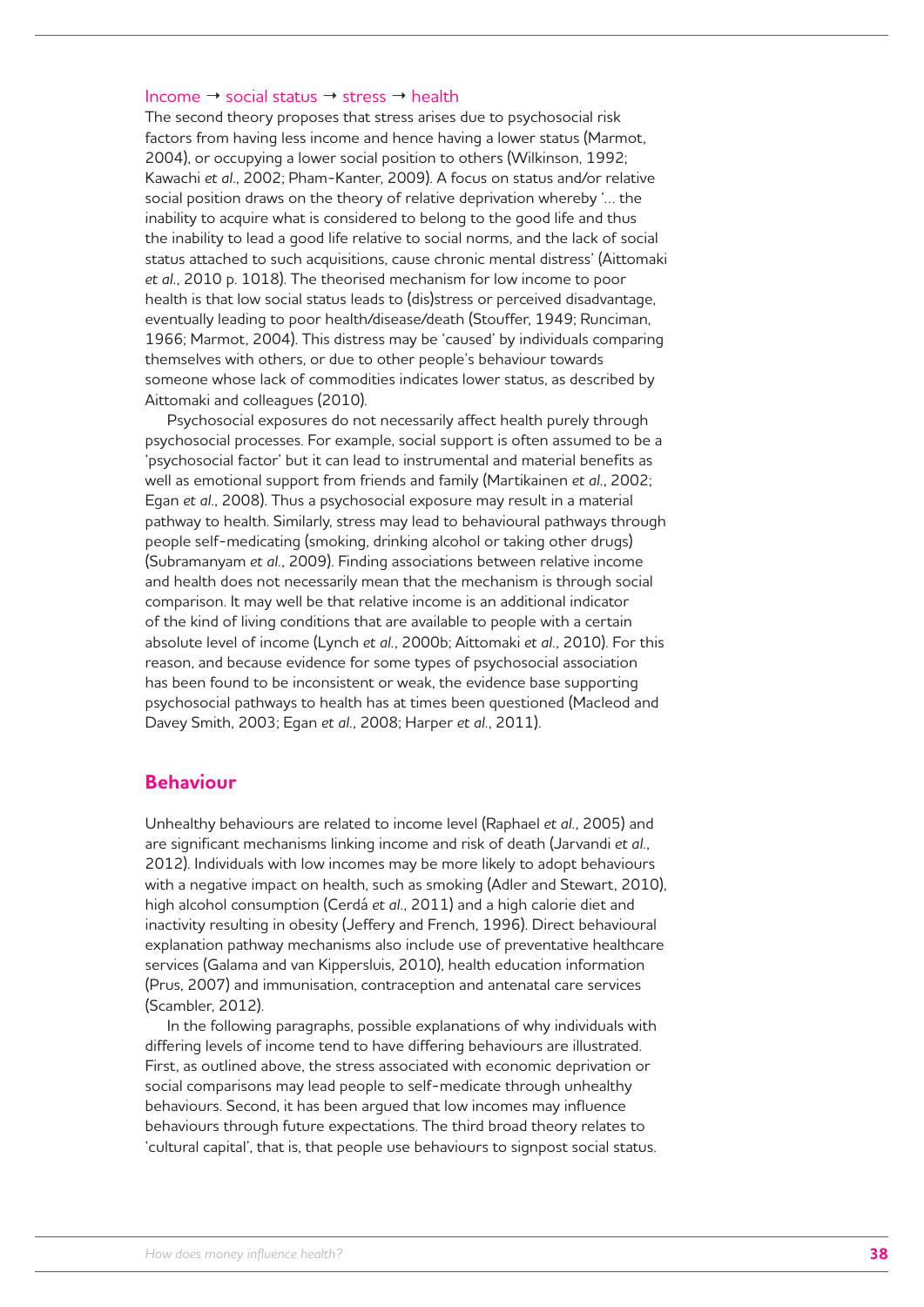#### Low income  $\rightarrow$  multiple daily stressors  $\rightarrow$  influence on lifestyle, unhealthy behaviours  $\rightarrow$  ill health

The stress vulnerability model suggests that stressors such as low income can result in stress, which may lead to psychological distress and/or coping behaviours such as smoking, alcohol consumption and unhealthy eating (Pearlin, 1989; Turner and Lloyd, 1995; Turner *et al.*, 1995; Raphael *et al.*, 2005). Such self-medication may be articulated either as a way of managing the stress or providing simple pleasures in difficult situations. In pregnant women, this may not only affect their own health but that of the child (Dowd, 2007).

#### Income  $\rightarrow$  future expectations of health  $\rightarrow$  health behaviour  $\rightarrow$ heath outcome

One theory, proposed by Lawlor and colleagues (2003) in relation to smoking, is that the dangers of health behaviours, which can take years to develop, are perceived as less of a risk than more immediate material hazards (risk of injury, environmental exposures, non-smoking-related ill health) by individuals with low income who have a greater chance of encountering these material hazards than people in higher income groups. So resistance to giving smoking up is a rational response to reduced life chances.

Similar ideas are also found in economics. Galama and colleagues (Galama and van Kippersluis, 2010) argue that the income–health gradient is the outcome of 'rational constrained individual behavior' and propose a model of lifecycle utility maximisation, based on the Grossman model of the demand for health (Grossman, 1972, 2000). Higher income and wealth throughout an individual's life and a higher level of education encourage that person to invest in their future health by adopting healthy behaviours and using preventative health services (Galama and van Kippersluis, 2010). In economic terms, someone with a 'high discount rate' focuses on the present, not thinking, planning, saving or behaving for their future. In relation to income and health behaviours, this suggests that focusing only on the present may result in unhealthy behaviours and subsequent ill health and low income (Fuchs, 1982). It may be that individuals with long-term low income feel they have less reason to invest in future longevity (Cutler *et al.*, 2007). Meanwhile, individuals with a low discount rate take action to have good health in the future and future earning potential (Jones and Wildman, 2005).

#### Income  $\rightarrow$  social/cultural influences  $\rightarrow$  health behaviour  $\rightarrow$  heath outcome

While behaviour is often presented as being about individual responsibility and choice, it is widely accepted that choice of behaviour is influenced by social and cultural conditions (Bartley, 2004). Health behaviours are often part of routine daily life, incorporating the circumstances in which people find themselves (Williams, 1995). It has been suggested that in recent times there has been an increase in behaviours being employed as ways of indicating 'social distinction' (Mackenbach, 2012). Individuals indicate their social position through how they behave, and in particular, how they invest in their health and future health by adopting behaviours that aim to increase health and wellbeing (Mackenbach, 2012). 'Social distinction' acts require 'cultural capital'. Cultural capital is a combination of an individual's attitude, knowledge and competency, gained from the surrounding environment and often passed from parents to children (Bourdieu, 1984, cited by Mackenbach, 2012).

One specific example of this idea is the diffusion of innovations theory (Rogers, 1962), which argues that people in higher income groups are quicker to engage in behaviours found to improve health such as stopping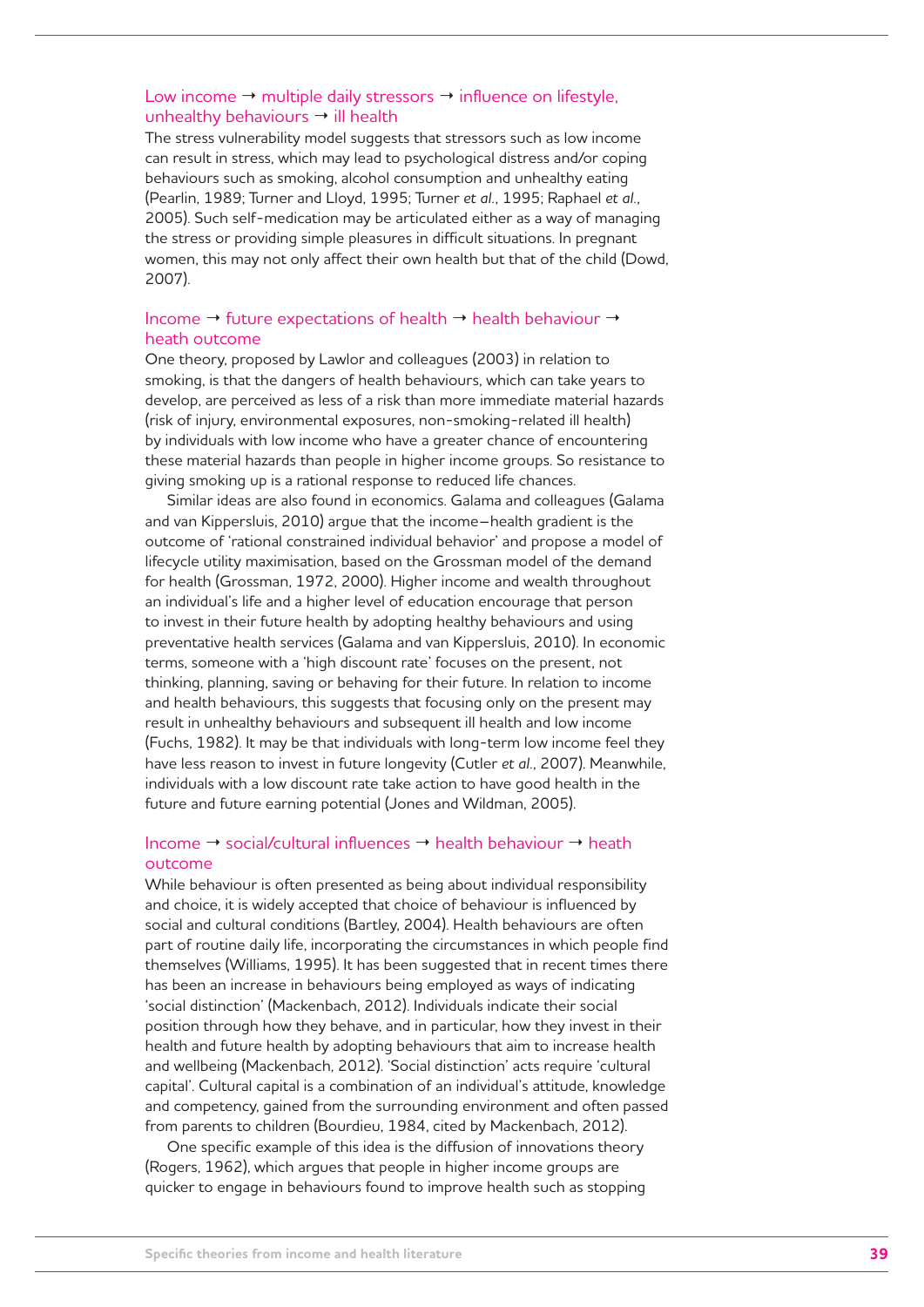smoking or eating a healthy diet. People with lower income tend to take up the healthy behaviours later, causing a greater gap in health outcomes between high and low-income groups. This is also known as the 'inverse equity hypothesis' (Victora *et al.*, 2000). The role of education in behavioural pathways between income and health may be important. Education might provide individuals with the cultural and psychosocial resources required to pursue healthy behaviours, fostering a greater sense of being in control of their own life, and a greater understanding of how some behaviours can harm health and how changing some behaviours can improve health in the future (Stronks *et al.*, 1997a; Lantz *et al.*, 2001; Pampel *et al.*, 2010).

Taken from a different viewpoint, the cultural-behavioural explanation suggests that particular health behaviours are more culturally acceptable in differing socioeconomic position groups (Skalicka *et al.*, 2009). Social norms of behaviours among peers and family will influence the adoption of health behaviours, including smoking, diet and physical activity (Lindström, 2008), through adolescence and into adulthood, and may perpetuate unhealthy behaviours among those living on low incomes and/or in disadvantaged communities. In such ways, cultural attitudes mix with social and economic circumstances. This emphasises the importance of including social structures and conditions within accounts of behavioural mechanisms explaining health inequalities (House *et al.*, 1994).

The pathways described above, from income through behaviours to health outcomes, suggest that the reasons for unhealthy behaviours are complex, and that to improve health the focus of interventions must address these complexities. The behavioural theories show that that only focusing on messages to improve health behaviours is unlikely to work. There needs to be improvement in an individual's prospects for them to have the idea that investing in their health is worthwhile (Deaton, 2002). It has been found that income shocks – one-off increase in income, such as a lottery win – do not improve health behaviours (Gunasekara *et al.*, 2011). A permanent increase in income, however, may improve an individual's prospects and encourage them to invest in their longevity by engaging in healthy behaviours (Kawachi *et al.*, 2010). While increasing income is important for improving health, it may not be sufficient to produce the motivation for necessary changes in behaviour (Ludbrook and Porter, 2004). The case study in Box 4 uses smoking to illustrate the mechanisms linking income and health with this health behaviour.

#### **Biological processes**

With the exception of accidents etc., all physical, social, economic and psychosocial environments that might affect health have ultimately to result in a biological change in the body that leads to ill health. Early debates about health inequalities that focused on material and behavioural causes did not dwell particularly on the biological pathways that led to ill health (DHSS, 1980). Perhaps because the 'hazards' were more obvious (for example, damp and mould spores, pollution, nicotine or alcohol, fat and sugar in diet and so on), it was felt less necessary to articulate the biological chains of changes to the body. Nevertheless, there is clearly evidence about how 'chemicals' lead to biological changes, which in turn affect different health conditions (Blane *et al.*, 2013).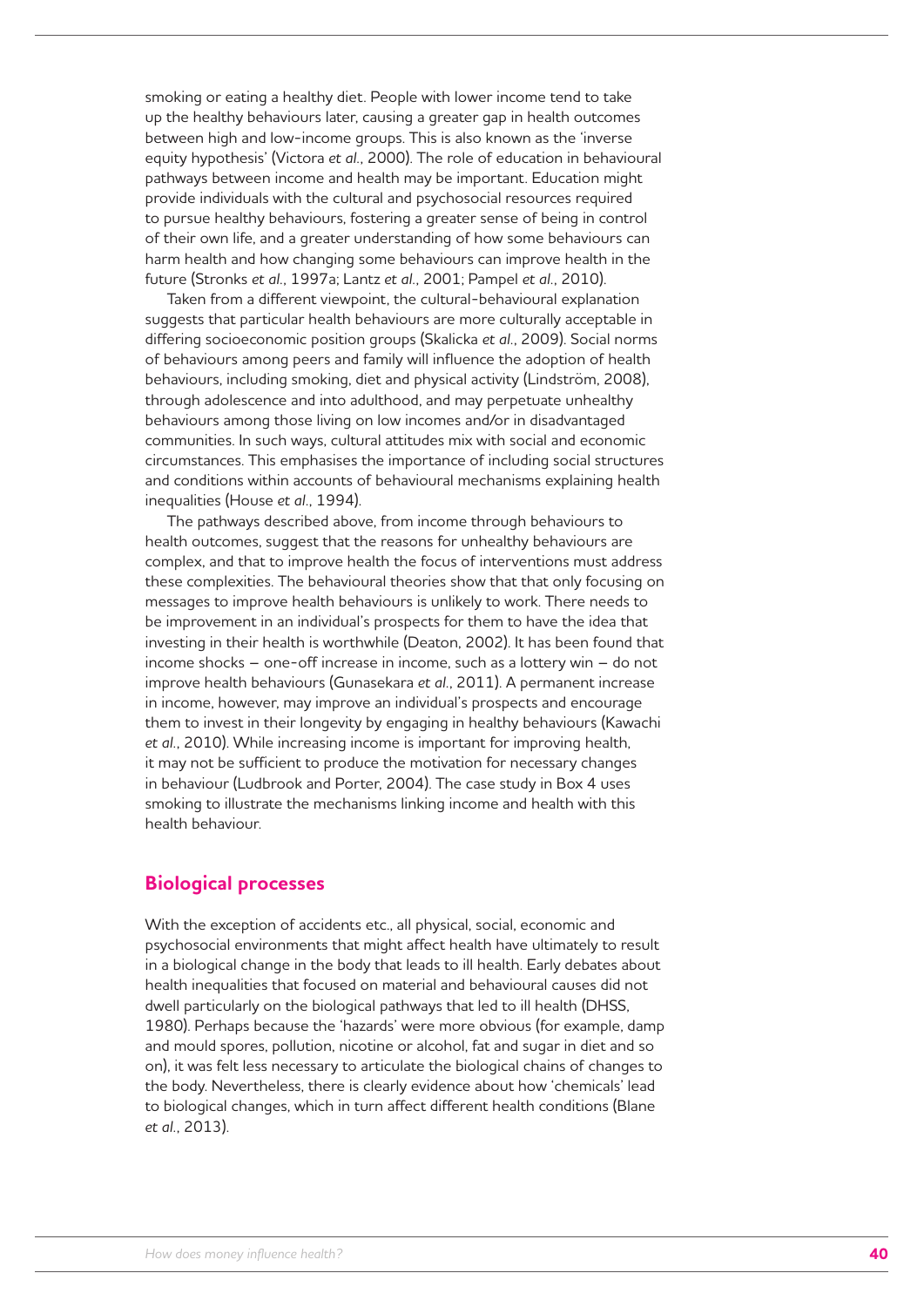#### Box 4: Case study: income → smoking → health

Smoking is a health behaviour linking income and health. Theoretical pathways from income to smoking include behavioural, psychosocial and material theory.

The most obvious theory describing this pathway is behavioural, incorporating an individual's cultural environment. Individuals with low income are more likely to start smoking (Hiscock *et al.*, 2012). This may be partly because as children they are more likely to be exposed to family and other social contacts who smoke, and as there are higher smoking rates among adults with low income, it can be more acceptable to smoke (Jarvis and Wardle, 2006). Within higher-income groups, higher status is often signposted by adults in efforts to improve health, which include not smoking, and therefore it is often less socially acceptable to smoke in higher-incomes groups.

For some people with low income, smoking is an indulgence (Graham, 1987). Smoking creates feelings of wellbeing while risking physical health, it gives a reason to take a break and the ritual of smoking may be soothing (Graham, 1987). Psychosocial theory outlines how an individual's emotional state in relation to other people affects this health behaviour. Material deprivation is closely linked with smoking rates, which may be due to stress induced by deprived circumstances (Stronks *et al.*, 1997b), as relief from stress is a key reason given for smoking. Even if stress is being caused due to nicotine cravings, smoking results in relief from this (Parrott, 2006, cited by Jarvis and Wardle, 2006).

Smoking cessation is important, as it may be that persistent smoking results in smoking-related health inequalities. People with lower incomes are more likely to begin smoking and less likely to give up smoking (Jarvis and Wardle, 2006, citing the General Household Survey 2000-3). Combinations of behavioural, psychosocial and material theories occur when considering smoking cessation interventions (Laaksonen *et al.*, 2005). For instance, it may be the combination of experiencing less pressure to stop smoking and having greater material deprivation causing stress that prevents an individual from giving up smoking. While people with low incomes who smoke know that smoking harms health (Blaxter, 1990), the logic of addiction suggests that to give up smoking requires enduring withdrawal and craving, which may be far harder to resist when experiencing the stresses associated with low income (Jarvis and Wardle, 2006).

Increasing the price of cigarettes is a method used by many countries to reduce smoking rates (Gallus and La Vecchia, 2012). Tobacco price control reduces starting rates in young people and lowers use among those continuing to smoke (Chaloupka *et al.*, 2011). If the price increase involves higher taxation, the revenue can be used to fund smoking cessation interventions (Gallus and La Vecchia, 2012). However, many of those who stop smoking are from higher-income groups (Hiscock *et al.*, 2012). There is a need for smoking cessation interventions that are designed for people with low income, interventions that address the pathways that exist between low income and smoking and subsequent ill health. The success of interventions such as the Earned Income Tax Credit benefit in the US in reducing smoking may be due to an increase in income in combination with improved life and employment circumstances (Averett and Wang, 2012), thereby improving material and psychosocial conditions.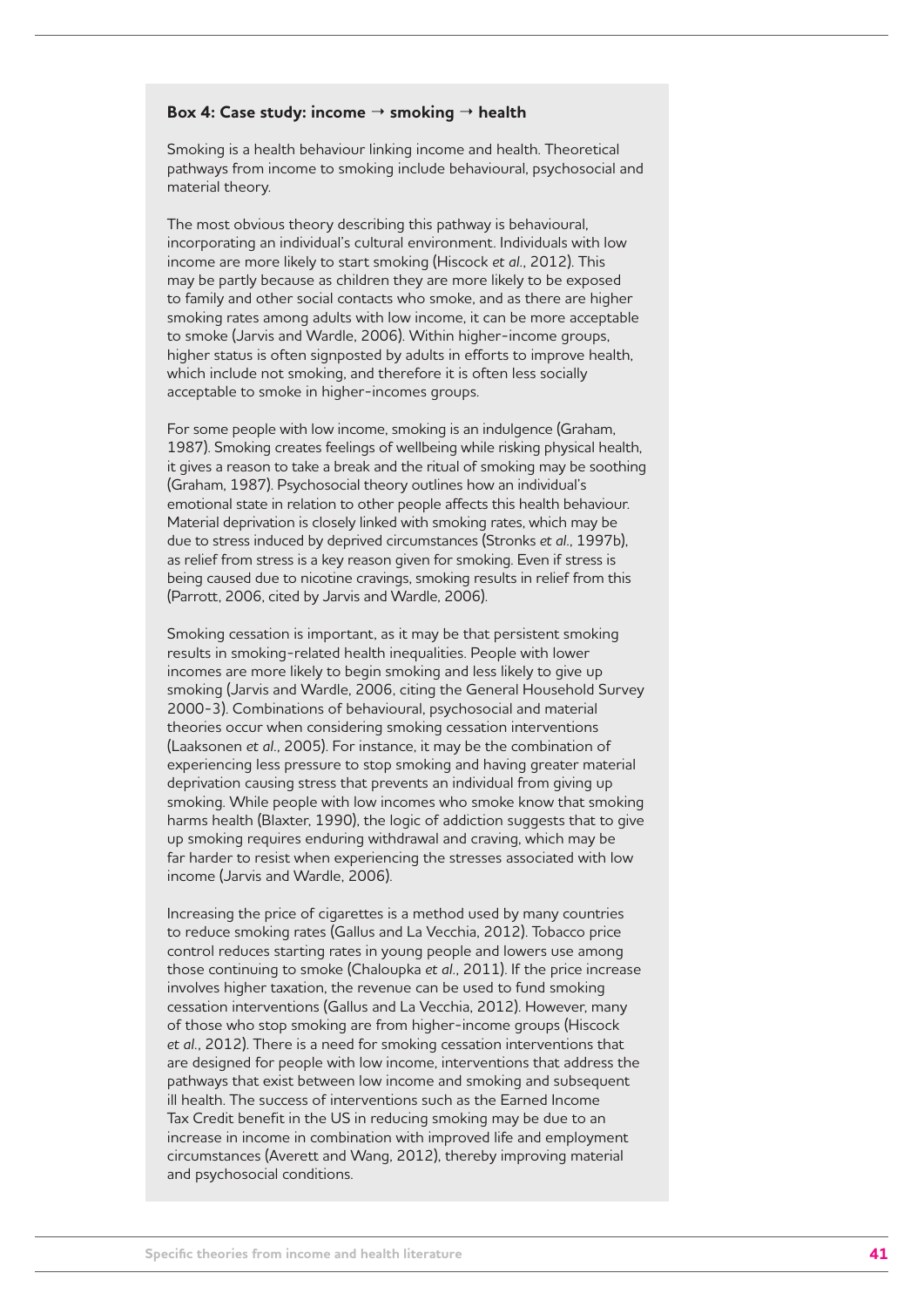### Low income  $\rightarrow$  stressful circumstances  $\rightarrow$  prolonged physiological reaction  $\rightarrow$  impact on immune and cardiovascular systems  $\rightarrow$  health outcomes

The more focused interest in biological pathways within debates about social inequalities in health mainly stems from an aspiration to demonstrate plausible biological pathways that link psychosocial circumstances to health in order to increase confidence in the causal nature of the association (Hill, 1965; Brunner, 1997; Adler and Stewart, 2010). The key proposed biological pathway is via stress (Blane *et al.*, 2013). Living in disadvantaged circumstances might increase the probability of difficult events (for example, unemployment or low income) and people in these circumstances may have fewer resources – financial, emotional and social – to cope with such stressors. Physiologically we respond to stress with a 'fight or flight' reaction, with our brains sending signals to our bodies via the sympatheticadrenomedullary and hypothalamicpituitaryadrenocortical systems (Brunner, 1997). The former increases adrenaline in the body and the latter cortisol, both of which lead to a range of changes in different bodily systems. These stress responses can be protective in the short run, allowing the body to respond to the immediate threat, but experienced repeatedly over long periods of time, they can cause dysregulation of different systems, such as blood pressure, fat in blood vessels, increased susceptibility to infections and changes to the structure of the brain (Adler and Stewart, 2010). These harmful changes to body systems can lead, in time, to conditions such as heart disease (Brunner, 1997; Adler and Stewart, 2010). Of particular concern in some of these literatures is the effect of 'stress' in childhood, which might be a critical period for the development of processes by which the body responds to stress. Stress during this period may not only have long-term consequences for disease in later life but also for how the body manages stress further (Bartley, 2012). Combining insights from lifecourse studies with genetic and biological research, new ideas of biological embedding (Hertzman, 2013) are also becoming more prominent. These suggest that early childhood environments of stimulation, support and nurturing 'speak to our genes' through identifiable biological and physiological mechanisms to influence health across the lifecourse (Hertzman, 2013).

## **The influence of health on income**

There is a strong tradition in the economics literature for investigating whether health, or particular dimensions of it (such as obesity or height), might influence income. While in social epidemiology it is presumed that the direction of association runs in the opposite direction, research efforts in general have aimed to explain away such effects rather than investigate them. Nevertheless, to a certain extent, these influences are acknowledged.

### Ill health  $\rightarrow$  reduced employment/job loss/early retirement  $\rightarrow$  drop in income

The main hypothesis across both economic and social epidemiology literatures is that poor health limits a person's ability to access employment. This is known as direct selection (Stronks *et al.*, 1997a). This may mean that people are not able to apply for paid employment, or lose their job once they become ill or retire early (Martikainen *et al.*, 2003, 2009), with a consequent reduction in their income. It may also mean that they need to take less strenuous or stressful roles or only work part time, which again will result in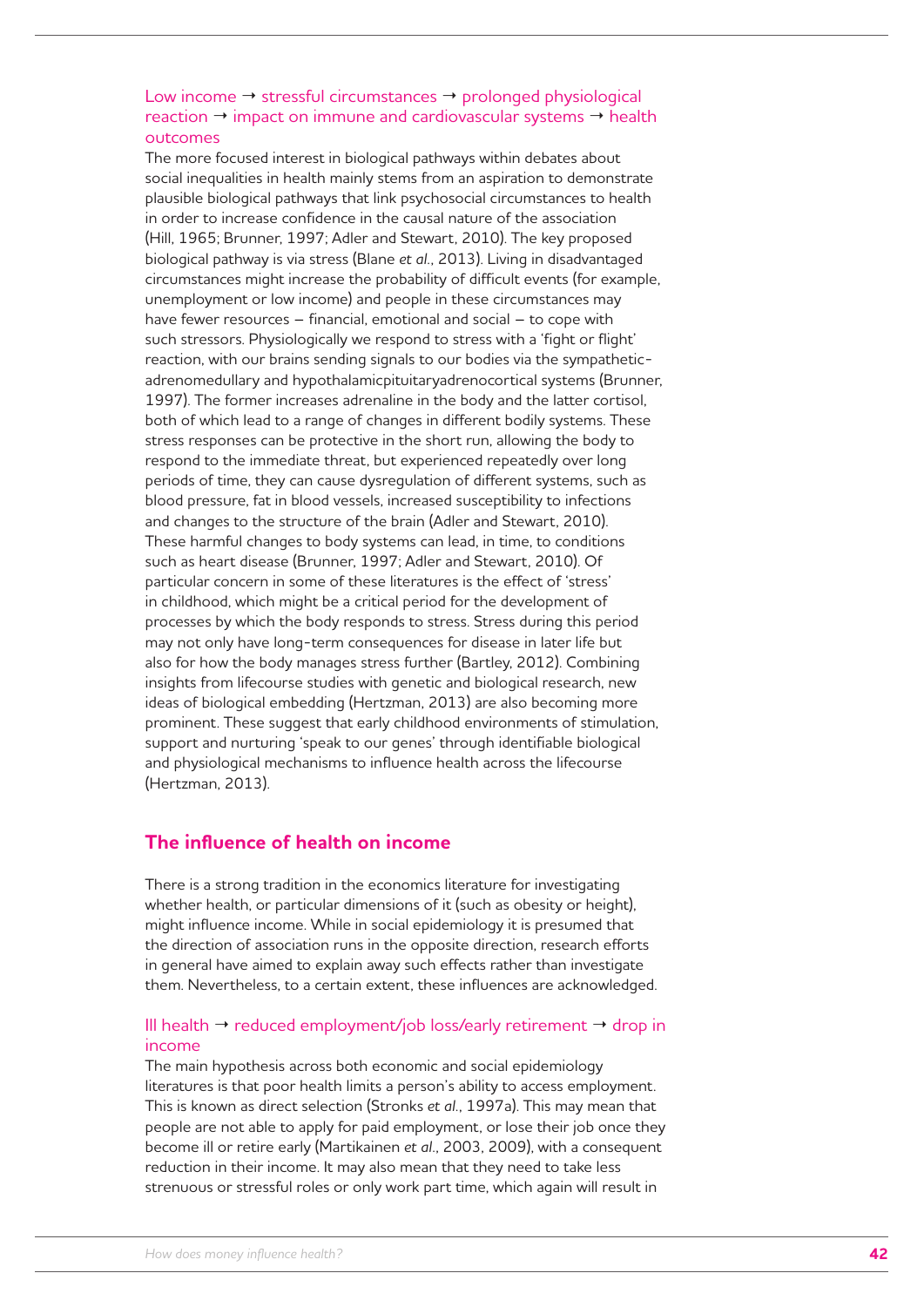a reduction in income. In general, evidence suggests that health is more likely to affect whether people can take paid employment than to influence the sorts of occupations they may be able to take (Stronks *et al.*, 1997a).

A second, more subtle, theory about how health may affect income through employment opportunities is via biases in the labour market. The role of obesity, height and attractiveness on wages is a significant feature of both economics and psychology literatures (Udry and Eckland, 1984; Hamermesh and Biddle, 1993; Hosoda *et al.*, 2003; Han *et al.*, 2009; Judge *et al.*, 2009). A number of lifecourse studies have also demonstrated that these associations exist over time. For example, in the 1958 birth cohort, people who were obese, short or unattractive were less likely to gain employment and within posts more likely to earn less, than their slimmer, taller, more attractive counterparts (Harper, 2000). In a Scottish study, adolescents considered more attractive by up to three independent interviewers at age 15 were more likely to have a higher income 20 years later than those rated less attractive, taking account of a wide range of possible confounders (Benzeval *et al.*, 2013).The key theory behind this association from the psychology and labour economics literatures suggests that gatekeepers (that is, recruiting staff, personnel or managers making decisions about wages) may implicitly assume that slim, tall, attractive people are also likely to possess other positive characteristics, such as intelligence and positive personality traits, and hence unconsciously favour them (Langlois *et al.*, 2000).

Within lifecourse literature, another theoretical consideration is the role of health in childhood for adult health and income, known in social epidemiology as inter-generational direct and indirect selection (Davey Smith *et al.*, 1994). Heckman (2007) hypothesises that poor health in childhood will affect future adult health and, through this, opportunity for labour market participation. One specific pathway commonly suggested in the literature is via education (Hurd and Kapteyn, 2003; Lê *et al.*, 2013). In a wide range of ways, poor health in childhood may prevent children from attending school or may make their learning experience less positive, which may in turn affect subsequent socioeconomic opportunities (Case *et al.*, 2009).

Linked to the debates about the effect of child health on later employment and income, it is important to consider the role of parents' health. Drawing on psychology, education and neuroscience literature, Heckman (2008) suggests that parental wellbeing may affect both the child's health and development, which in turn affects their adult opportunities. He argues that early childhood is a particularly sensitive period for this. Poor parental wellbeing may be a result of parents' own income situation or health and may affect the child biologically when in the womb. It may also have a negative impact on children in early childhood through an inability to afford good nutrition or a safe home environment, through parental practices affecting a child's social and emotional environment or through an inability to provide a supportive learning environment during education etc. (Duncan and Brooks-Gunn, 2000; Adler and Stewart, 2010).

### **Personal characteristics**

As noted above, some commentators have proposed that personal characteristics such as IQ or personality may be the 'fundamental' cause of health inequalities. Economists often refer to these ideas as unobserved factors (confounders), which may influence both health and income, but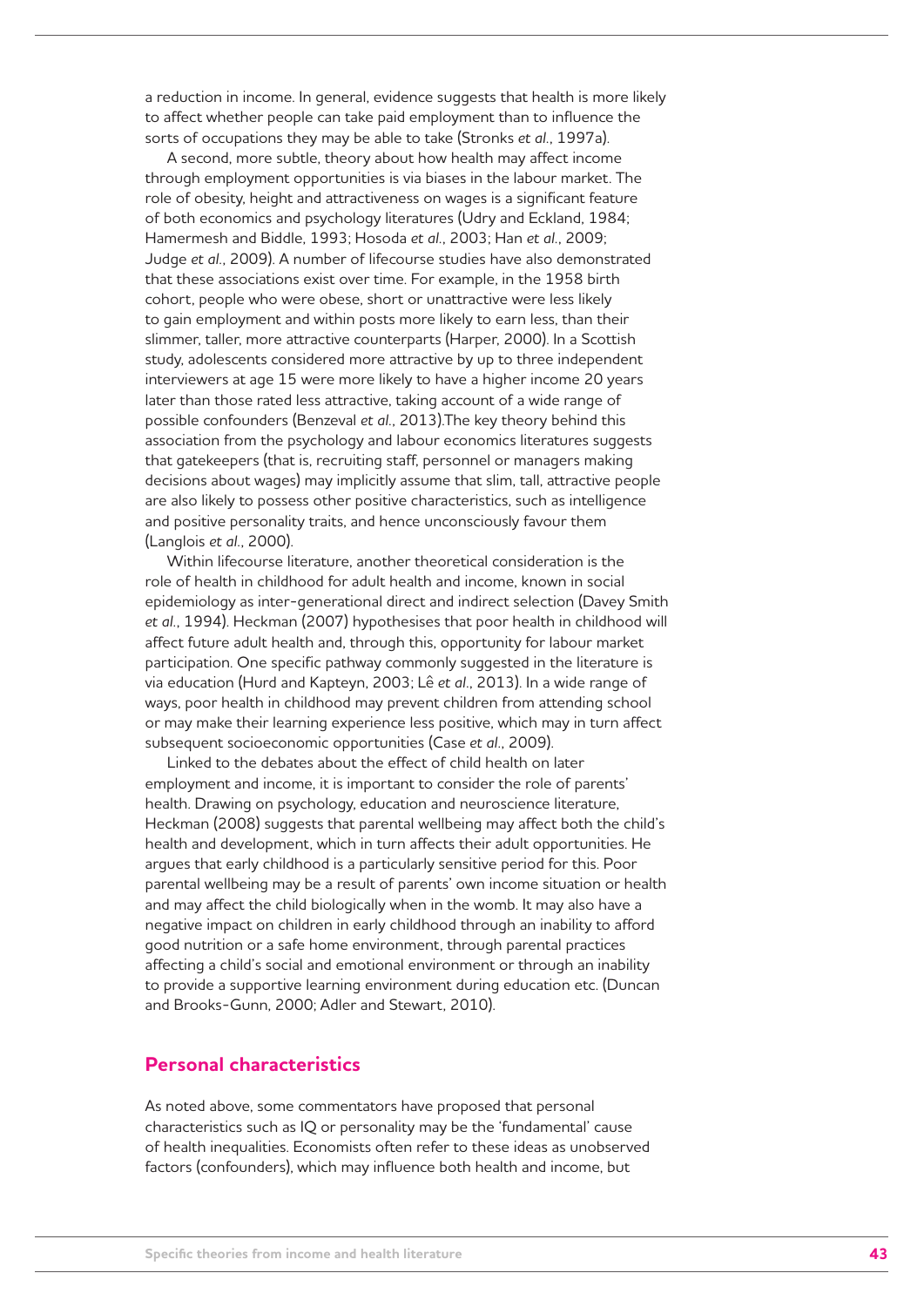because they are often missing from econometric models they may bias findings (Hurd and Kapteyn, 2003).

#### Income  $\rightarrow$  IQ or personality traits  $\rightarrow$  health

In the income and health literature, IQ in particular has been a focus of attention. Cognitive ability strongly influences schooling and education outcomes (although it is important to acknowledge that IQ measurement is not socially neutral). Educational outcomes will influence employment and occupation and hence income as an adult (Deary *et al.*, 2010). There is a debate in the literature about the extent to which IQ itself is the results of genetics or family and social environment in childhood (Hackman and Farah, 2009).

The ways in which IQ might affect health are fourfold (Batty *et al.*, 2007):

- **•** higher socioeconomic position;
- **•** enhanced ability to process health information and hence more likelihood of adopting health-promoting behaviours;
- **•** increased health literacy and ability to communicate with health professionals in accessing health care;
- **•** less risk of psychiatric disease, which is associated with other health outcomes.

IQ has been shown to account for a wide-ranging but significant proportion of the association between socioeconomic position (including income) and health (Batty and Deary, 2004; Singh-Manoux *et al.*, 2005a, 2005b; Batty *et al.*, 2010).

Personality has also been proposed as a possible fundamental cause/ confounder in the income–health association (Mackenbach, 2010). Psychologists suggest that there are five principle personality traits: neuroticism (degree of emotional stability, sensitivity to unpleasant emotions), extraversion (outgoing or reserved), conscientiousness (level of self-discipline, planned or spontaneous actions), agreeableness (compassion and cooperativeness) and openness to experience (degree of curiosity) (Matthews *et al.*, 2009). These have been shown to be associated with both health (Deary *et al.*, 2010) and socioeconomic status (Jonassaint *et al.*, 2007), and to some extent these so attenuate the association between the two (Nabi *et al.*, 2008; Chapman *et al.*, 2010). Conscientiousness, agreeableness and low neuroticism in adolescence can help build resilience to economic hardship but do not negate the effects of low income (Donnellan *et al.*, 2009). Pathways between personality traits and health are similar to those for intelligence; that is, it is hypothesised that positive personality traits may lead to health-promoting behaviours, better engagement with health professional and access to health care, and higher socioeconomic circumstances (Deary *et al.*, 2010).

## **Drawing theories together**

While there are some researchers who promote the dominance of one theoretical approach over others in terms of causes of poor health, in the main most commentators in the field argue that health inequalities are caused by a combination of pathways. Many of the specific examples in the preceding chapters illustrate how one mechanism may directly affect health, for example, low income leads to poor diet resulting in health consequences, while others suggest more complex combinations, for example, low income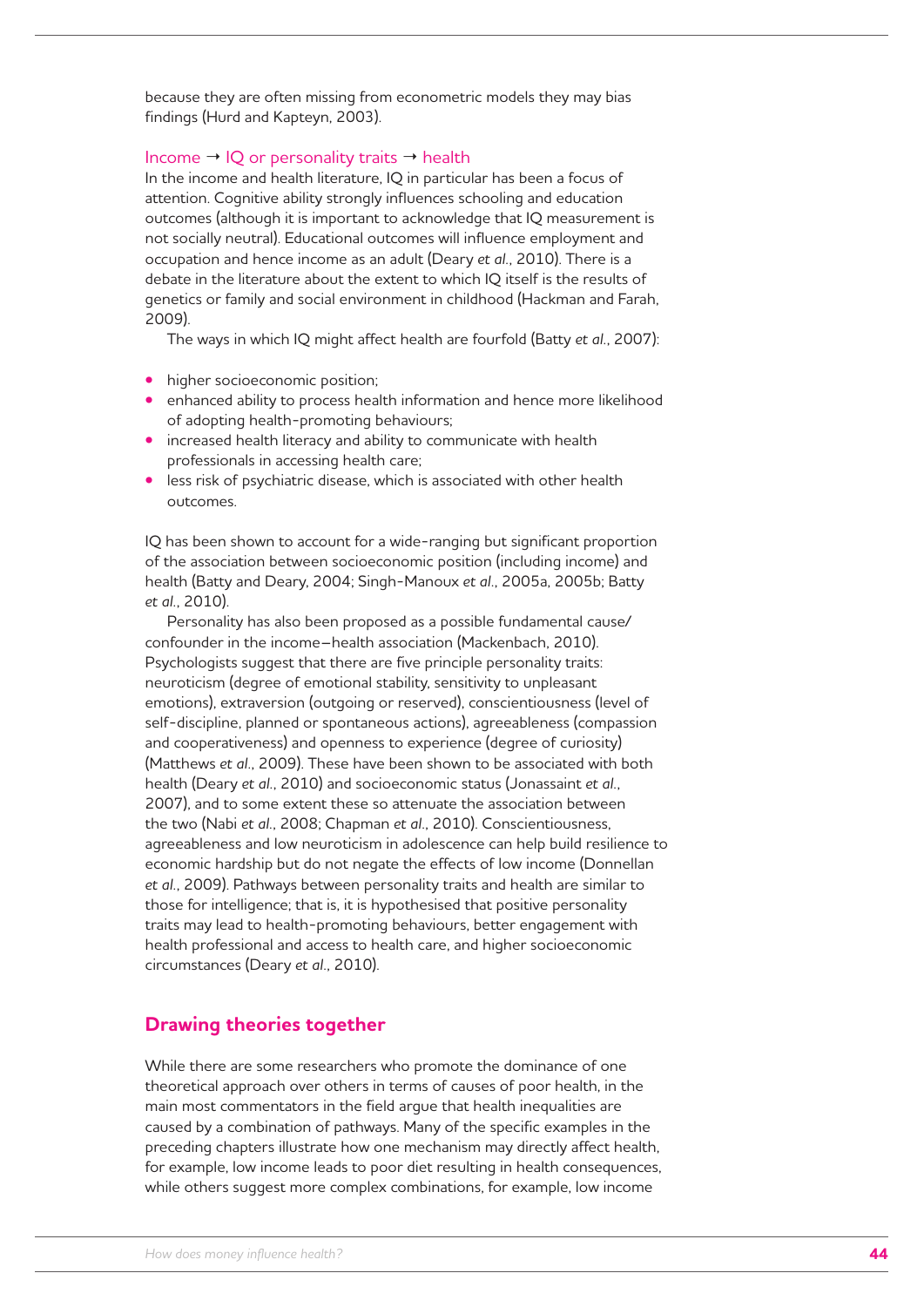leads to stress leads to depression leads to lack of engagement in exercise leads to poor health. As such, the theories should not be seen as competing or mutually exclusive. There is a complex web of causal factors. We have illustrated this in the different chapters with focused boxes on key aspects of each theory, showing how they interact with other mechanisms. One final illustration, in Box 5, demonstrates the interaction of different pathways to health at a key lifestage: childhood.

#### **Box 5: Case study: childhood**

Circumstances in childhood are an important part of several pathways between income and health. Children experience the impact of income through the circumstances of their parent or guardian. In families with low income, deprivation can directly affect a child's material circumstances and, as a consequence, their health. For example, poverty leading to a lack of nutritious food has a direct bearing on child health (Lundberg, 1993) and while parents can make choices, these are constrained by their life circumstances (Attree, 2005). Low income can determine many features of the home environment, where young children spend much of their time. Inadequate physical and social conditions in the home, including safety hazards, poor air quality, overcrowding and noise, can lead to poor child physical and mental health (Evans and English, 2002).

Parental material deprivation may also have a negative impact on childhood development. For example, poor nutrition during pregnancy, as well as smoking and exposure to stress, all of which are linked with low income, can contribute to low birth weight (Ermisch, 2008). Low birth weight in turn has been linked to adult coronary heart disease, blood pressure and diabetes (Galobardes *et al.*, 2004). This exemplifies the critical period lifecourse model, in particular the foetal origins hypothesis, which states that material circumstances or behaviour while pregnant can cause negative outcomes for the infant (Barker *et al.*, 1993). After birth, income may influence childhood environments and parenting practices through a number of pathways (Conger *et al.*, 1992). From a material perspective, income can allow for the purchase of goods and services that may potentially make the job of parenting easier, therefore reducing stress, or may increase opportunities for child development (Brooks Gunn and Duncan, 1997).

Social problems exacerbated by low income, for example negative relationships with neighbours or landlords, are psychosocial mechanisms that can cause stress to parents and affect their children via the home environment (Quinn *et al.*, 2010).

People with low incomes are more likely to have physical and mental health problems (Adler *et al.*, 1993). These may increase the risk of depressive symptoms, demoralisation and irritability, which can affect a parent's ability to maintain positive parent–child interactions and avoid conflict with their adolescent child (Brooks Gunn and Duncan, 1997). Parental depression is a psychological mechanism but the literature is often inconsistent in how, or whether, psychological and psychosocial (how an environment makes an individual feel) mechanisms are differentiated (Martikainen *et al.*, 2002). A poor psychosocial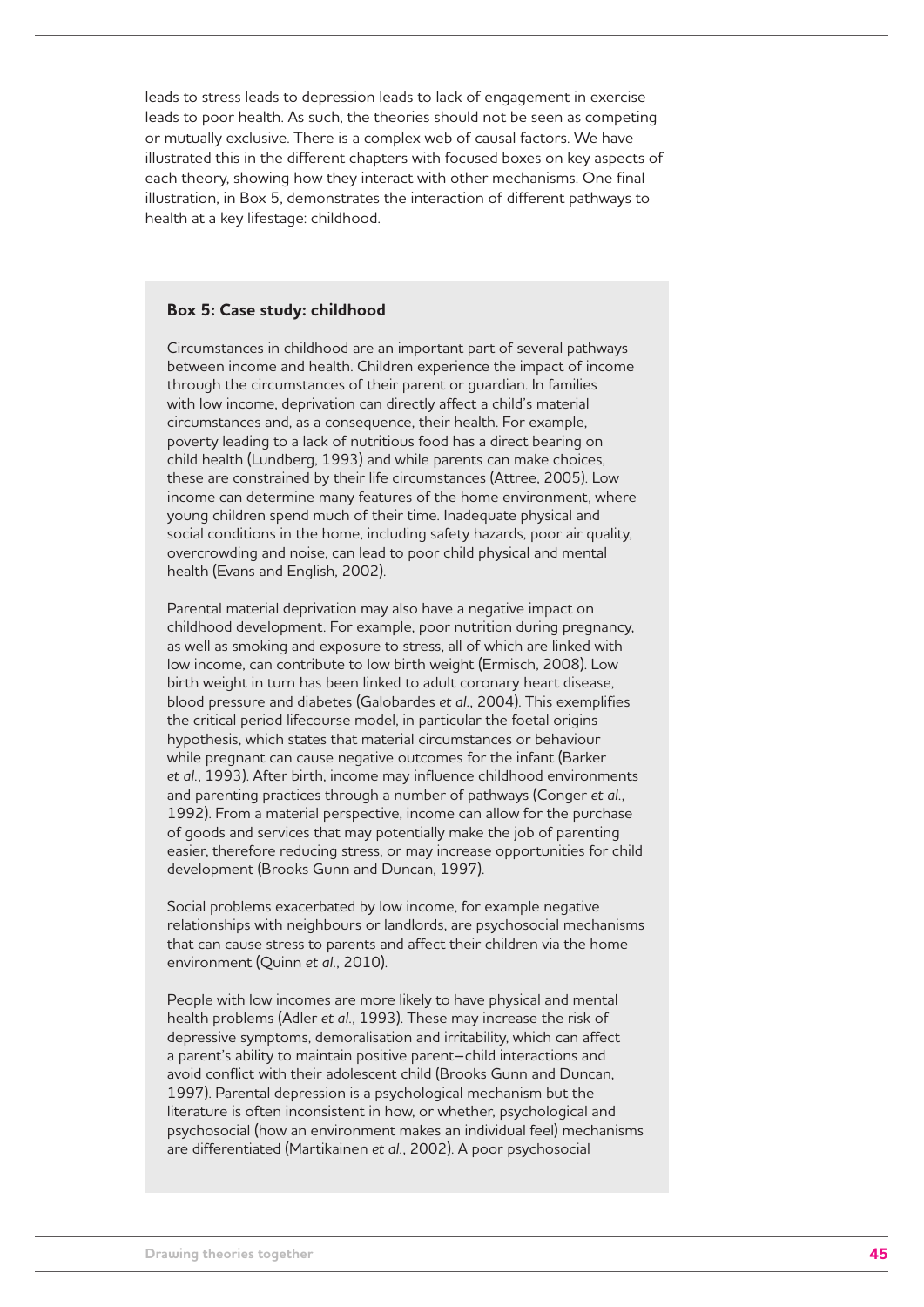environment is just one of a number of potential reasons why a parent may experience psychological problems. However, parenting methods linked to psychological problems may adversely affect the child through psychosocial pathways by reducing the child's social support or sense of control within the home environment (Bradley *et al.*, 1994; Huston *et al.*, 1994).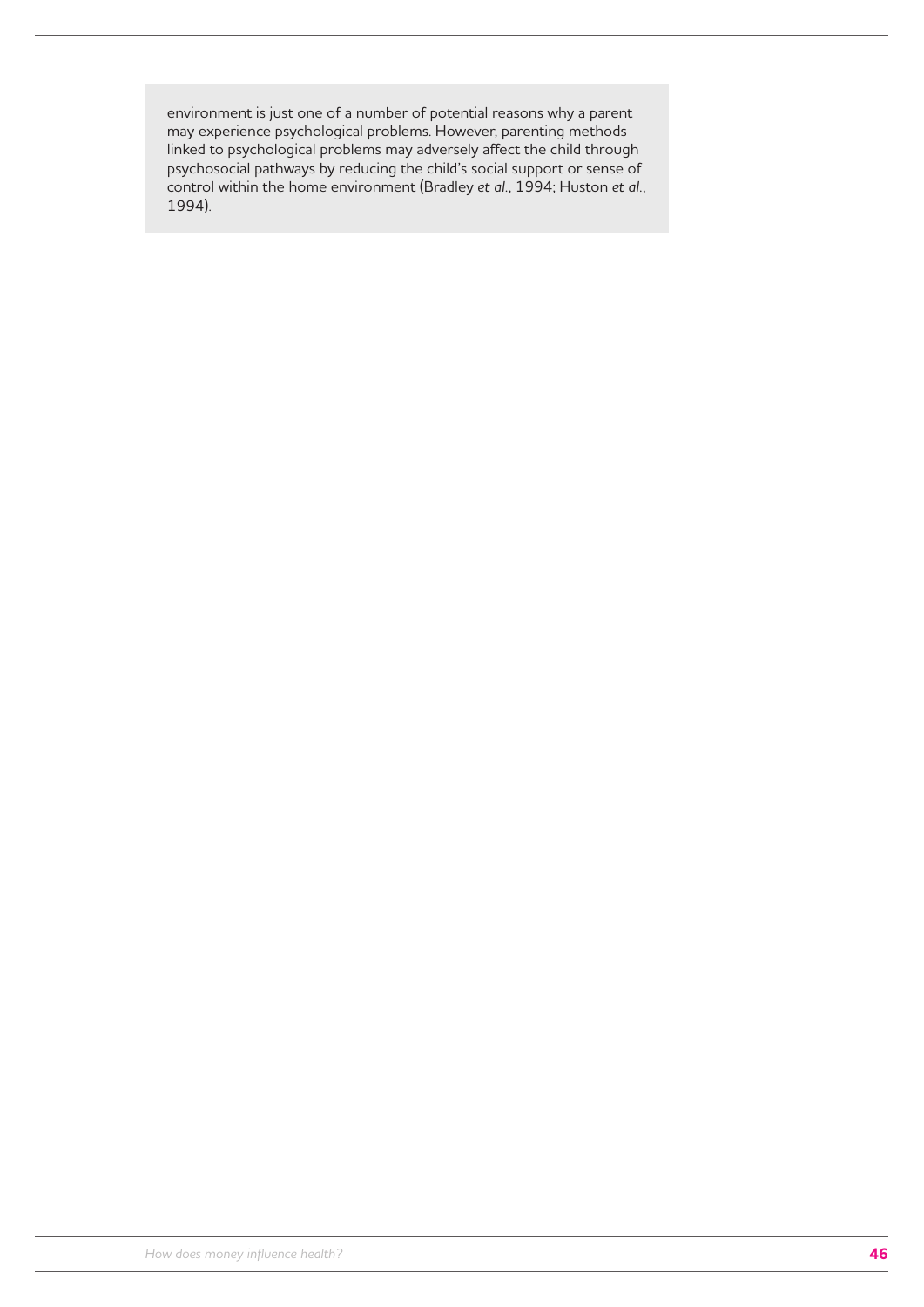## **5 POLICY IMPLICATIONS**

Developing a better understanding of the hypothesised causal pathways between income and health enables policy-makers to identify potential ways in which income can be used as a possible instrument to improve health and reduce health inequalities. In a very broad way therefore, this report contributes to the 'evidence-informed decision-making' agenda that has gained increasing prominence within the social and public health sciences over the past decade and more.

Reviews of theory are still relatively rare and some consideration needs to be given to how findings from this report may be interpreted or applied (Lorenc *et al.*, 2012). A crucial point to make is that phrases such as 'evidenceinformed decision-making' or 'evidence-based policy and practice' are often used to describe a (sometimes idealised) process whereby decisions made by policy-makers and practitioners are in some way guided by findings from empirical research (Davies *et al.*, 2000). In contrast, this report does not provide decision-makers with empirical evidence on, for example, whether specific risk factors are associated with health, or whether a specific intervention delivers its intended outcomes effectively. We argue that one of the key strengths of a theory review is that it encourages us to focus more broadly on a range of interlinked processes through which healthrelated advantages and disadvantages are produced and unevenly distributed across society. The effect, we hope, is to illustrate why a more radical and cross-cutting approach to public health policy is necessary, and why health improvement initiatives that limit themselves to targeting specific risk factors or delivering single interventions may often be insufficiently comprehensive to yield anything more than modest benefits (when they yield any benefits at all).

Having scoped out some of the relevant literature, it appears to us that studies of income and health often test relationships associated with a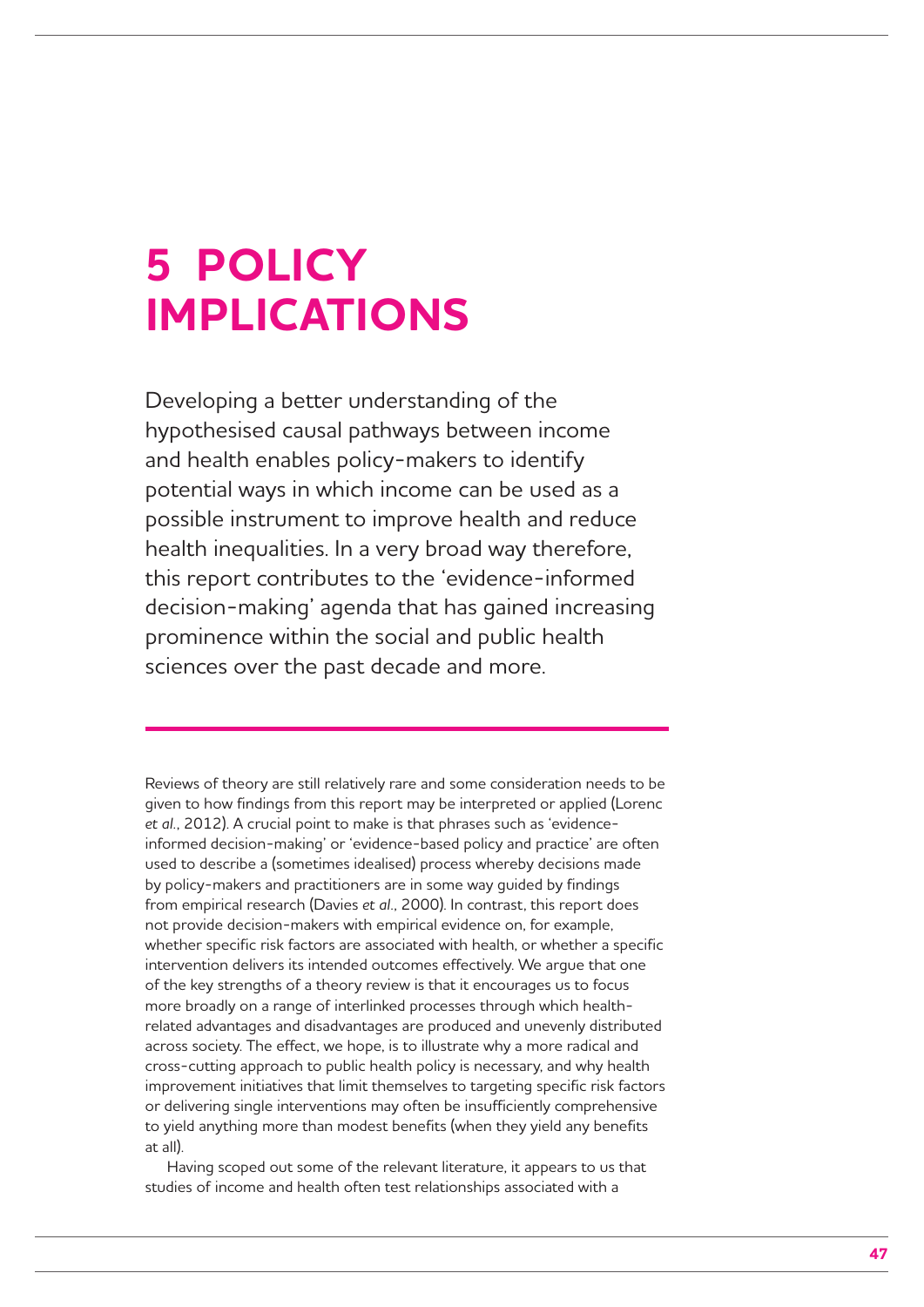particular theory and/or attempt to compare the relative merits of 'rival' theories (Macintyre, 1997). In contrast, our synthesis plays down the view that the various theories described are rivals, and instead emphasises their interdependence. So, for example, Figure 4 identifies income (or parental income in the case of children) as an important determinant of people's educational and employment opportunities, their material and social conditions, health behaviours and psychosocial environment exposure – all of which are considered pathways to health and wellbeing. The case studies we have described illustrate how these pathways co-occur and interconnect. They also show how access to money enables people to situate themselves and their dependents in a range of health-facilitating environments, such as homes that are relatively free from pathogens and that meet subjective household needs; neighbourhoods characterised by high-quality amenities, services and aesthetics; and communities and social networks characterised by high levels of cohesion, efficacy and relatively healthy behaviours. A higher income provides people with a greater level of choice and control through purchasing power, and can help cushion the blow of negative life events such as illness, employment disruption and relationship breakdown.

Materialist, neo-materialist, behavioural, cultural and psychosocial theories can all take income as a starting point, particularly when it comes to explaining the social patterning of factors that either promote health or cause harm (House *et al.*, 1994). The inclusion of income and/or other material resources as part of their theorised pathways to health means that, in fact, all these theories have a materialist dimension. This leads us to argue that policy-makers are not in a position to choose between materialist and non-materialist theories when developing public health strategies. They cannot, for example, assume that behavioural or psychosocial theories provide 'non-materialist' solutions to the major problems affecting public health (Macintyre, 1997; Macleod and Davey Smith, 2003). The pathways to health summarised in Figure 4 suggest that income (and parental income) are an integral part of both the behavioural and psychosocial pathways to health. This in turn suggests a continuing need for public health strategies to consider the importance of income inequalities as a determinant of social inequalities in health.

The literature we have reviewed also includes a number of recommendations for how policy-makers might protect disadvantaged members of the community against the harmful effects of low income. Some of the recommendations can be described as welfarist, particularly recommendations to ensure that welfare benefits and taxation policies provide sufficient income to enable a healthy standard of living (however defined) (Der *et al.*, 1999; Benzeval *et al.*, 2000; Benzeval and Judge, 2001). It is recommended that such benefits should be responsive enough to protect people from sudden negative income shocks, such as those associated with job loss, relationship breakdown and other adverse life events (Taylor *et al.*, 2011). As financial hardship is not restricted to those who are unemployed, recommendations also include an adequate minimum wage for those in employment and other measures to counteract 'poverty traps' affecting low-income employees (for example, child care expenses and loss of benefits) (Subramanian and Kawachi, 2006). Financial measures could be aided by consensus building on what constitutes an acceptable income for healthy living (Morris *et al.*, 2000, 2007).

Population-level health inequalities are frequently assumed to take the pattern of a fine social gradient where health is positively related to socioeconomic position. An independent review group chaired by Michael Marmot has argued that income is a particularly important determinant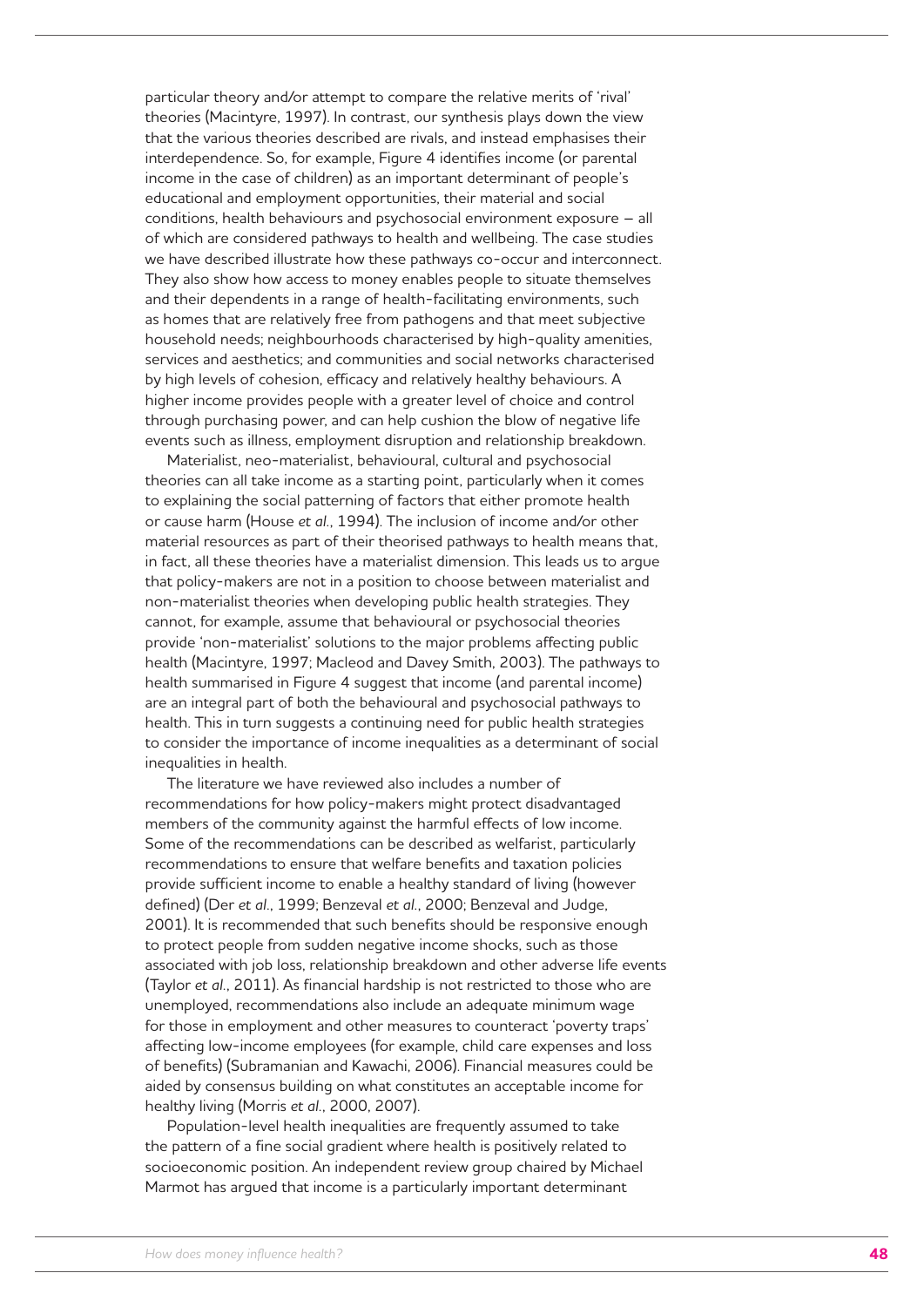of this social gradient. The Marmot review also argues that focusing solely on the most disadvantaged population subgroup will not reduce health inequalities sufficiently; rather, to reduce the steepness of the social gradient in health, actions must be universal, but with a scale and intensity that is proportionate to the level of disadvantage (this principal is referred to as proportional universalism) (Marmot, 2010). To help achieve this goal, the review argues that more can be done to redistribute income and recommends action to develop and implement a minimum income for health living; to improve healthy living standards through reform of the taxation, benefits, pensions and tax credit systems; and to ease the transition in and out of employment and improve pathways for 'moving upwards' (in other words, social mobility) in terms of socioeconomic position.

Policy recommendations often identify employment as a potential pathway for upward social mobility and its associated health benefits. Employment among disadvantaged populations may be encouraged by accessible and tailored employment services providing career advice, training and practical assistance with job searching (for example, access to stationery, internet and transport). Alternatively, policies that attempt to promote economic growth may, if successful, increase the economy's demand for employees. However, job-creation strategies may only serve public health goals if they lead to jobs that promote health. The existence of jobs that are low paid and/or have poor working conditions can make such strategies appear problematic, as can barriers related to welfare entitlement and competing family demands (Bambra *et al.*, 2011).

Theories relating to behavioural economics argue that changing the environment in which people make financial decisions may be effective – by, for example, raising the price and reducing accessibility of unhealthy commodities and reducing the price and improving the accessibility of health-promoting commodities (Aittomaki *et al.*, 2010; Galama and van Kippersluis, 2010; Taylor *et al.*, 2011).

Finally, our synthesis of theories suggests that health selection is a potential cause of low income, which in turn may lead to further health problems (Stronks, 1997a). In our model (see Figure 4), the assumed pathway is a circular one from poor health to loss of income (loss of function and employment discrimination may be mechanisms for this), and then from low income to more health problems through the various theoretical pathways considered in this report (e.g. materialist, neo-materialist, behavioural, psychosocial, etc.). This circular pathway may affect individuals and/or their dependants over the lifecourse. From this perspective, interventions intended to prevent or cure health problems have a role to play in public health strategies that focus on income. This includes the activities of public and clinical health services as well as other activities that promote healthy lifestyles and environments (Prus, 2007). It also includes efforts to reform structures, practices and attitudes that discriminate against people with impairments and lead to their increased risk of experiencing poverty (Oliver, 1995).

### **Familiar themes**

In their comparison of the three main English-government-commissioned reports on health inequalities – the Black Report (DHSS, 1980), the Acheson Inquiry (Acheson, 1998) and the Marmot Review (Marmot, 2010) – Bambra and colleagues (2011, p. 399) conclude that 'there were great similarities and very few differences in terms of both the theoretical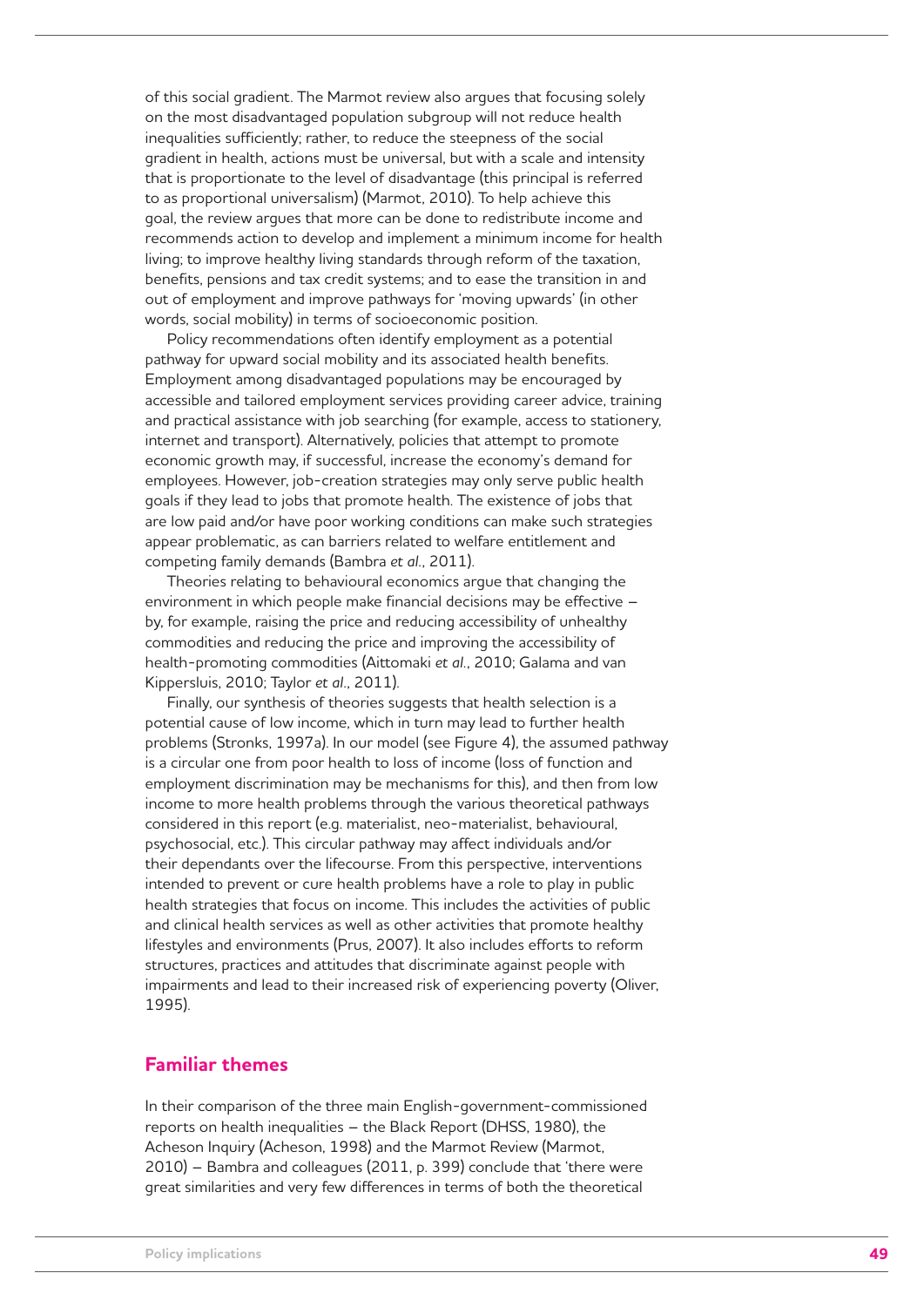principles guiding the recommendations of these reports and the focus of the recommendations themselves'. In contrast to the broader remit of those three inquiries, our report has aimed to focus on theories that have been advanced to explain causal associations between income and health. Despite this narrower focus, it must be said that the theories we have identified tend to cover similar themes to those found in Bambra and colleagues' analysis of the government inquiries. These themes include early years and young people; education, training and employment opportunities; working conditions/environment; poverty and the distribution of wealth/resources; housing; services infrastructure and amenities (from both public and private sectors) affecting wider determinants of health; and lifestyle behaviours and their social determinants. These themes can all be identified or inferred from Figure 4, which highlights their importance as macro-level contextual factors, as well as individual-level exposures and mechanisms that determine SEP and health outcomes throughout the lifecourse. As a result, many of the policy recommendations we might put forward on the basis of this report are similar to those suggested in the three inquiries. This suggests a continuing agreement within the public health research community that modifications and/or improvements within each of the themes described above are required. Furthermore, those improvements should disproportionately benefit the most deprived groups in our society if the overall aim is reduced social inequalities in health rather than population health improvement.

After three decades of researchers supplying similar advice to policymakers, it seems apparent that governments have been more successful at securing health improvement and less successful at reducing health inequalities. Researchers are continuing to explore possible reasons for this failure to tackle health inequalities (Mackenbach, 2012). Such explanations might focus on whether or not the advice itself was at fault – either as a result of faulty logic or because the recommendations that might have reduced inequalities in theory were not deliverable in practice. Alternatively, explanations might focus on the policy-makers and ask whether they lacked the political will to fully implement the more radical recommendations (Bambra *et al.*, 2011; Mackenbach, 2012).

There is an as yet unresolved tension: on the one hand, there appears to be a need for radical solutions to tackle deeply embedded problems, but on the other hand such radicalism is an unknown quantity and hence may potentially lead to unpredictable and adverse consequences. In this report we have focused on an area of politics that, at certain points in history, has been the subject of radical political experiments – namely the distribution of income and other material resources (McKee and Nolte, 2004; Mackenbach and McKee, 2013). Redistributing income more equitably has been advanced as a means of tackling social inequalities in health. However, one unanswered question regarding this recommended approach is what the end point of such a policy might be. A key challenge for researchers is to find empirical methods for answering fundamental questions about the minimal and optimal levels of redistribution required to achieve public health goals regarding health inequalities, and whether redistribution interventions have unintended consequences.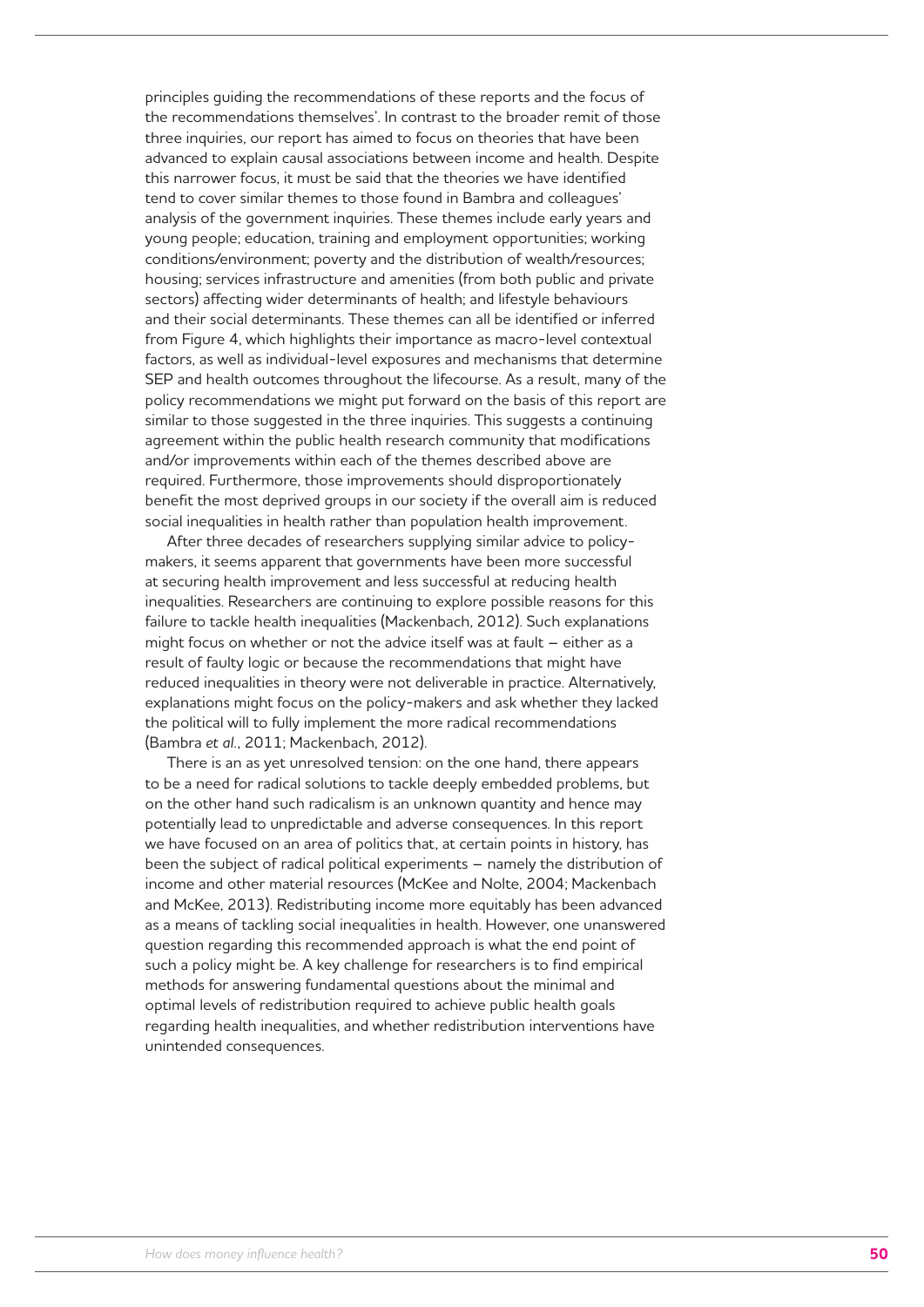## **6 LIMITATIONS AND NEXT STEPS**

Our aspiration with this report was to identify the specific theories, within debates on social determinants of health across a range of disciplines, on the role of monetary income for health. This has proved complex for four broad reasons.

First, the literature on the determinants of health and health inequalities conflates income with other socioeconomic characteristics, and while some aspects of the literature identify distinct theoretical roles for the different characteristics, much treats them as interchangeable markers of socioeconomic position. Second, theoretical contributions to the literature are difficult to identify. Within empirical papers, theories are often implicit rather than explicitly stated and difficult to identify with traditional systematic review techniques since they are rarely mentioned in abstracts and titles. Moreover, there are few specific theoretical review papers published in relation to income and health per se. Third, literatures on health inequalities are predominantly based within social epidemiology. While we have endeavoured to overcome this by searching a wide range of multidisciplinary and specific disciplinary bibliographic databases, it is likely to still be biased to this perspective. Fourth, systematic review techniques are effective at identifying key literatures when a topic can be well defined in both searches and extraction criteria. Unfortunately that was not the case here. Given this, much effort was spent on only modestly productive searches and screening of the identified papers.

Given these factors, while this report captures the theoretical debates about socioeconomic position and health in general, the specific role of income per se often needs to be surmised rather than being part of the extracted data. Of course, it is both theoretically and empirically difficult to unravel the role of monetary resources per se from other socioeconomic factors. However, we believe that more could have been done in both of these respects than has to date. Further research is required to develop a more specific focus on money in theories of the social determinants of health and to test them in appropriate longitudinal data and lifecourse models.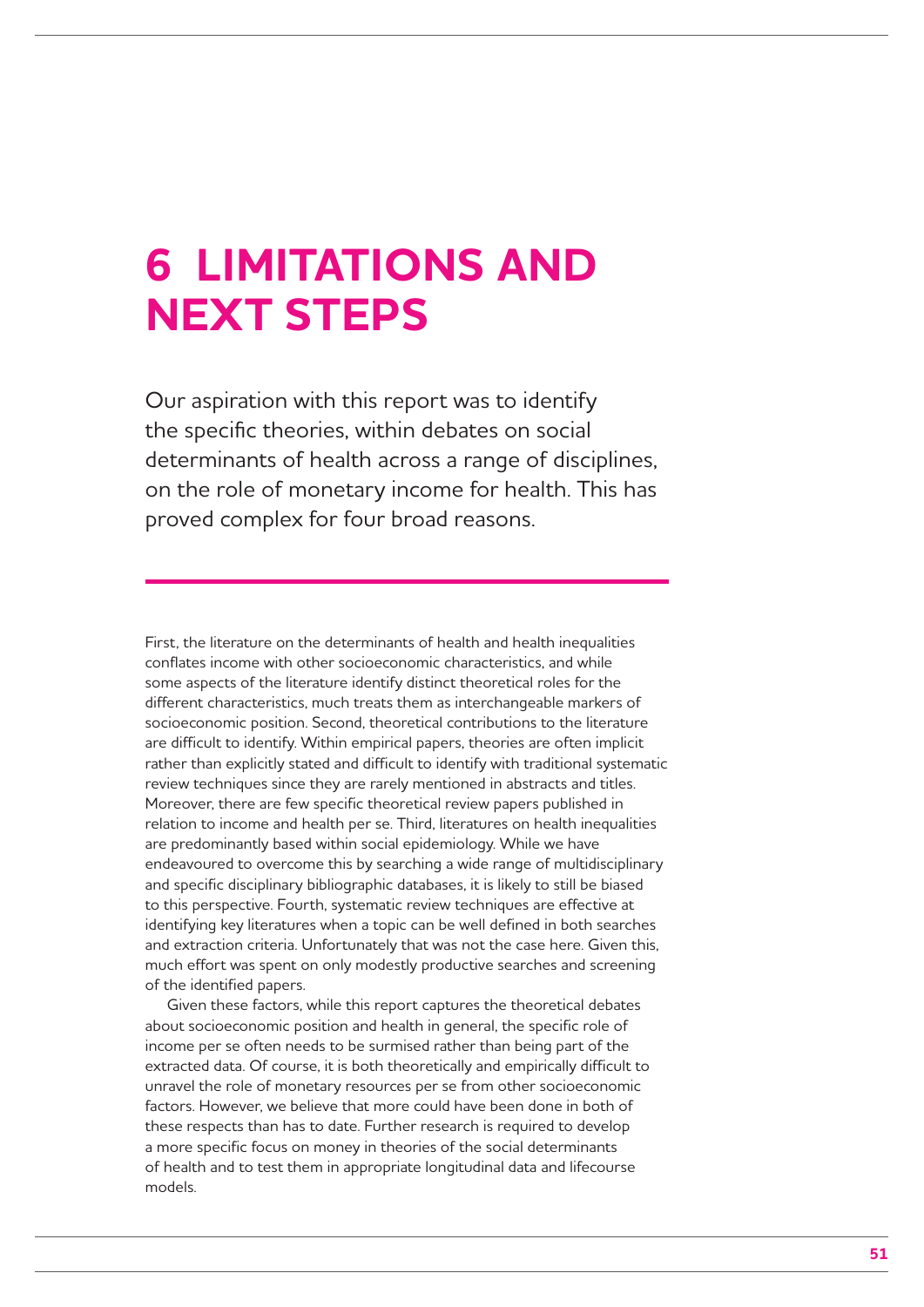## **7 CONCLUSION**

Public health theories that receive the most support within the research community tend to assume that reductions in social inequalities will lead to reductions in health inequalities, but there is often disagreement or simply a lack of clarity about what the most effective levers of change for reducing social inequalities are.

There is considerable debates as to whether we should focus on material redistribution, educational reform, improvements to physical environments or psychosocial environments, targeted cultural and behavioural change, or some other alternative? In the absence of a clear rational for prioritising a specific type of intervention, and under the assumption that the causes of social inequalities are likely to involve multiple interconnected pathways, recommendations for public health strategies tend to take a holistic approach that recommends the levering of change through a wide range of intervention points and pathways (Bambra *et al.*, 2010).

Given the complexity of population health, this holistic approach is necessary, but there remains the question of whether any specific levers of change are more important than others in terms of their potential contribution to public health goals. In terms of the specific question posed by our review, 'How much does money matter for health?', our understanding of the specific contribution of income, compared with other characteristics of socioeconomic position, remains underdeveloped. In short, our review has found a strong theoretical consensus that money does matter for health and the relationship is a positive one. However, we found less clarity regarding the particular role of income as a health determinant or the mechanisms by which income modification interventions might affect health.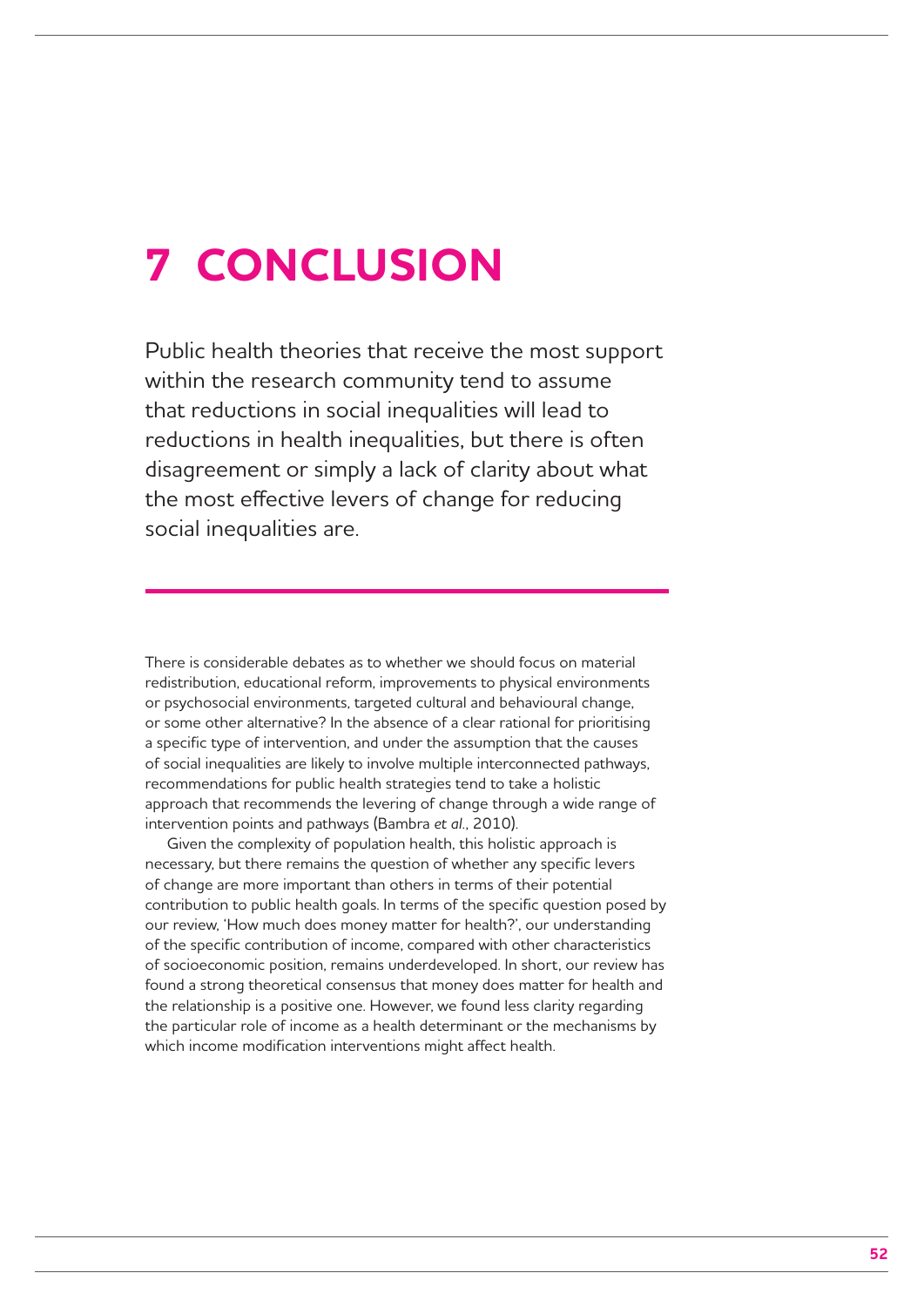## **REFERENCES**

- Acheson, D. (1998) *Independent inquiry into inequalities in health report*. Chairman: Sir Donald Acheson. London: The Stationery Office
- Adler, N. E. and Stewart, J. (2010) 'Health disparities across the lifespan: meaning, methods, and mechanisms'. *Annals of the New York Academy of Sciences*, 1186(1), pp. 5-23
- Adler, N. E., Boyce, W. T., Chesney, M. A., Folkman, S. and Syme, S. L. (1993) 'Socioeconomic inequalities in health'. *JAMA: The Journal of the American Medical Association*, 269(24), pp. 3140-5
- Ahnquist, J., Wamala, S. P. and Lindstrom, M. (2012) 'Social determinants of health a question of social or economic capital? Interaction effects of socioeconomic factors on health outcomes'. *Social Science and Medicine*, 74(6), pp. 930-9
- Aittomaki, A., Martikainen, P., Laaksonen, M., Lahelma, E. and Rahkonen, O. (2010) 'The associations of household wealth and income with self-rated health – a study on economic advantage in middle-aged Finnish men and women'. *Social Science and Medicine*, 71(5), pp. 1018-26
- Almedom, A. M. (2005) 'Social capital and mental health: an interdisciplinary review of primary evidence'. *Social Science and Medicine*, 61(5), pp. 943-64
- Anderson, L. M., Petticrew, M., Rehfuess, E., Armstrong, R., Ueffing, E., Baker, P., Francis, D. and Tugwell, P. (2011) 'Using logic models to capture complexity in systematic reviews'. *Research Synthesis Methods*, 2(1), pp. 33-42
- Anderson, L. M., St. Charles, J., Fullilove, M. T., Scrimshaw, S. C., Fielding, J. E. and Normand, J. (2003) 'Providing affordable family housing and reducing residential segregation by income – a systematic review'. *American Journal of Preventive Medicine*, 24, pp. 47-67
- Armstrong, J., Dorosty, A. R., Reilly, J. J. and Emmett, P. M. (2003) 'Coexistence of social inequalities in undernutrition and obesity in preschool children: population based cross sectional study'. *Archives of Disease in Childhood*, 88(8), pp. 671-5
- Atkinson, A. B. (1992). 'Measuring poverty and differences in family composition'. *Economica*, 59(233), pp. 1-16
- Attree, P. (2005) 'Low-income mothers, nutrition and health: a systematic review of qualitative evidence'. *Maternal and Child Nutrition*, 1(4), pp. 227-40
- Averett, S. and Wang, Y. (2012) 'The effects of earned income tax credit payment expansion on maternal smoking'. *Health Economics*, DOI: 10.1002/hec.2886
- Bambra, C. (2011) *Work, worklessness, and the political economy of health*. Oxford: Oxford University Press
- Bambra, C. and Eikemo, T. A. (2009) 'Welfare state regimes, unemployment and health: a comparative study of the relationship between unemployment and self-reported health in 23 European countries'. *Journal of Epidemiology and Community Health*, 63(2), pp. 92-8
- Bambra, C., Gibson, M., Sowden, A., Wright, K., Whitehead, M. and Petticrew, M. (2010) 'Tackling the wider social determinants of health and health inequalities: evidence from systematic reviews'. *Journal of Epidemiology and Community Health*, 64(4), pp. 284-91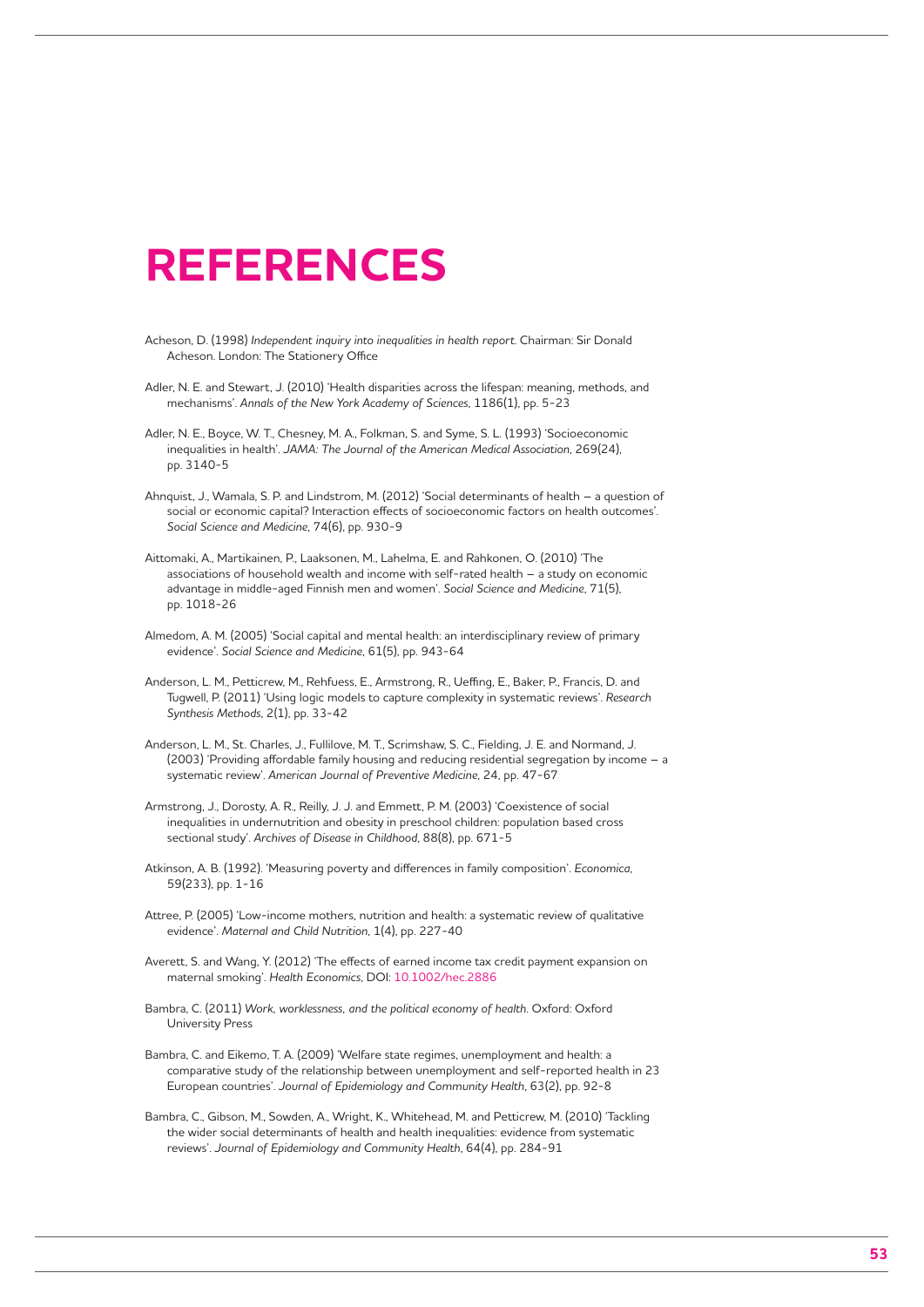Bambra, C., Smith, K. E., Garthwaite, K., Joyce, K. E. and Hunter, D. J. (2011) 'A labour of Sisyphus? Public policy and health inequalities research from the Black and Acheson Reports to the Marmot Review'. *Journal of Epidemiology and Community Health*, 65(5), pp. 399-406

- Banks, J. (2006) 'Economic capabilities, choices and outcomes at older ages'. *Fiscal Studies*, 27(3), pp. 281-311
- Barker, D., Eriksson, J., Forsén, T. and Osmond, C. (2002) 'Fetal origins of adult disease: strength of effects and biological basis'. *International Journal of Epidemiology*, 31(6), pp. 1235-9
- Barker, D. J. P., Godfrey, K. M., Gluckman, P. D., Harding, J. E., Owens, J. A. and Robinson, J. S. (1993) 'Fetal nutrition and cardiovascular disease in adult life'. *The Lancet*, 341(8850), pp. 938- 41
- Bartley, M. (2004) *Health inequality: An introduction to theories, concepts and methods*. Cambridge: Polity Press
- Bartley, M. (2012) *Life gets under your skin*. London: UCL Research Department of Epidemiology and Public Health
- Bartley, M. and Plewis, I. (2002) 'Accumulated labour market disadvantage and limiting long-term illness: data from the 1971-1991 Office for National Statistics longitudinal study'. *International Journal of Epidemiology*, 31(2), pp. 336-41
- Batty, G. D. and Deary, I. J. (2004) 'Early life intelligence and adult health'. *British Medical Journal*, 329(7466), pp. 585-6
- Batty, G. D., Deary, I. J. and Gottfredson, L. S. (2007) 'Premorbid (early life) IQ and later mortality risk: systematic review'. *Annals of Epidemiology*, 17(4), pp. 278-88
- Batty, G. D., Deary, I. J., Benzeval, M. and Der, G. (2010) 'Does IQ predict cardiovascular disease mortality as strongly as established risk factors? Comparison of effect estimates using the West of Scotland Twenty-07 cohort study'. *European Journal of Cardiovascular Prevention & Rehabilitation*, 17(1), pp. 24-7
- Baum, F., Ziersch, A., Zhang, G., Putland, C., Palmer, C., MacDougall, C., O'Dwyer, L. and Coveney, J. (2007) *People and places – urban location, social capital and health*. Adelaide: Flinders University
- Baxter, S., Killoran, A., Kelly, M. P. and Goyder, E. (2010) 'Synthesizing diverse evidence: the use of primary qualitative data analysis methods and logic models in public health reviews'. *Public Health*, 124(2), pp. 99-106
- Beckfield, J. and Krieger, N. (2009) 'Epi + demos + cracy: linking political systems and priorities to the magnitude of health inequities *–*evidence, gaps, and a research agenda'. *Epidemiologic Reviews*, 31(1), pp. 152 -77
- Ben-Shlomo, Y. and Kuh, D. (2002) 'A life course approach to chronic disease epidemiology: conceptual models, empirical challenges and interdisciplinary perspectives'. *International Journal of Epidemiology*, 31(2), pp. 285-93
- Bentley, R., Baker, E. and Mason, K. (2012) 'Cumulative exposure to poor housing affordability and its association with mental health in men and women'. *Journal of Epidemiology and Community Health*, 66(9), pp. 761-6
- Benzeval, M. and Judge, K. (2001) 'Income and health: the time dimension'. *Social Science and Medicine*, 52(9), pp. 1371-90
- Benzeval, M., Green, M. J. and Macintyre, S. (2013) 'Does perceived physical attractiveness in adolescence predict better socioeconomic position in adulthood? Evidence from 20 years of follow up in a population cohort study'. *PLoS One*, 8(5), pp. e63975
- Benzeval, M., Judge, K. and Shouls, S. (2001) 'Understanding the relationship between income and health: how much can be gleaned from cross-sectional data?'. *Social Policy & Administration*, 35(4), pp. 376-96
- Benzeval, M., Taylor, J. and Judge, K. (2000) 'Evidence on the relationship between low income and poor health: is the government doing enough?'. *Fiscal Studies*, 21(3), pp. 375-99
- Berkman, L. F. and Glass, T. (2000) 'Social integration, social networks, social support, and health'. In L. F. Berkman and I. Kawachi (eds) *Social epidemiology*. Oxford: Oxford University Press: pp. 137-73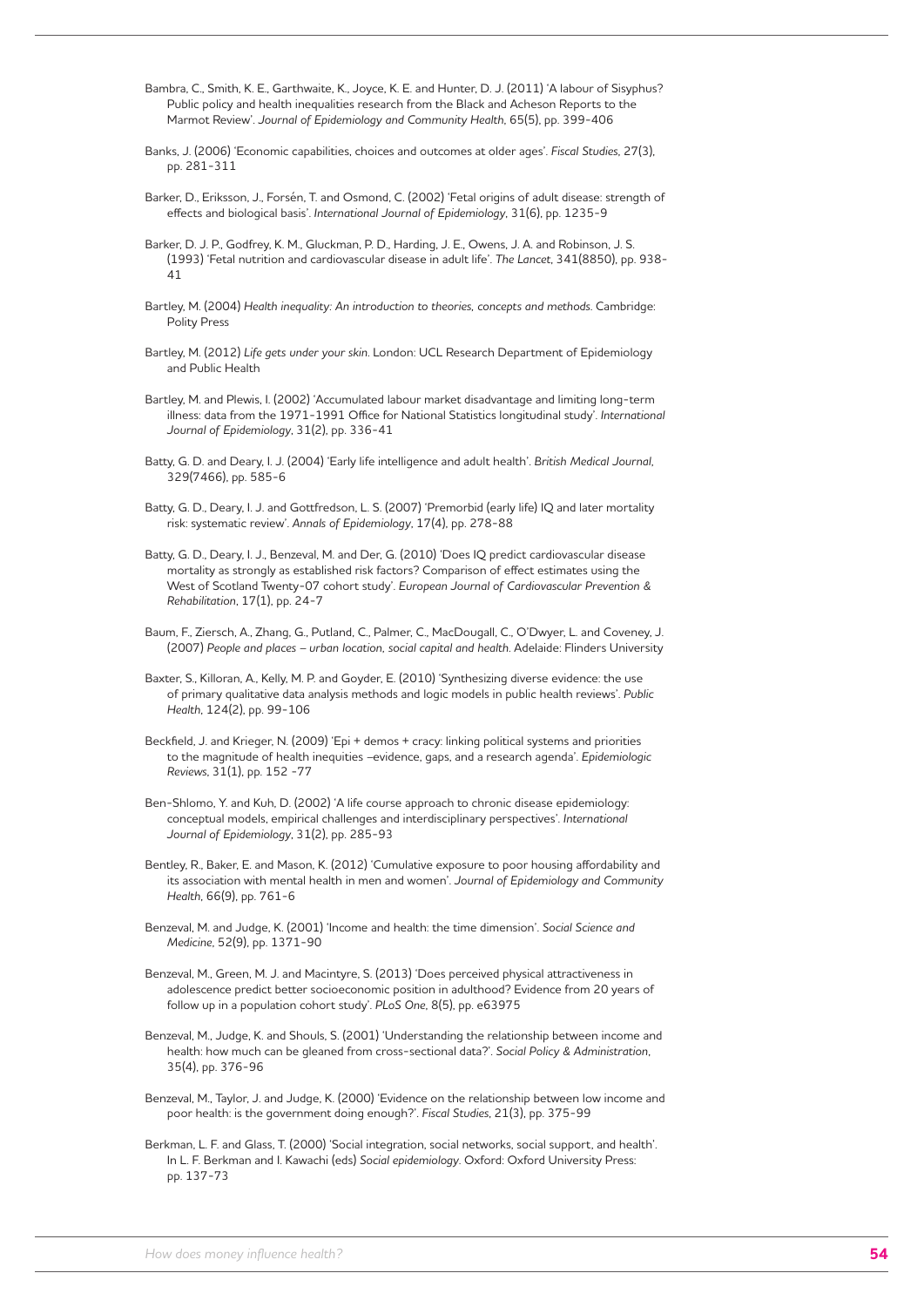- Black, D., Morris, J., Smith, C. and Townsend, P. (1999) 'Better benefits for health: plan to implement the central recommendation of the Acheson report'. *British Medical Journal*, 318(7185), pp. 724-7
- Blanden, J., Gregg, P. and Macmillan, L. (2007) 'Accounting for intergenerational income persistence: noncognitive skills, ability and education'. *The Economic Journal*, 117(519), pp. C43-C60
- Blane, D., Kelly-Irving, M., d'Errico, A., Bartley, M. and Montgomery, S. (2013) 'Social-biological transitions: how does the social become biological?'. *Longitudinal and Life Course Studies*, 4(2), pp. 136-46
- Blaxter, M. (1990) *Health and lifestyles*. London: Tavistock/Routledge
- Bourdieu, P. (1984) *Distinction: A social critique of the judgement of taste*. Cambridge, MA: Harvard University Press
- Boyle, P. J., Norman, P. and Popham, F. (2009) 'Social mobility: evidence that it can widen health inequalities'. *Social Science and Medicine*, 68(10), pp. 1835-42
- Bradley, R. H., Whiteside, L., Mundfrom, D. J., Casey, P. H., Kelleher, K. J. and Pope, S. K. (1994) 'Early indications of resilience and their relation to experiences in the home environments of low birthweight, premature children living in poverty'. *Child Development*, 65(2), pp. 346-60
- Braubach, M. and Fairburn, J. (2010) 'Social inequities in environmental risks associated with housing and residential location *–* a review of evidence'. *European Journal of Public Health*, 20(1), pp. 36-42
- Brooks Gunn, J. and Duncan, G. J. (1997) 'The effects of poverty on children'. *Future of Children*, 7(2), pp. 55-71
- Brown, L. and Nepal, B. (2010) *Health lies in wealth: Health inequalities of Australians of working age*. Melbourne: Melbourne Institute
- Browne-Yung, K., Ziersch, A. and Baum, F. (2013) '"Faking til you make it": social capital accumulation of individuals on low incomes living in contrasting socio-economic neighbourhoods and its implications for health and wellbeing'. *Social Science and Medicine*, DOI: 10.1016/j.socscimed.2013.02.026
- Brunner, E. (1997) 'Stress and the biology of inequality'. *British Medical Journal*, 314(7092), pp. 1472-6
- Case, A., Paxson, C. and Islam, M. (2009) 'Making sense of the labor market height premium: evidence from the British Household Panel Survey'. *Economics Letters*, 102(3), pp. 174-6
- Cerdá, M., Johnson-Lawrence, V. D. and Galea, S. (2011) 'Lifetime income patterns and alcohol consumption: investigating the association between long- and short-term income trajectories and drinking'. *Social Science and Medicine*, 73(8), pp. 1178-85
- Chaloupka, F. J., Straif, K. and Leon, M. E. (2011) 'Effectiveness of tax and price policies in tobacco control'. *Tobacco Control*, 20(3), pp. 235-8
- Chandola, T., Brunner, E. and Marmot, M. (2006) 'Chronic stress at work and the metabolic syndrome: prospective study'. *British Medical Journal*, 332(7540), pp. 521-5
- Chapman, B. P., Fiscella, K., Kawachi, I. and Duberstein, P. R. (2010) 'Personality, socioeconomic status, and all-cause mortality in the United States'. *American Journal of Epidemiology*, 171(1), pp. 83-92
- Clark, A. E., Frijters, P. and Shields, M. A. (2008) 'Relative income, happiness, and utility: an explanation for the Easterlin Paradox and other puzzles'. *Journal of Economic Literature*, 46(1), pp. 95-144
- Clark, C., Myron, R., Stansfeld, S. and Candy, B. (2007) 'A systematic review of the evidence on the effect of the built and physical environment on mental health'. *Journal of Public Mental Health*, 6: pp. 14-27
- Clougherty, J. E., Souza, K. and Cullen, M. R. (2010) 'Work and its role in shaping the social gradient in health'. *Annals of the New York Academy of Sciences*, 1186(1), pp. 102-24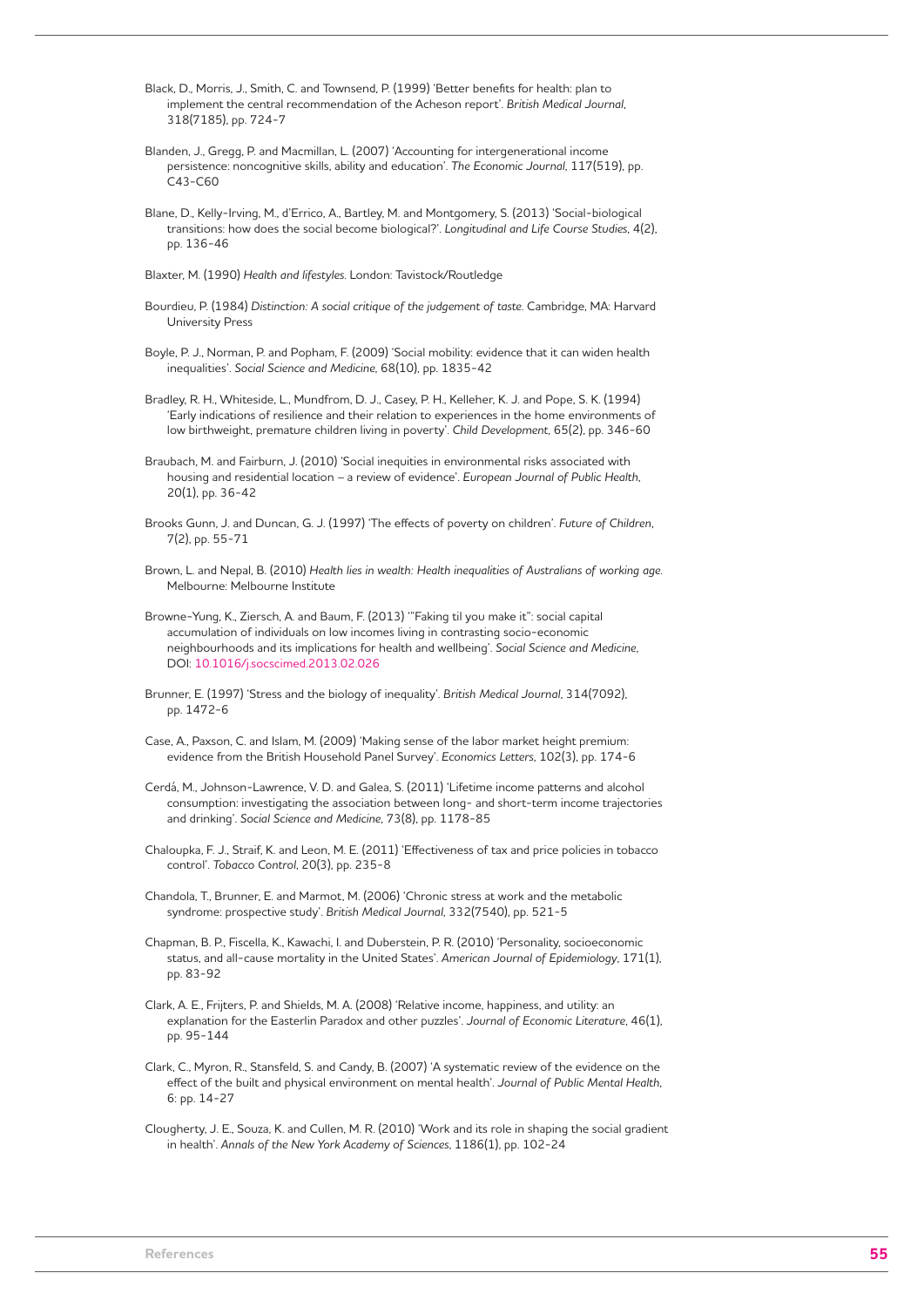- Conger, R. D., Conger, K. J., Elder, G. H., Lorenz, F. O., Simons, R. L. and Whitbeck, L. B. (1992) 'A family process model of economic hardship and adjustment of early adolescent boys'. *Child Development*, 63(3), pp. 526-41
- Cutler, D. M., Miller, G. and Norton, D. M. (2007) 'Economics of health and mortality special feature: evidence on early-life income and late-life health from America's dust bowl era'. *Proceedings of the National Academy of Sciences*, 104(33), pp. 13244-9
- Dahlgren, G. and Whitehead, M. (1991) *Policies and strategies to promote social equity in health*. Stockholm: Institute for Futures Studies
- Dalstra, J. A. A., Kunst, A. E. and Mackenbach, J. P. (2006) 'A comparative appraisal of the relationship of education, income and housing tenure with less than good health among the elderly in Europe'. *Social Science and Medicine*, 62(8), pp. 2046-60
- Darmon, N. and Drewnowski, A. (2008) 'Does social class predict diet quality?'. *American Journal of Clinical Nutrition*, 87(5), pp. 1107-17
- Davey Smith, G., Blane, D. and Bartley, M. (1994) 'Explanations for socio-economic differentials in mortality: evidence from Britain and elsewhere'. *European Journal of Public Health*, 4(2), pp. 131-44
- Davey Smith, G., Hart, C., Blane, D., Gillis, C. and Hawthorne, V. (1997) 'Lifetime socioeconomic position and mortality: prospective observational study'. *British Medical Journal*, 314(7080), p. 547
- Davies, H. T. O., Nutley, S. M. and Smith, P. C. (2000) *What works? Evidence-based policy and practice in public services*. Bristol: The Policy Press
- De Silva, M. J., McKenzie, K., Harpham, T. and Huttly, S. R. A. (2005) 'Social capital and mental illness: a systematic review'. *Journal of Epidemiology and Community Health*, 59(8), pp. 619-27
- Deary, I. J., Weiss, A. and Batty, G. D. (2010) 'Intelligence and personality as predictors of illness and death: how researchers in differential psychology and chronic disease epidemiology are collaborating to understand and address health inequalities'. *Psychological Science in the Public Interest*, 11(2), pp. 53-79
- Deaton, A. (2002) 'Policy implications of the gradient of health and wealth'. *Health Affairs*, 21(2), pp. 13-30
- Der, G., Macintyre, S., Ford, G., Hunt, K. and West, P. (1999) 'The relationship of household income to a range of health measures in three age cohorts from the West of Scotland'. *European Journal of Public Health*, 9(4), pp. 271-7
- DH (Department of Health) (2010) *Healthy lives, healthy people: Our strategy for public health in England*. London: The Stationery Office (www.official-documents.gov.uk/)
- DHSS (Department of Health and Social Security) (1980) *Inequalities in health: Report of a working group, chaired by Sir Douglas Black*. London: DHSS
- Diez Roux, A. and Mair, C. (2010) 'Neighborhoods and health'. *Annals of the New York Academy of Sciences*, 1186: pp. 125-45
- Dixon, A., Le Grand, J., Henderson, J., Murray, R. and Poteliakhoff, E. (2007) 'Is the British National Health Service equitable? The evidence on socioeconomic differences in utilization'. *Journal of Health Services Research & Policy*, 12(2), pp. 104-9
- Dixon-Woods, M., Cavers, D., Agarwal, S., Annandale, E., Arthur, A., Harvey, J., Hsu, R., Katbamna, S., Olsen, R., Smith, L., Riley, R. and Sutton, A. J. (2006) 'Conducting a critical interpretive synthesis of the literature on access to healthcare by vulnerable groups'. *BMC Medical Research Methodology*, 6: p. 35
- Dolan, P., Shaw, R., Tsuchiya, A. and Williams, A. (2005) 'QALY maximisation and people's preferences: a methodological review of the literature'. *Health Economics*, 14(2), pp. 197-208
- Donnellan, M. B., Conger, K. J., McAdams, K. K. and Neppl, T. K. (2009) 'Personal characteristics and resilience to economic hardship and its consequences: conceptual issues and empirical illustrations'. *Journal of Personality*, 77(6), pp. 1645-76
- Dowd, J. B. (2007) 'Early childhood origins of the income/health gradient: the role of maternal health behaviors'. *Social Science and Medicine*, 65(6), pp. 1202-13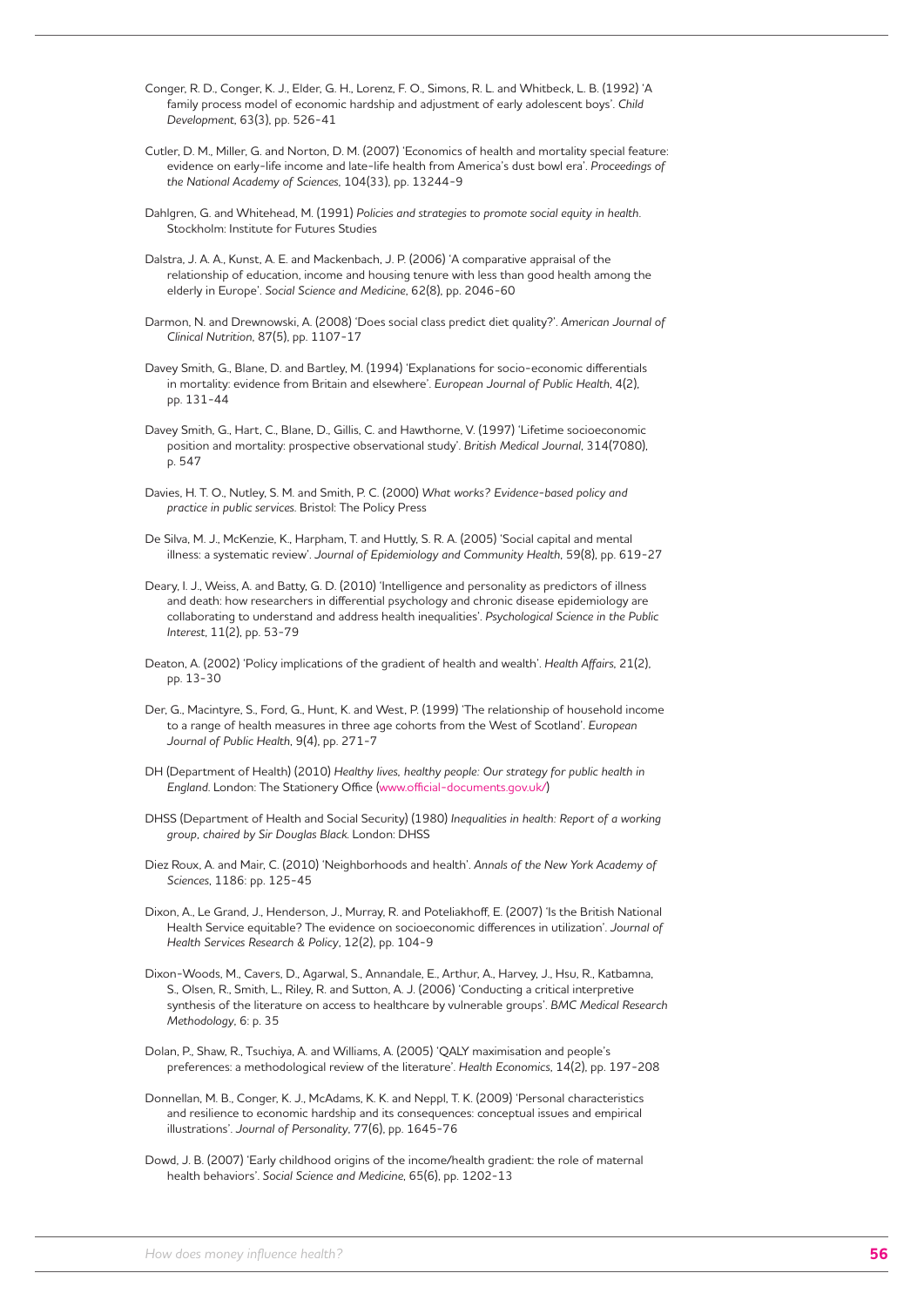Duncan, G. J. and Brooks-Gunn, J. (2000) 'Family poverty, welfare reform, and child development'. *Child Development*, 71(1), pp. 188-96

- Dunn, J. R., Veenstra, G. and Ross, N. (2006) 'Psychosocial and neo-material dimensions of SES and health revisited: predictors of self-rated health in a Canadian national survey'. *Social Science and Medicine*, 62(6), pp. 1465-73
- Easterlin, R. A., McVey, L. A., Switek, M., Sawangfa, O. and Zweig, J. S. (2010) 'The happiness– income paradox revisited'. *Proceedings of the National Academy of Sciences*, 107(52), pp. 22463-8
- Egan, M. (2013) 'Psychosocial interventions and salutogenic organizations: systematic review evidence of theory, context, implementation and outcome'. In G. Bauer and J. Gregor (eds) *Salutogenic organizations and change: The concepts behind organizational health intervention research*. Dordrecht; New York: Springer, pp. 19-36
- Egan, M., Tannahill, C., Petticrew, M. and Thomas, S. (2008) 'Psychosocial risk factors in home and community settings and their associations with population health and health inequalities: a systematic meta-review'. *BMC Public Health*, 8(1), p. 239
- Eikemo, T. A. and Bambra, C. (2008) 'The welfare state: a glossary for public health'. *Journal of Epidemiology and Community Health*, 62(1), pp. 3-6
- Elder, G. H. (1975) 'Age differentiation and the life course'. *Annual Review of Sociology*, 1, pp. 165-  $9<sub>0</sub>$
- Elder, G. H. (1985) *Life course dynamics: trajectories and transitions, 1968-1980*. Ithaca, NY: Cornell University Press
- Elder, G. J. (1974) *Children of the Great Depression*. Chicago, IL: University of Chicago Press
- Ermisch, J. (2008) 'Origins of social immobility and inequality: parenting and early child development'. *National Institute Economic Review*, 205, pp. 62-71
- Evans, G. W. and English, K. (2002) 'The environment of poverty: multiple stressor exposure, psychophysiological stress, and socioemotional adjustment'. *Child Development*, 73(4), pp. 1238-48
- Evans, G. W. and Kantrowitz, E. (2002) 'Socioeconomic status and health: the potential role of environmental risk exposure'. *Annual Review of Public Health*, 23: pp. 303-31
- Evans, R. G., Hodge, M. and Pless, I. B. (1994) 'If not genetics then what? Biological pathways and population health'. In R. G. Evans, M. L. Barer and T. R. Marmor (eds) *Why are some people healthy and others not? The determinants of health of populations*. New York, NY: Aldine de Gruyter, pp. 161-88
- Farr, W. (1860) 'On the construction of life tables, illustrated by a new life table of healthy districts of England'. *Journal of Institute of Actuaries*, p. IX
- Finkelstein, M. M., Jerrett, M., DeLuca, P., Finkelstein, N., Verma, D. K., Chapman, K. and Sears, M. R. (2003) 'Relation between income, air pollution and mortality: a cohort study'. *Canadian Medical Association Journal*, 169(5), pp. 397-402
- Forsdahl, A. (1977) 'Are poor living conditions in childhood and adolescence an important risk factor for atherosclerotic heart disease?'. *British Journal of Preventive and Social Medicine*, 31(2), pp. 91-5
- Fox, A. J., Goldblatt, P. O. and Jones, D. R. (1985) 'Social class mortality differentials: artefact, selection or life circumstances?'. *Journal of Epidemiology and Community Health*, 39(1), pp. 1-8
- Friedman, E. M., Love, G. D., Rosenkranz, M. A., Urry, H. L., Davidson, R. J., Singer, B. H. and Ryff, C. D. (2007) 'Socioeconomic status predicts objective and subjective sleep quality in aging women'. *Psychosomatic Medicine*, 69(7), pp. 682-91
- Frohlich, K. L. and Potvin, L. (2010) 'Commentary: structure or agency? The importance of both for addressing social inequalities in health'. *International Journal of Epidemiology*, 39(2), pp. 378-9
- Fuchs, V. R. (1982) 'Time preference and health: an exploratory study'. In V. R. Fuchs (ed) *Economic aspects of health*. Chicago, IL: University of Chicago Press: pp. 93-120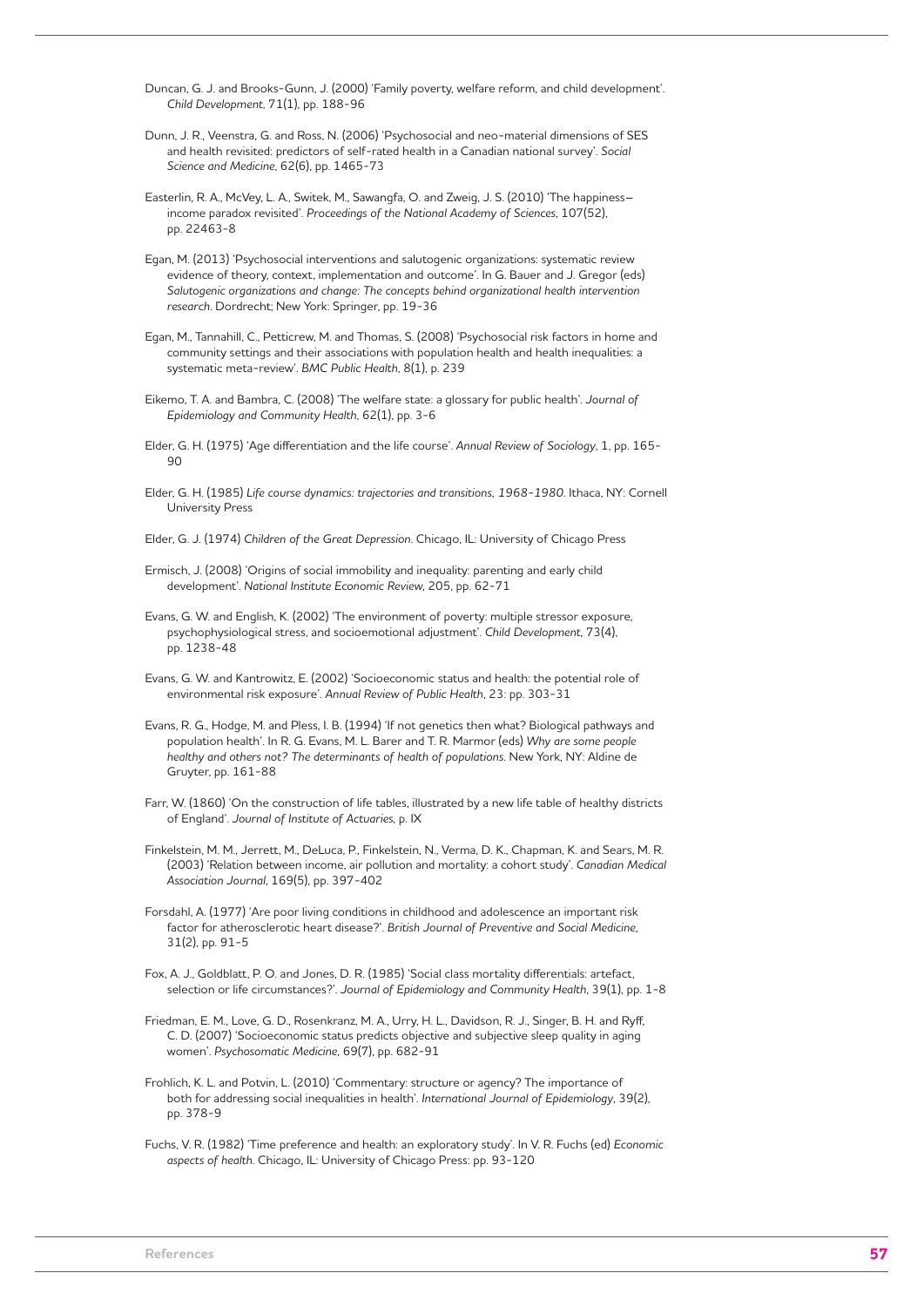Fullilove, M. T. and Fullilove, R. E. R. (2000) 'What's housing got to do with it?'. *American Journal of Public Health*, 90(2), pp. 183-4

- Galama, T. and van Kippersluis, H. (2010) *A theory of socioeconomic disparities in health over the life cycle*. Working Papers 773. RAND Corporation Publications Department. Tinbergen Institute Discussion Paper 10-079/3. Available at SSRN: http://dx.doi.org/10.2139/ssrn.1664343
- Gallus, S. and La Vecchia, C. (2012) 'Tobacco control: economic aspects of smoking'. *Preventive Medicine*, 55(6), pp. 546-7
- Galobardes, B., Lynch, J. W. and Smith, G. D. (2004) 'Childhood socioeconomic circumstances and cause-specific mortality in adulthood: systematic review and interpretation'. *Epidemiologic Reviews*, 26(1), pp. 7-21
- Geyer, S. (2011) 'Income, income, or income? The effects of different income measures on health in a national survey'. *Journal of Epidemiology and Community Health*, 65(6), pp. 491-6
- Gibbons, S. and Machin, S. (2008) 'Valuing school quality, better transport, and lower crime: evidence from house prices'. *Oxford Review of Economic Policy*, 24(1), pp. 99-119
- Gibson, M., Petticrew, M., Bambra, C., Sowden, A. J., Wright, K. E. and Whitehead, M. (2011) 'Housing and health inequalities: a synthesis of systematic reviews of interventions aimed at different pathways linking housing and health'. *Health & Place*, 17, pp. 175-84
- Goldthorpe, J. H. (2004) *The economic basis of social class*. CASE papers, CASE080. London: Centre for Analysis of Social Exclusion, London School of Economics and Political Science
- Gottfredson, L. S. (2004) 'Intelligence: is it the epidemiologists' elusive "fundamental cause" of social class inequalities in health?'. *Journal of Personality and Social Psychology*, 86(1), pp. 174- 99
- Graham, H. (1987) 'Women's smoking and family health'. *Social Science and Medicine*, 25(1), pp. 47-56

Graham, H. (ed) (2000) *Understanding health inequalities*. Buckingham: Open University Press.

- Graham, H. (2002) 'Building an inter-disciplinary science of health inequalities: the example of lifecourse research'. *Social Science and Medicine*, 55(11), pp. 2005-16
- Graham, H. (2004) 'Social determinants and their unequal distribution: clarifying policy understandings'. *Milbank Quarterly*, 82(1), pp. 101-24
- Granovetter, M. (1973) 'The strength of weak ties'. *American Journal of Sociology*, 78(6), pp. 1360- 80
- Gregg, P., Propper, C. and Washbrook, E. (2007) *Understanding the relationship between parental income and multiple child outcomes: A decomposition analysis*. CASE papers, CASE129. London: Centre for Analysis of Social Exclusion, London School of Economics and Political Science
- Grossman, M. (1972) 'On the concept of health capital and the demand for health'. *Journal of Political Economy*, 80(2), pp. 223-55
- Grossman, M. (2000) 'The human capital model'. In: A.J. Culyer and J. P. Newhouse (eds) *Handbook of health economics* (Vol. 1). Oxford: Elsevier, pp. 347-408
- Grundy, E. (2005) 'Commentary: the McKeown debate: time for burial'. *International Journal of Epidemiology*, 34(3), pp. 529-33
- Gunasekara, F. I., Carter, K. and Blakely, T. (2008) 'Glossary for econometrics and epidemiology'. *Journal of Epidemiology and Community Health* 62(10), pp. 858-61
- Gunasekara, F. I., Carter, K. and Blakely, T. (2011) 'Change in income and change in self-rated health: systematic review of studies using repeated measures to control for confounding bias'. *Social Science and Medicine*, 72(2), pp. 193-201
- Gunasekara, I. F., Carter, K. N., Liu, I., Richardson, K. and Blakely, T. (2012) 'The relationship between income and health using longitudinal data from New Zealand'. *Journal of Epidemiology and Community Health*, 66(6), pp. e12
- Guo, G. and Harris, K. M. (2000) 'The mechanisms mediating the effects of poverty on children's intellectual development'. *Demography*, 37(4), pp. 431-47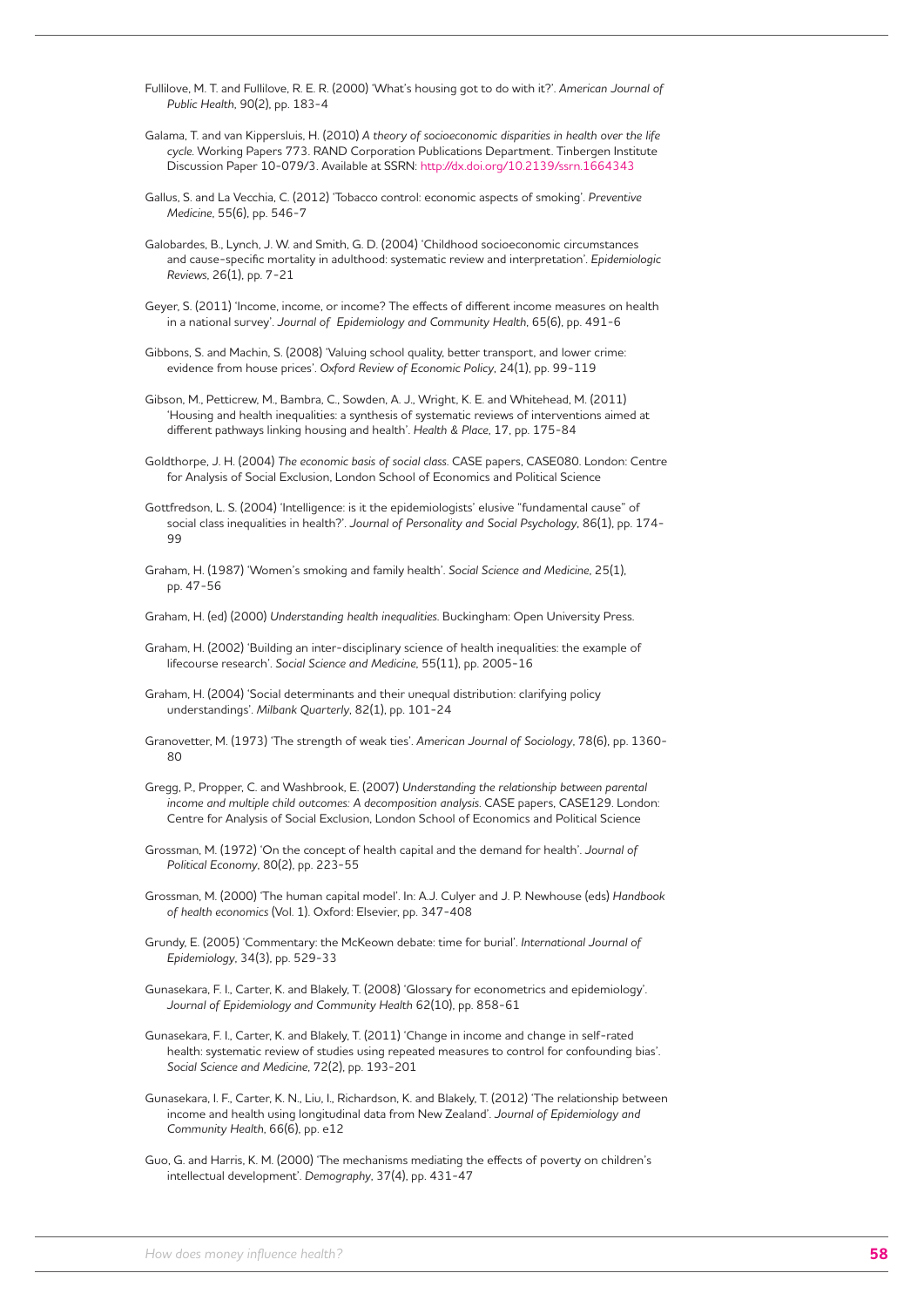Hackman, D. A. and Farah, M. J. (2009) 'Socioeconomic status and the developing brain'. *Trends in Cognitive Sciences*, 13(2), pp. 65-73

- Haggarty, P., Campbell, D. M., Duthie, S., Andrews, K., Hoad, G., Piyathilake, C. and McNeill, G. (2009) 'Diet and deprivation in pregnancy'. *British Journal of Nutrition*, 102(10), pp. 1487-97
- Hamermesh, D. S. and Biddle, J. E. (1993) *Beauty and the labor market*. National Bureau of Economic Research Working Paper 4518 (www.nber.org/papers/w4518)
- Han, E., Norton, E. C. and Stearns, S. C. (2009) 'Weight and wages: fat versus lean paychecks'. *Health Economics*, 18(5), pp. 535-48
- Hanratty, B., Zhang, T. H. and Whitehead, M. (2007) 'How close have universal health systems come to achieving equity in use of curative services? A systematic review'. *International Journal of Health Services*, 37(1), pp. 89-109
- Harper, B. (2000) 'Beauty, stature and the labour market: a British cohort study'. *Oxford Bulletin of Economics and Statistics*, 62(Supplement s1), pp. 771-800
- Harper, S., Lynch, J. and Smith, G.D. (2011) 'Social determinants and the decline of cardiovascular diseases: understanding the links'. *Annual Review of Public Health*, 32, pp. 39-69
- Hart, J. T. (1971) 'The inverse care law'. *The Lancet*, 1(7696), pp. 405-12
- Heckman, J. J. (2007) 'The economics, technology, and neuroscience of human capability formation'. *Proceedings of the National Academy of Sciences*, 104(33), pp. 13250-5
- Heckman, J. J. (2008) 'Role of income and family influence on child outcomes'. *Annals of the New York Academy of Sciences*, 1136(1), pp. 307-23
- Hemstrom, O. (2005) 'Health inequalities by wage income in Sweden: the role of work environment'. *Social Science and Medicine*, 61(3), pp. 637-47
- Herd, P., Goesling, B. and House, J. S. (2007) 'Socioeconomic position and health: the differential effects of education versus income on the onset versus progression of health problems'. *Journal of Health and Social Behavior*, 48(3), pp. 223-38
- Hertzman, C. (2013) 'Commentary on the symposium: Biological Embedding, Life Course Development, and the Emergence of a New Science 1'. *Annual Review of Public Health*, 34, pp. 1-5
- Hill, A. B. (1965) 'The environment and disease: association or causation?'. *Proceedings of the Royal Society of Medicine*, 58(5), pp. 295-300
- Hiscock, R., Bauld, L., Amos, A., Fidler, J. A. and Munafò, M. (2012) 'Socioeconomic status and smoking: a review'. *Annals of the New York Academy of Sciences*, 1248(1), pp. 107-23
- Hosoda, M., Stone-Romero, E. F. and Coats, G. (2003) 'The effects of physical attractiveness on job-related outcomes: a meta-analysis of experimental studies'. *Personnel Psychology*, 56(2), pp. 431-62
- House, J. S., Lepkowski, J. M., Kinney, A. M., Mero, R. P., Kessler, R. C. and Herzog, A. R. (1994) 'The social stratification of aging and health'. *Journal of Health and Social Behavior*, 35(3), pp. 213- 34
- Hurd, M. and Kapteyn, A. (2003) 'Health, wealth, and the role of institutions'. *Journal of Human Resources*, 38(2), pp. 386-415
- Huston, A. C., McLoyd, V. C. and Coll, C. G. (1994) 'Children and poverty issues in contemporary research'. *Child Development*, 65(2), pp. 275-82
- Jacobs, D. E., Brown, M. J., Baeder, A. Sucosky, M. S., Margolis, S., Hershovitz, J. and Morley, R. L. (2010) 'A systematic review of housing interventions and health: introduction, methods, and summary findings'. *Journal of Public Health Management and Practice*, 16(5 Suppl), pp. S5-10
- Jarvandi, S., Yan, Y. and Schootman, M. (2012) 'Income disparity and risk of death: the importance of health behaviors and other mediating factors'. *PLoS One* 7(11), pp. e49929
- Jarvis, M. J. and Wardle, J. (2006) 'Social patterning of individual health behaviours: the case of cigarette smoking'. In M. Marmot and R. Wilkinson (eds) *Social determinants of health*. Oxford: Oxford University Press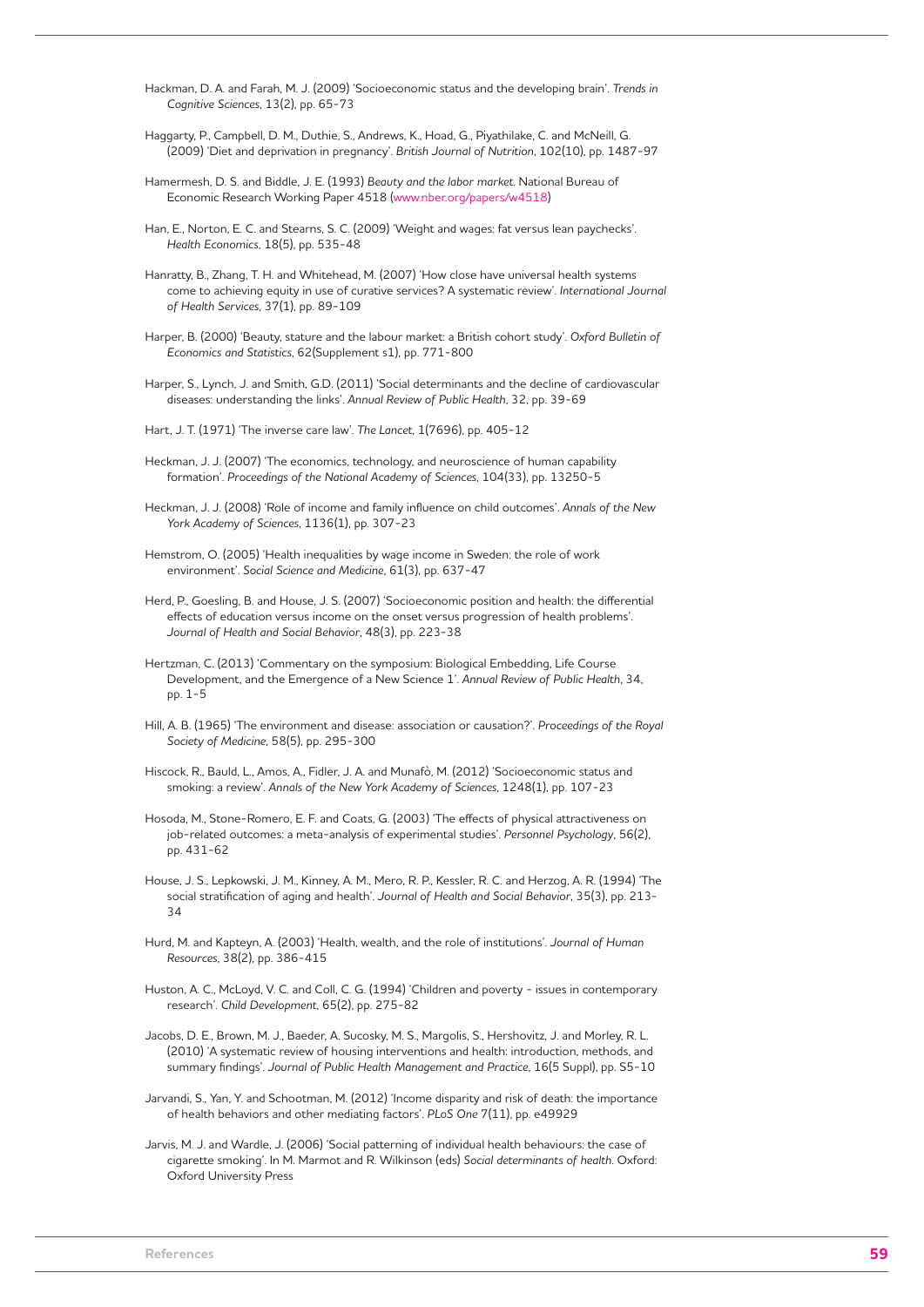Jeffery, R. W. and French, S. A. (1996) 'Socioeconomic status and weight control practices among 20- to 45-year-old women'. *American Journal of Public Health*, 86(7), pp. 1005-10

- Joffe, M. and Mindell, J. (2006) 'Complex causal process diagrams for analyzing the health impacts of policy interventions'. *American Journal of Public Health*, 96(3), pp. 473-79
- Johnson, B. (2011) 'Deriving trends in life expectancy by the National Statistics Socio-economic Classification using the ONS Longitudinal Study'. *Health Statistics Quarterly*, 49, pp. 9-52
- Johnson, J. V. and Hall, E. M. (1988) 'Job strain, work place social support, and cardiovascular disease: a cross-sectional study of random sample of the Swedish working population'. *American Journal of Public Health*, 78(10), pp. 1336-42
- Jonassaint, C. R., Boyle, S. H., Williams, R. B., Mark, D. B., Siegler, I. C. and Barefoot, J. C. (2007) 'Facets of openness predict mortality in patients with cardiac disease'. *Psychosomatic Medicine*, 69(4), pp. 319-22

Jones, A. and Wildman, J. (2005) *Disentangling the relationship between health and income*. Health, Econometrics and Data Group (HEDG) Working Papers. York: HEDG, Department of Economics, University of York

- Judge, T. A., Hurst, C. and Simon, L. S. (2009) 'Does it pay to be smart, attractive, or confident (or all three)? Relationships among general mental ability, physical attractiveness, core selfevaluations, and income'. *Journal of Applied Psychology*, 94(3), pp. 742-55
- Kaplan, G. A., Pamuk, E. R., Lynch, J. W., Cohen, R. D. and Balfour, J. L. (1996) 'Inequality in income and mortality in the United States: analysis of mortality and potential pathways'. *British Medical Journal*, 312(7037), pp. 999-1003
- Kawachi, I., Adler, N. E. and Dow, W. H. (2010) 'Money, schooling, and health: mechanisms and causal evidence'. *Annals of the New York Academy of Sciences*, 1186(1), pp. 56-68.

Kawachi, I., Subramanian, S. V. and Almeida-Filho, N. (2002) 'A glossary for health inequalities'. *Journal of Epidemiology and Community Health*, 56(9), pp. 647-52

Kearns, A., Whitley, E., Bond, L., Egan, M. and Tannahill, C. (2013) 'The psychosocial pathway to mental well-being at the local level: investigating the effects of perceived relative position in a deprived area context'. *Journal of Epidemiology and Community Health*, 67(1), pp. 87-94

- Kim, D., Subramanian, S. V. and Kawachi, I. (2008) 'Social capital and physical health: a systematic review of the literature'. In: I. Kawachi, S. V. Subramanian and D. Kim (eds) *Social capital and health*. New York, NY: Springer, pp. 139-90
- Klabbers, G., Bosma, H., Van Lenthe, F. J., Kempen, G. I., Van Eijk, J. T. and Mackenbach, J. P. (2009) 'The relative contributions of hostility and depressive symptoms to the income gradient in hospital-based incidence of ischaemic heart disease: 12-year follow-up findings from the GLOBE study'. *Social Science and Medicine*, 69(8), pp. 1272-80
- Kramer, M. S., Seguin, L., Lydon, J. and Goulet, L. (2000) 'Socio-economic disparities in pregnancy outcome: why do the poor fare so poorly?'. *Paediatric and Perinatal Epidemiology* 14(3), pp. 194-210
- Kroenke, C. (2008) 'Socioeconomic status and health: youth development and neomaterialist and psychosocial mechanisms'. *Social Science and Medicine*, 66(1), pp. 31-42
- Kuh, D. and Ben-Shlomo, Y. (eds) (1997) *A life course approach to chronic disease epidemiology*. Oxford: Oxford University Press
- Kuh, D., Power, C., Blane, D. and Bartley, M. (2004) 'Socioeconomic pathways between childhood and adult health'. In: D. Kuh and Y. Ben-Shlomo (eds) *A life course approach to chronic disease epidemiology* (2nd edn). Oxford: Oxford University Press, pp. 371-98
- Laaksonen, M., Rahkonen, O., Karvonen, S. and Lahelma, E. (2005) 'Socioeconomic status and smoking'. *European Journal of Public Health*, 15(3), pp. 262-9
- Laitinen, J., Ek, E. and Sovio, U. (2002) 'Stress-related eating and drinking behavior and body mass index and predictors of this behavior'. *Preventive Medicine*, 34(1), pp. 29-39

*Lancet, The* (1843) 'Editorial'. *The Lancet*, 1040, pp. 657-61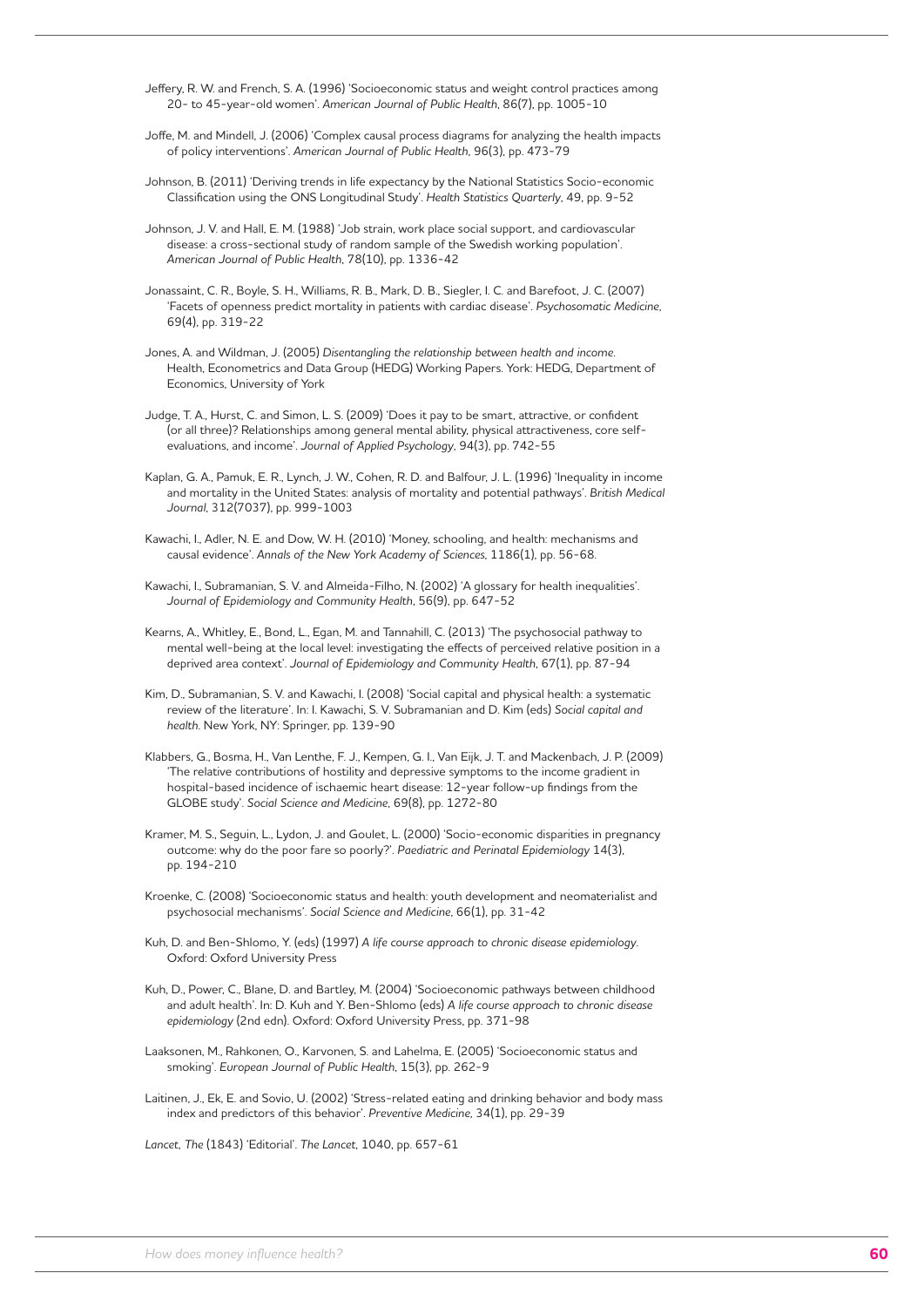Langlois, J. H., Kalakanis, L., Rubenstein, A. J., Larson, A., Hallam, M. and Smoot, M. (2000) 'Maxims or myths of beauty? A meta-analytic and theoretical review'. *Psychological Bulletin*, 126(3), p. 390

- Lantz, P. M., Lynch, J. W., House, J. S., Lepkowski, J. M., Mero, R. P., Musick, M. A. and Williams, D. R. (2001) 'Socioeconomic disparities in health change in a longitudinal study of US adults: the role of health-risk behaviours'. *Social Science and Medicine*, 53(1), pp. 29-40
- Lawlor, D. A., Frankel, S., Shaw, M., Ebrahim, S. and Smith, G. D. (2003) 'Smoking and ill health: does lay epidemiology explain the failure of smoking cessation programs among deprived populations?'. *American Journal of Public Health*, 93(2), pp. 266-270
- Lê, F., Diez Roux, A. and Morgenstern, H. (2013) 'Effects of child and adolescent health on educational progress'. *Social Science and Medicine*, 76, pp. 57-66
- Lindström, M. (2008) 'Social capital and health-related behaviors'. In I. Kawachi, S. V. Subramanian and D. Kim (eds) *Social capital and health*. New York, NY: Springer, pp. 215-38
- Link, B. G. and Phelan, J. (1995) 'Social conditions as fundamental causes of disease'. *Journal of Health and Social Behavior*, 35, pp. 80-94
- Lorenc, T., Clayton, S., Neary, D., Whitehead, M., Petticrew, M., Thomson, H., Cummins, S., Sowden, A. and Renton, A. (2012) 'Crime, fear of crime, environment, and mental health and wellbeing: mapping review of theories and causal pathways'. *Health & Place*, 18(4), pp. 757-65
- Ludbrook, A. and Porter, K. (2004) 'Do interventions to increase income improve the health of the poor in developed economies and are such policies cost effective?'. *Applied Health Economics and Health Policy*, 3(2), pp. 115-20
- Ludwig, J., Duncan, G. J., Gennetian, L. A., Katz, L. F., Kessler, R. C., Kling, J. R. and Sanbonmatsu, L. (2012) 'Neighborhood effects on the long-term well-being of low-income adults'. *Science*, 337(6101), pp. 1505-10
- Lundberg, O. (1991) 'Causal explanations for class inequality in health an empirical analysis'. *Social Science and Medicine*, 32(4), pp. 385-93
- Lundberg, O. (1993) 'The impact of childhood living conditions on illness and mortality in adulthood'. *Social Science and Medicine*, 36(8), pp. 1047-52
- Lundberg, O., Yngwe, M. Å., Stjärne, M. K., Elstad, J. I., Ferrarini, T., Kangas, O., Norström, T., Palme, J. and Fritzell, J. (2008) 'The role of welfare state principles and generosity in social policy programmes for public health: an international comparative study'. *The Lancet*, 372(9650), pp. 1633-40
- Lynch, J. (2000) 'Income inequality and health: expanding the debate'. *Social Science and Medicine*, 51(7), pp. 1001-5
- Lynch, J., Due, P., Muntaner, C. and Smith, G. D. (2000) 'Social capital is it a good investment strategy for public health?'. *Journal of Epidemiology and Community Health*, 54(6), pp. 404-8
- Lynch, J. W. and Kaplan, G. A. (1997) 'Understanding how inequality in the distribution of income affects health'. *Journal of Health Psychology*, 2(3), pp. 297-314
- Lynch, J. W., Smith, G. D., Kaplan, G. A. and House, J. S. (2000) 'Income inequality and mortality: importance to health of individual income, psychosocial environment, or material conditions'. *British Medical Journal*, 320(7243), pp. 1200-4
- Machin, S. (2011) 'Houses and schools: valuation of school quality through the housing market'. *Labour Economics*, 18(6), pp. 723-9
- Macinko, J. A., Shi, L. Y., Starfield, B. and Wulu, J. T. (2003) 'Income inequality and health: a critical review of the literature'. *Medical Care Research and Review*, 60(4), pp. 407-52
- Macintyre, S. (1997) 'The Black Report and beyond: what are the issues?'. *Social Science and Medicine*, 44(6), pp. 723-45
- Macintyre, S. (2011) 'Good intentions and received wisdom are not good enough: the need for controlled trials in public health'. *Journal of Epidemiology and Community Health*, 65(7), pp. 564-7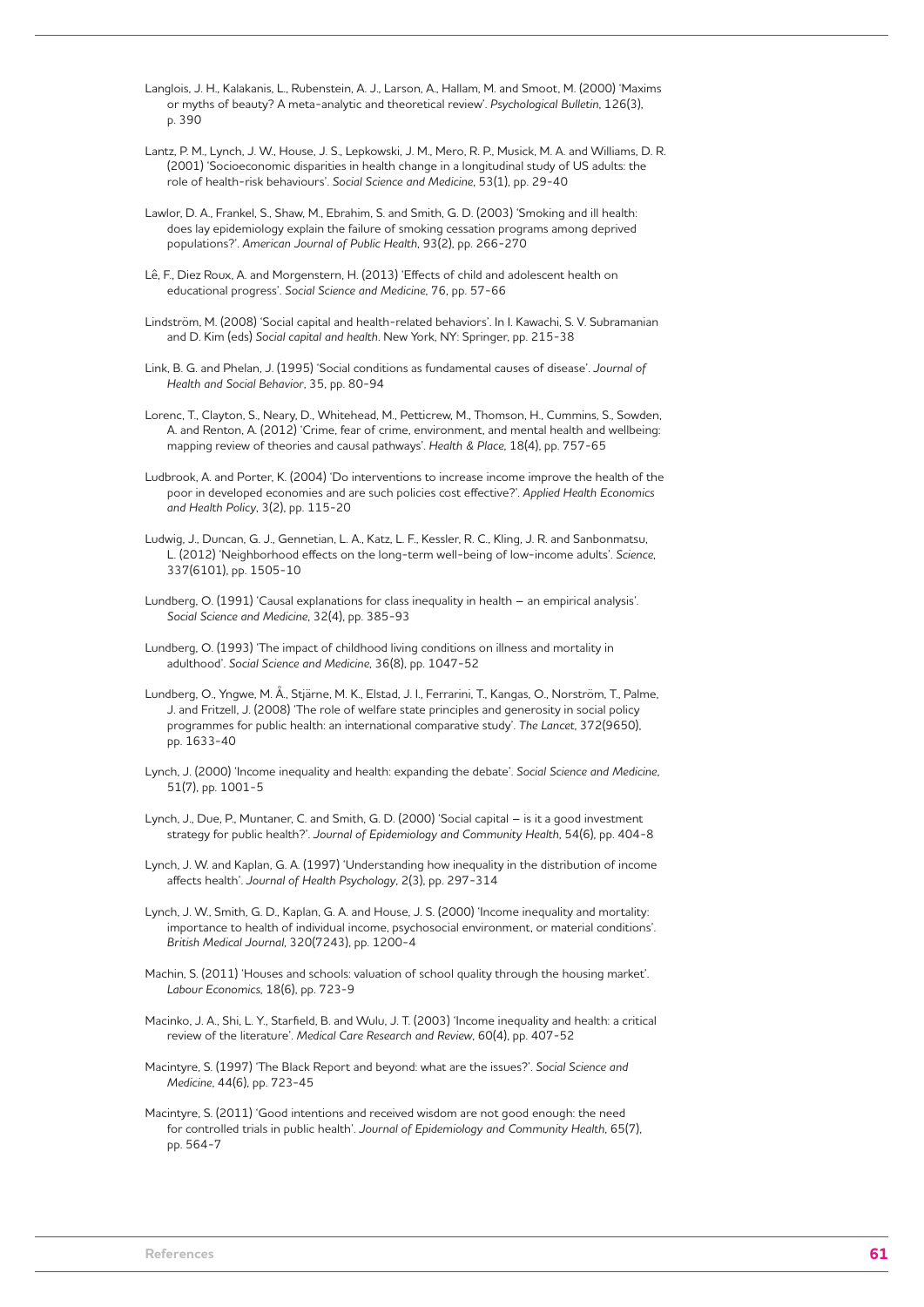- Macintyre, S., Ellaway, A. and Cummins, S. (2002) 'Place effects on health: how can we conceptualise, operationalise and measure them?'. *Social Science and Medicine*, 55(1), pp. 125- 39
- Macintyre, S., Maciver, S. and Sooman, A. (1993) 'Area, class and health: should we be focusing on places or people?'. *Journal of Social Policy*, 22(2), pp. 213-34
- Mackenbach, J. P. (2007) 'Commentary: did Preston underestimate the effect of economic development on mortality?'. *International Journal of Epidemiology*, 36(3), pp. 496-7
- Mackenbach, J. P. (2010) 'New trends in health inequalities research: now it's personal'. *The Lancet*, 376(9744), pp. 854-5
- Mackenbach, J. P. (2012) 'The persistence of health inequalities in modern welfare states: The explanation of a paradox'*. Social Science and Medicine*, 75(4), pp. 761-9
- Mackenbach, J. P. and McKee, M. (2013) 'A comparative analysis of health policy performance in 43 European countries'. *The European Journal of Public Health*, 23(2), pp. 195-201
- Mackenbach, J. P., Stirbu, I., Roskam, A.-J. R., Schaap, M. M., Menvielle, G., Leinsalu, M. and Kunst, A. E. (2008) 'Socioeconomic inequalities in health in 22 European countries'. *New England Journal of Medicine*, 358(23), pp. 2468-81
- Macleod, J. and Smith, G. D. (2003) 'Psychosocial factors and public health: a suitable case for treatment?'. *Journal of Epidemiology and Community Health*, 57(8), pp. 565-70
- Marmot, M. (2002) 'The influence of income on health: views of an epidemiologist'. *Health Affairs*, 21(2), pp. 31-46
- Marmot, M. (2004) *The status syndrome: How your social standing affects your health and life expectancy*. London: Bloomsbury
- Marmot, M. (2005) 'Social determinants of health inequalities'. *The Lancet*, 365(9464), pp. 1099- 104
- Marmot, M. (2010) *Fair society, healthy lives: Strategic review of health inequalities in England post 2010*. Chairman: Sir Michael Marmot. London: UCL
- Marmot, M., Friel, S., Bell, R., Houweling, T. A. and Taylor, S. (2008) 'Closing the gap in a generation: health equity through action on the social determinants of health'. *The Lancet*, 372(9650), pp. 1661-9
- Marmot, M. G., Bosma, H., Hemingway, H., Brunner, E. and Stansfeld, S. (1997) 'Contribution of job control and other risk factors to social variations in coronary heart disease incidence'. *The Lancet*, 350(9073), pp. 235-9
- Marmot, M. G., Shipley, M. J. and Rose, F. (1984) 'Inequalities in death specific explanations of a general pattern?'. *The Lancet*, 1, pp. 1003-6.
- Marsh, A., Gordon, D., Heslop, P. and Pantazis, C. (2000) 'Housing deprivation and health: a longitudinal analysis'. *Housing Studies*, 15(3), pp. 411-28
- Marsh, A., Gordon, D., Pantazis, C. and Heslop, P. (1999) *Home sweet home? The impact of poor housing on health.* Bristol: The Policy Press
- Martikainen, P., Adda, J., Ferrie, J. E., Davey Smith, G. and Marmot, M. (2003) 'Effects of income and wealth on GHQ depression and poor self rated health in white collar women and men in the Whitehall II study'. *Journal of Epidemiology and Community Health*, 57(9), pp. 718-23
- Martikainen, P., Bartley, M. and Lahelma, E. (2002) 'Psychosocial determinants of health in social epidemiology'. *International Journal of Epidemiology*, 31(6), pp. 1091-3
- Martikainen, P., Valkonen, T. and Moustgaard, H. (2009) 'The effects of individual taxable income, household taxable income, and household disposable income on mortality in Finland, 1998– 2004'. *Population Studies: A Journal of Demography*, 63(2), p. 147
- Matthews, G., Deary, I. J. and Whiteman, M. (2009) *Personality traits*. Cambridge: Cambridge University Press
- McKee, M. and Nolte, E. (2004) 'Lessons from health during the transition from communism'. *British Medical Journal*, 329(7480), pp. 1428-9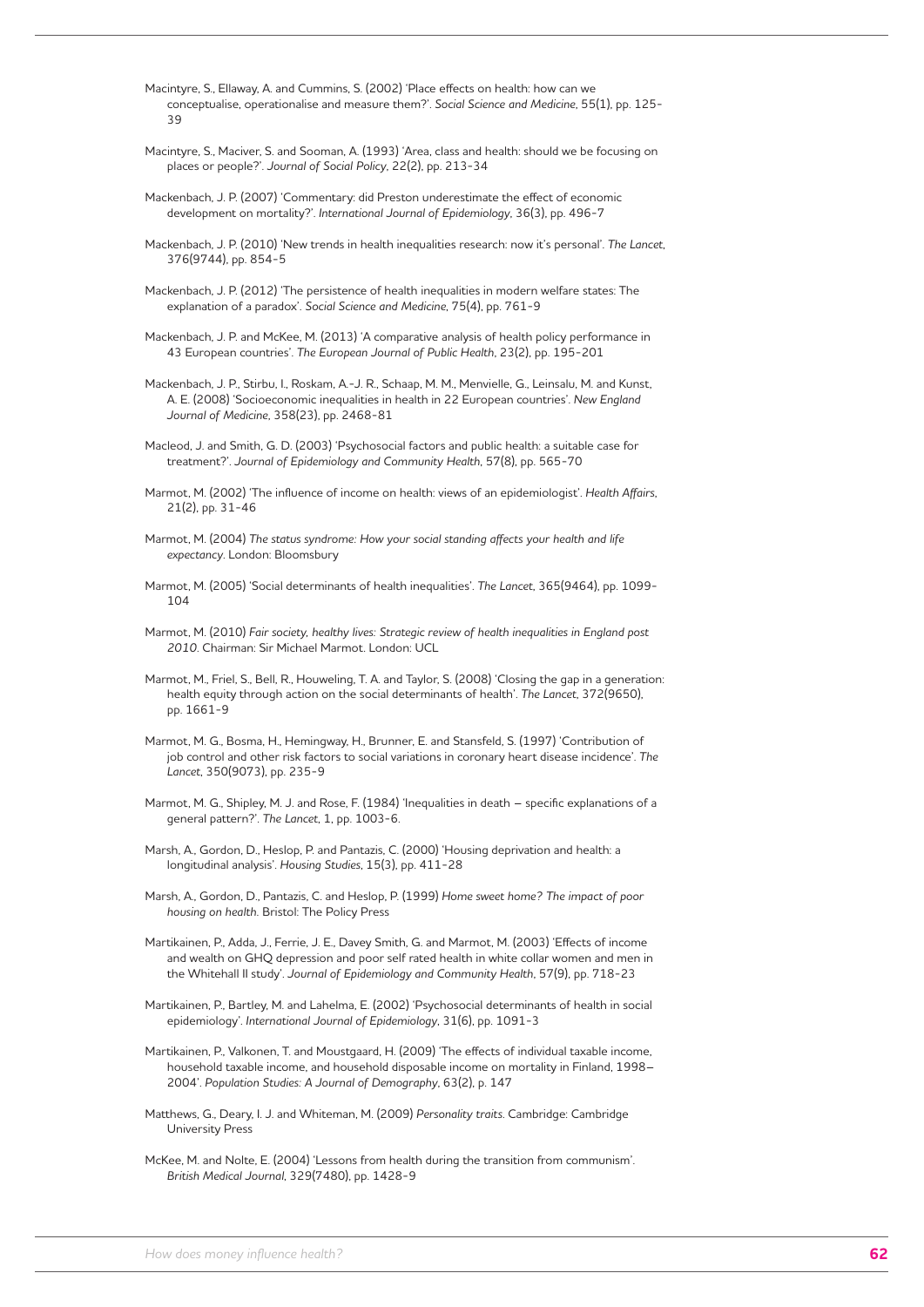McLoyd, V. C. (1990) 'The impact of economic hardship on black families and children: psychological distress, parenting, and socioemotional development'. *Child Development*, 61(2), pp. 311-46

McNicholas, A., Lennon, D., Crampton, P. and Howden-Chapman, P. (2000) 'Overcrowding and infectious diseases – when will we learn the lessons of our past?'. *New Zealand Medical Journal*, 113, pp. 453-4

Morris, J., Wilkinson, P., Dangour, A. D., Deeming, C. and Fletcher, A. (2007) 'Defining a minimum income for healthy living (MIHL): older age, England'. *International Journal of Epidemiology*, 36(6), pp. 1300-7

Morris, J. N., Donkin, A. J. M., Wonderling, D., Wilkinson, P. and Dowler, E. A. (2000) 'A minimum income for healthy living'. *Journal of Epidemiology and Community Health*, 54(12), pp. 885-9

Nabi, H., Kivimäki, M., Zins, M., Elovainio, M., Consoli, S. M., Cordier, S., Ducimetière, P., Goldberg, M. and Singh-Manoux, A. (2008) 'Does personality predict mortality? Results from the GAZEL French prospective cohort study'. *International Journal of Epidemiology*, 37(2), pp. 386-96

National Health Strategy (1992) *Enough to make you sick: how income and environment affect health*. National Health Strategy Research Paper No. 1. Canberra: Department of Health, Housing and Community Services

Navarro, V., Muntaner, C., Borrell, C., Benach, J., Quiroga, Á., Rodríguez-Sanz, M., Vergés, N. and Pasarín, M. I. (2006) 'Politics and health outcomes'. *The Lancet*, 368(9540), pp. 1033-7

Noblit, G. W. and Hare, R. D. (1988) *Meta-ethnography: Synthesizing qualitative studies*. London: Sage Publications.

Oakes, J. M. (2009) 'Commentary: individual, ecological and multilevel fallacies'. *International Journal of Epidemiology*, 38(2), pp. 361-8

Oakes, J. M. and Johnson, P. J. (2006) 'Propensity score matching for social epidemiology'. In J. Oakes and J. Kaufman (eds) *Methods in social epidemiology*. San Francisco, CA: Jossey-Bass, pp. 370-92

Oliver, M. (1995) *Understanding disability: From theory to practice*. London: Palgrave Macmillan.

OPCS (Office of Population Censuses and Surveys) (1978) *Occupational mortality, the Registrar General's decennial supplement for England and Wales, 1970–72*. London: Her Majesty's Stationery Office

Orpana, H. M., Lemyre, L. and Kelly, S. (2007) 'Do stressors explain the association between income and declines in self-rated health? A longitudinal analysis of the National Population Health Survey'. *International Journal of Behavioral Medicine*, 14(1), pp. 40-7

Pampel, F. C., Krueger, P. M. and Denney, J. T. (2010) 'Socioeconomic disparities in health behaviors'. *Annual Review of Sociology*, 36(1), pp. 349-70

Parrott, A. C. (2006) 'Stress modulation over the day in cigarette smokers'. *Addiction*, 90(2), pp. 233-44

Pawson, R. (2002) 'Evidence-based policy: the promise of "Realist Synthesis"'. *Evaluation*, 8(3), pp. 340-58

Pearlin, L. I. (1989) 'The sociological study of stress'. *Journal of Health and Social Behavior*, 30(3), pp. 241-56

Pearlin, L. I., Schieman, S., Fazio, E. M. and Meersman, S. C. (2005) 'Stress, health, and the life course: some conceptual perspectives'. *Journal of Health and Social Behavior*, 46(2), pp. 205- 19

Petterson, S. M. and Albers, A. B. (2001) 'Effects of poverty and maternal depression on early child development'. *Child Development*, 72(6), pp. 1794-1813

Pham-Kanter, G. (2009) 'Social comparisons and health: can having richer friends and neighbors make you sick?'. *Social Science and Medicine*, 69(3), pp. 335-44

Pilgrim, A., Barker, M., Jackson, A., Ntani, G., Crozier, S., Inskip, H., Godfrey, K., Cooper, C. and Robinson, S. (2012) 'Does living in a food insecure household impact on the diets and body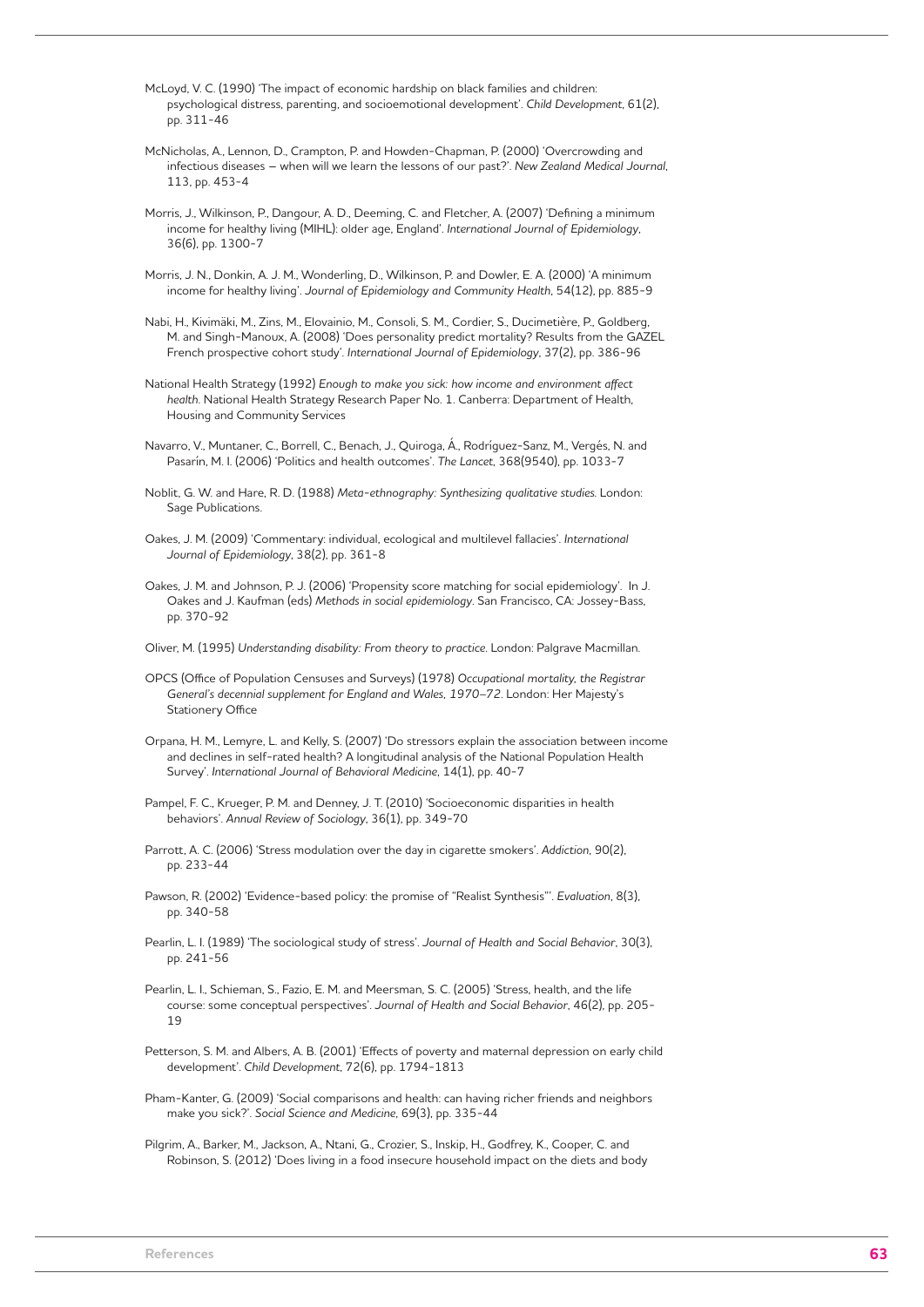composition of young children? Findings from the Southampton Women's Survey'. *Journal of Epidemiology and Community Health*, 66(6), p. e6

- Platt, S. D., Martin, C. J., Hunt, S. M. and Lewis, C. W. (1989) 'Damp housing, mould growth, and symptomatic health state'. *British Medical Journal*, 298(6689), pp. 1673-8
- Ploubidis, G., DeStavola, B. and Grundy, E. (2011) 'Health differentials in the older population of England: an empirical comparison of the materialist, lifestyle and psychosocial hypotheses'. *BMC Public Health*, 11(1), p. 390
- Poortinga, W. (2006a) 'Social capital: an individual or collective resource for health?'. *Social Science and Medicine*, 62, pp. 292-302
- Poortinga, W. (2006b) 'Social relations or social capital? Individual and community health effects of bonding social capital'. *Social Science and Medicine*, 63, pp. 255-70
- Popay, J., Williams, G., Thomas, C. and Gatrell, T. (2008) 'Theorising inequalities in health: the place of lay knowledge'. *Sociology of Health & Illness*, 20(5), pp. 619-44

Popper, K. (2002) *The logic of scientific discovery*. London: Routledge

Portes, A. and Landolt, P. (1996) 'The downside of social capital'. *American Prospect*, 26, pp. 18-21

- Preston, S. H. (2007) 'The changing relation between mortality and level of economic development'. *International Journal of Epidemiology*, 36(3), pp. 484-90
- Prus, S. G. (2007) 'Age, SES, and health: a population level analysis of health inequalities over the lifecourse'. *Sociology of Health & Illness*, 29(2), pp. 275-96
- Putnam, R. D. (2001) *Bowling alone: The collapse and revival of American community*. New York, NY: Touchstone.
- Quinn, K., Kaufman, J. S., Siddiqi, A. and Yeatts, K. B. (2010) 'Stress and the city: housing stressors are associated with respiratory health among low socioeconomic status Chicago children'. *Journal of Urban Health: Bulletin of the New York Academy of Medicine*, 87(4), pp. 688-702
- Raphael, D., Macdonald, J., Colman, R., Labonte, R., Hayward, K. and Torgerson, R. (2005) 'Researching income and income distribution as determinants of health in Canada: gaps between theoretical knowledge, research practice, and policy implementation'. *Health Policy*, 72(2), pp. 217-32
- Raw, G. J., Aizlewood, C. E., Hamilton, R. M. and Britain, G. (2001) *Building regulation, health and safety: A report concerning the influence on the health and safety of building users of fabric and services controlled or controllable by regulation of buildings*. Construction Research Communications. Building Research Establishment, London: CRC Ltd
- Rehkopf, D. H., Jencks, C. and Glymour, M. M. (2010) 'The association of earnings with health in middle age: do self-reported earnings for the previous year tell the whole story?'. *Social Science and Medicine*, 71(3), pp. 431-9
- Ren, X. S., Skinner, K., Lee, A. and Kazis, L. (1999) 'Social support, social selection and self-assessed health status: results from the veterans health study in the United States'. *Social Science and Medicine*, 48(12), pp. 1721-34
- Riva, M., Gauvin, L. and Barnett, T. A. (2007) 'Toward the next generation of research into small area effects on health: a synthesis of multilevel investigations published since July 1998'. *Journal of Epidemiology and Community Health*, 61(10), pp. 853-61
- Roberts, H., Petticrew, M., Liabo, K. and Macintyre, S. (2012) '"The Anglo-Saxon disease": a pilot study of the barriers to and facilitators of the use of randomised controlled trials of social programmes in an international context'. *Journal of Epidemiology and Community Health*, 66(11), pp. 1025-9

Rogers, E. M. (1962) *Diffusion of innovations*. New York, NY: Free Press

- Runciman, W. G. (1966) *Relative deprivation and social justice: Study attitudes social inequality in 20th century England*. London: Routledge Kegan Paul
- Rundall, T. G. and Wheeler, J. R. C. (1979) 'The effect of income on use of preventive care: an evaluation of alternative explanations'. *Journal of Health and Social Behavior*, 20(4), pp. 397- 406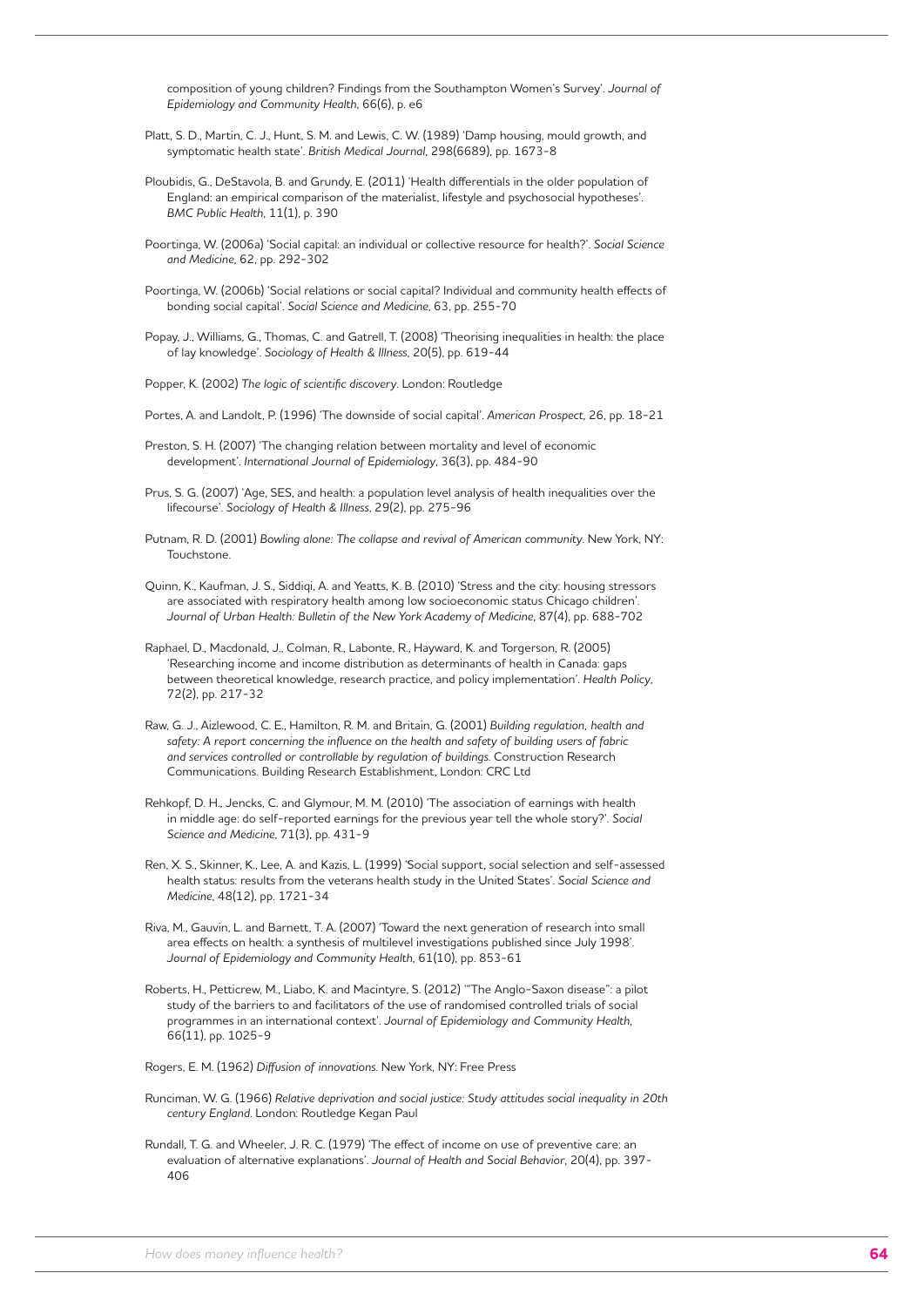Sabin, E. P. (1993) 'Social relationships and mortality among the elderly'. *Journal of Applied Gerontology*, 12, pp. 44-60

Scambler, G. (2012) 'Health inequalities'. *Sociology of Health and Illness*, 34(1), pp. 130-46

Scanlan, J. P. (2006) 'Can we actually measure health disparities?' *Chance*, 19(2), pp 47-51.

- Scodellaro, C., Khlat, M. and Jusot, F. (2012) 'Intergenerational financial transfers and health in a national sample from France'. *Social Science and Medicine*, 75(7), pp. 1296-302
- Scottish Government (2008) *Equally well: Report of the Ministerial Task Force on Health Inequalities*. Edinburgh: Scottish Government.
- Searle, B. A., Smith, S. J. and Cook, N. (2009) 'From housing wealth to well-being?'. *Sociology of Health and Illness*, 31(1), pp. 112-27

Sen, A. K. (1992) *Inequality re-examined*. Cambridge, MA: Harvard University Press

Sen, A. K. (1999) *Development as freedom*. Oxford: Oxford University Press

- Sheppard, S. (1999) 'Hedonic analysis of housing markets'. In P. Cheshire and E. Mills (eds) *Handbook of regional and urban economics*. Vol. 3. Amsterdam: Elsevier, pp. 1595-635
- Singh-Manoux, A., Ferrie, J. E., Lynch, J. W. and Marmot, M. (2005) 'The role of cognitive ability (intelligence) in explaining the association between socioeconomic position and health: evidence from the Whitehall II Prospective Cohort Study'. *American Journal of Epidemiology*, 161(9), pp. 831-9
- Singh-Manoux, A., Marmot, M. G. and Adler, N. E. (2005) 'Does subjective social status predict health and change in health status better than objective status?'. *Psychosomatic Medicine*, 67(6), pp. 855-61
- Skalicka, V., van Lenthe, F., Bambra, C., Krokstad, S. and Mackenbach, J. (2009) 'Material, psychosocial, behavioural and biomedical factors in the explanation of relative socio-economic inequalities in mortality: evidence from the HUNT study'. *International Journal of Epidemiology*, 38(5), pp. 1272-84
- Smith, J. P. (1999) 'Healthy bodies and thick wallets: the dual relation between health and economic status'. *Journal of Economic Perspectives*, 13(2), pp. 145-66
- Stafford, M., Bartley, M., Boreham, R., Thomas, R., Wilkinson, R. and Marmot, M. (2004) 'Neighbourhood social cohesion and health: investigating associations and possible mechanisms'. In A. Morgan and C. Swann (eds) *Social capital for health: Issues of definition, measurement and links to health.* London: Health Development Agency
- Stansfeld, S. and Fuhrer, R. (2002) 'Social relations and coronary heart disease'. In S. Stansfeld and M. Marmot (eds) *Stress and the heart*. London: BMJ Books, pp. 72-85
- Stansfeld, S. A., Bosma, H., Hemingway, H. and Marmot, M. G. (1998) 'Psychosocial work characteristics and social support as predictors of SF-36 health functioning: the Whitehall II study'. *Psychosomatic Medicine*, 60(3), pp. 247-55
- Steinbach, R., Grundy, C., Edwards, P., Wilkinson, P. and Green, J. (2011) 'The impact of 20 mph traffic speed zones on inequalities in road casualties in London'. *Journal of Epidemiology and Community Health*, 65(10), pp. 921-6
- Stouffer, S. A. (1949) *The American soldier: Adjustment during army life*. Princeton, NJ: Princeton University Press.
- Stronks, K., van de Mheen, H., van den Bos, J. and Mackenbach, J. P. (1997a) 'The interrelationship between income, health and employment status'. *International Journal of Epidemiology*, 26(3), pp. 592-600
- Stronks, K., van de Mheen, H. D., Looman, C. W. and Mackenbach, J. P. (1997b) 'Cultural, material, and psychosocial correlates of the socioeconomic gradient in smoking behavior among adults'. *Preventive Medicine*, 26(5), pp. 754-66
- Subramanian, S. V. and Kawachi, I. (2006) 'Being well and doing well: on the importance of income for health'. *International Journal of Social Welfare*, 15, pp. S13-S22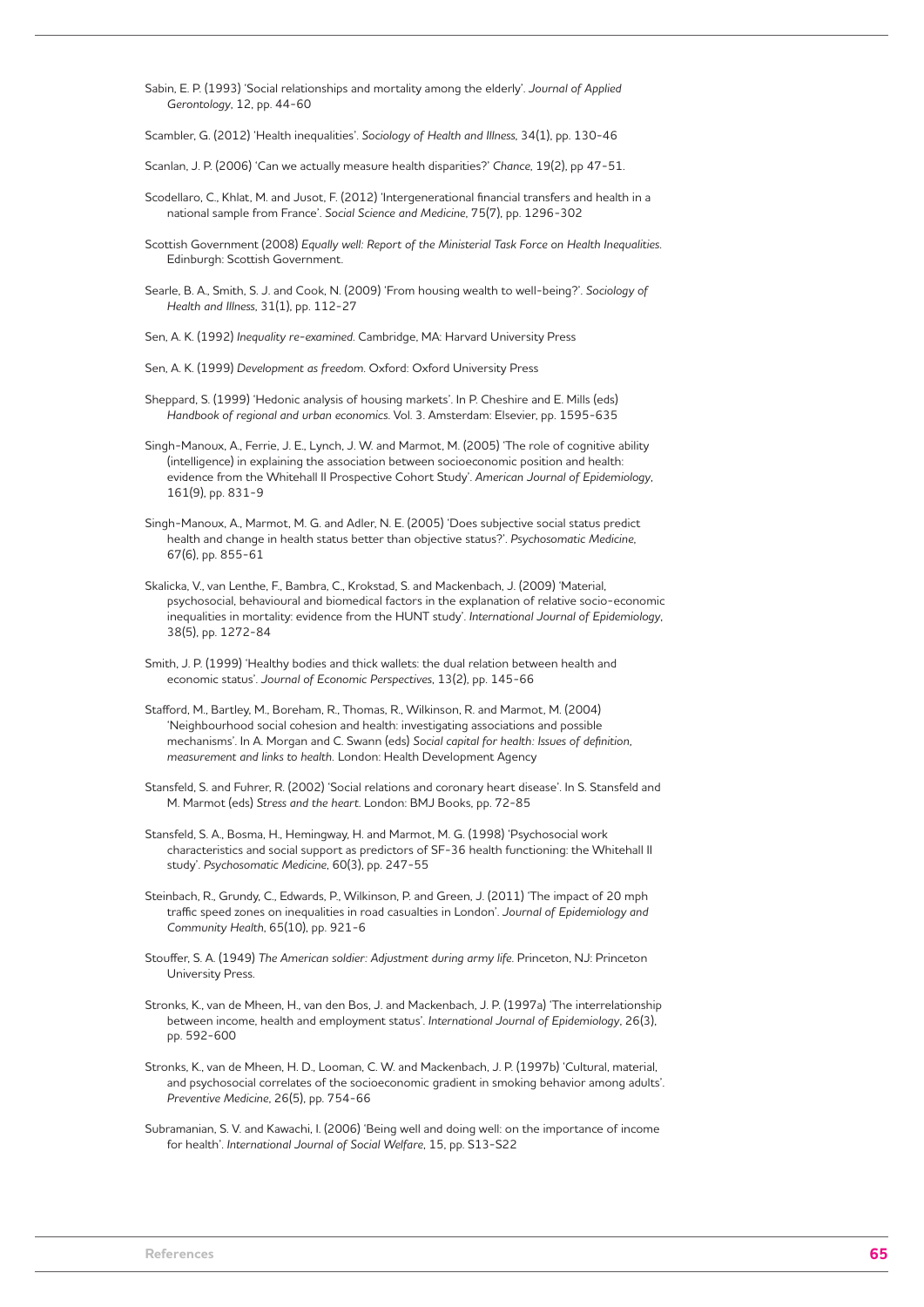Subramanyam, M., Kawachi, I., Berkman, L. and Subramanian, S. V. (2009) 'Relative deprivation in income and self-rated health in the United States'. *Social Science and Medicine*, 69(3), pp. 327- 34

- Suhrcke, M. and Stuckler, D. (2012) 'Will the recession be bad for our health? It depends'. *Social Science and Medicine*, 74(5), pp. 647-53
- Sweet, E., Nandi, A., Adam, E. K. and McDade, T. W. (2013) 'The high price of debt: household financial debt and its impact on mental and physical health'. *Social Science and Medicine*, 91, pp. 94-100
- Tarkiainen, L., Martikainen, P. and Laaksonen, M. (2013) 'The changing relationship between income and mortality in Finland, 1988–2007'. *Journal of Epidemiology and Community Health*, 67(1), pp. 21-7
- Taylor, M. P., Jenkins, S. P. and Sacker, A. (2011) *Financial capability, income and psychological wellbeing*. ISER Working Paper Series 2011-18. Colchester: Institute for Social & Economic Research
- Taylor, M. P., Pevalin, D. J. and Todd, J. (2007) 'The psychological costs of unsustainable housing commitments'. *Psychological Medicine*, 37(7), pp. 1027-36
- Theodossiou, I. and Zangelidis, A. (2009) 'The social gradient in health: the effect of absolute income and subjective social status assessment on the individual's health in Europe'. Economics & Human Biology, 7(2), pp. 229-37
- Thomson, H., Thomas, S., Sellstrom, E. and Petticrew, M. (2013) 'Housing improvements for health and associated socio-economic outcomes'. Cochrane Database of Systematic Reviews, Art. No. CD008657, DOI: 10.1002/14651858.CD008657.pub2

Townsend, P. (1979) *Poverty in the United Kingdom*. London: Penguin.

Townsend, P. (1987) 'Deprivation'. *Journal of Social Policy*, 16(02), pp. 125-46

Townsend, P. and Davidson, N. (1982) *Inequalities in health: The Black report*. London: Penguin.

- Tugwell, P., Petticrew, M., Kristjansson, E., Welch, V., Ueffing, E., Waters, E., Bonnefoy, J., Morgan, A., Doohan, E. and Kelly, M. P. (2010) 'Assessing equity in systematic reviews: realising the recommendations of the Commission on Social Determinants of Health'. *British Medical Journal*, 341, c.4739 pp. 873-6.
- Turner, R. J. and Lloyd, D. A. (1995) 'Lifetime traumas and mental health: the significance of cumulative adversity'. Journal of Health and Social Behavior, 36(4), pp. 360-76
- Turner, R. J., Wheaton, B. and Lloyd, D. A. (1995) 'The epidemiology of social stress'. *American Sociological Review*, 60(1), pp. 104-25
- Udry, J. R. and Eckland, B. K. (1984) 'Benefits of being attractive: Differential payoffs for men and women'. *Psychological Reports*, 54(1), pp. 47-56
- Vagero, D. and Erikson, R. (1997) 'Socioeconomic inequalities in morbidity and mortality in western Europe'. *The Lancet*, 350(9076), pp. 516-18
- Victora, C. G., Vaughan, J. P., Barros, F. C., Silva, A. C. and Tomasi, E. (2000) 'Explaining trends in inequities: evidence from Brazilian child health studies'. *The Lancet*, 356(9235), pp. 1093-8
- Welsh Assembly Government (2011) *Fairer health outcomes for all: Reducing inequalities in health*. Strategic Action Plan. Cardiff: Welsh Assembly Government
- Wen, M., Browning, C. R. and Cagney, K. A. (2003) 'Poverty, affluence, and income inequality: neighborhood economic structure and its implications for health'. *Social Science and Medicine*, 57(5), pp. 843-60
- Whitehead, M. (1992) 'The health divide'. In P. Townsend, M. Whitehead and N. Davidson (eds) *Inequalities in health: The Black report and the health divide*. London: Penguin, p. 213
- Whitehead, M. (1995) 'Tackling inequalities: a review of policy initiatives'. In M. Benzeval, K. Judge and M. Whitehead, M (eds) *Tackling Inequalities in health: an agenda for action*. London: King's Fund, pp. 22-52.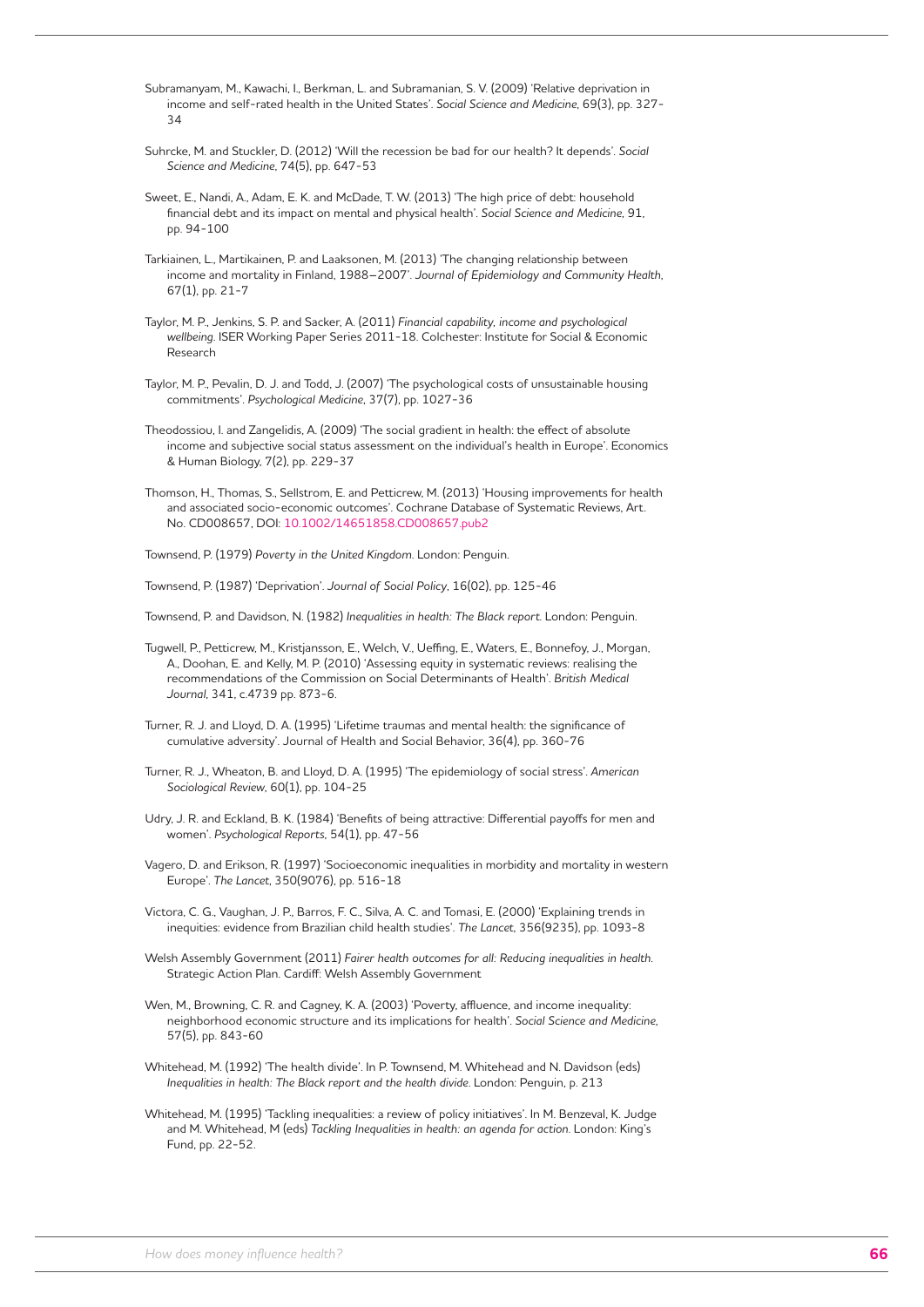WHO (World Health Organization) Commission on Social Determinants of Health (2008) *Closing the gap in a generation: Health equity through action on the social determinants of health*. Geneva: WHO

- Wilkinson, R. G. (1992) 'Income distribution and life expectancy'. *British Medical Journal*, 304(6820), pp. 165-8
- Wilkinson, R. G. (1999) 'Health, hierarchy, and social anxiety'. In N. E. Adler, M. Marmot, B. McEwen and J. Stewart (eds) *Socioeconomic status and health in industrial nations: Social, psychological, and biological pathways*. Vol. 896. New York: New York Academy of Sciences, pp. 48-63
- Wilkinson, R. G. and Pickett, K. E. (2006) 'Income inequality and population health: a review and explanation of the evidence'. *Social Science and Medicine*, 62(7), pp. 1768-84
- Wilkinson, R. G. and Pickett, K. E. (2007) 'The problems of relative deprivation: Why some societies do better than others'. *Social Science and Medicine*, 65, pp. 1965-78
- Wilkinson, R. G. and Pickett, K. (2010) *The spirit level: Why more equal societies almost always do better*. London: Penguin
- Williams, S. J. (1995) 'Theorizing class, health and life-styles: can Bourdieu help us?'. *Sociology of Health and Illness*, 17(5), pp. 577-604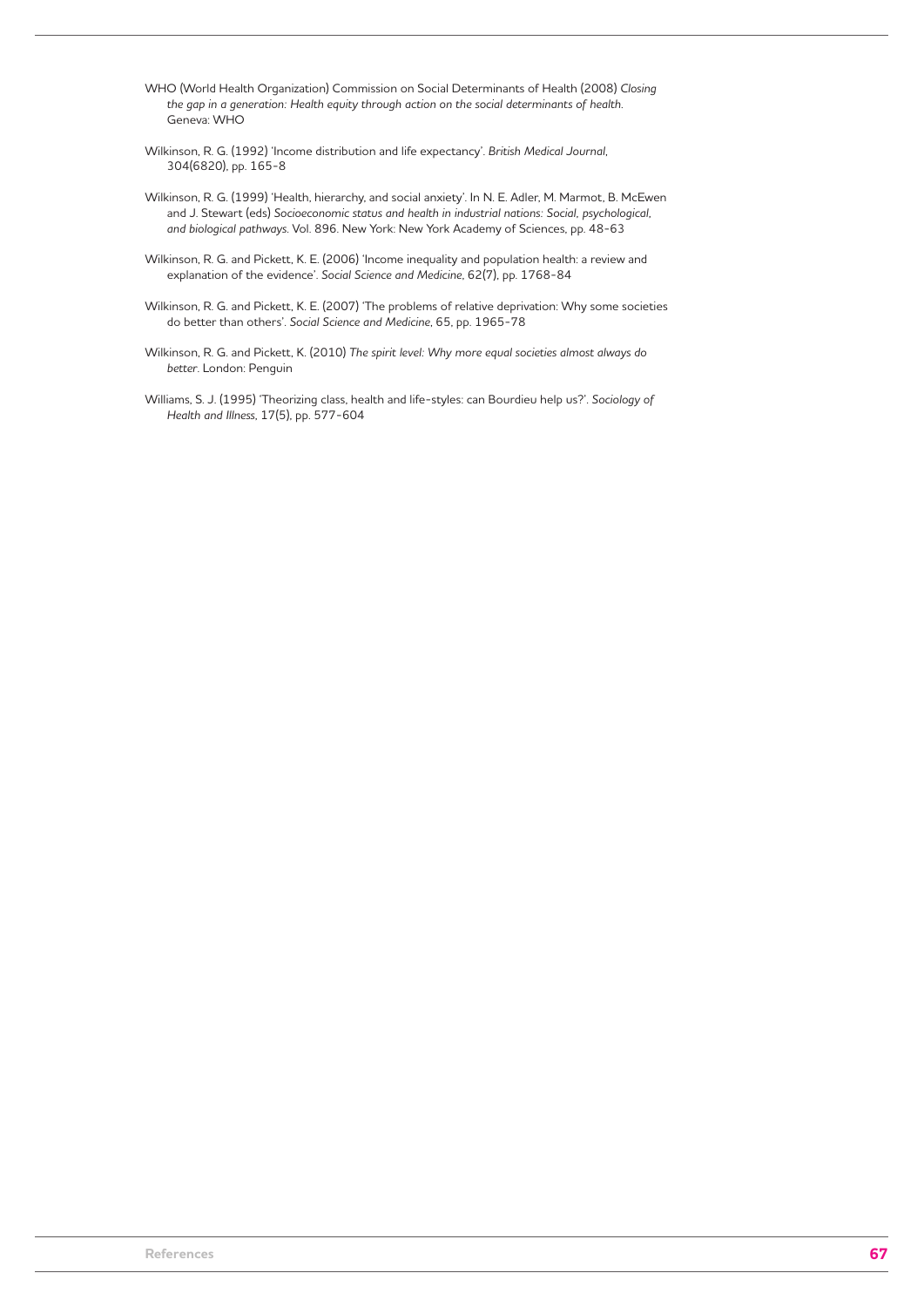## **ACKNOWLEDGEMENTS**

We would like to thank Candida Fenton for conducting some of the bibliographic searches for this study, and Candida and Mary Robins for tracking down some of the more elusive articles and reports. We are grateful to colleagues in the social patterning of health over the lifecourse and evaluation teams at the MRC/CSO Social and Public Health Sciences Unit for their ongoing support and advice while we conducted this project. Finally, we would like to thank members of the JRF advisory group, in particular Chris Goulden and John Veit-Wilson for comments on an earlier draft of this report.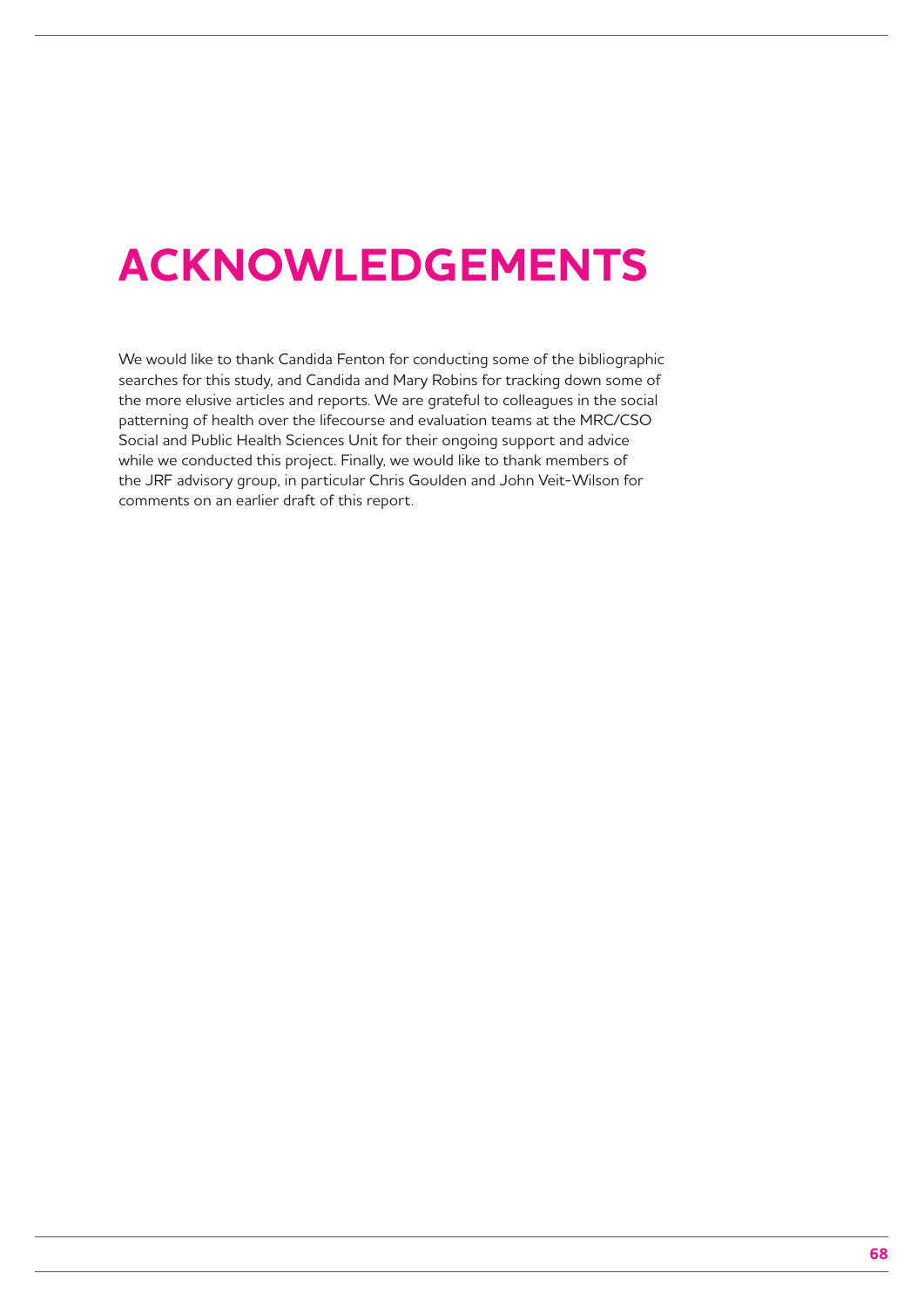## **ABOUT THE AUTHORS**

While this research was being conducted, Michaela Benzeval, Lyndal Bond, Mhairi Campbell, Mathew Egan and Frank Popham were based at the MRC/ CSO Social and Public Health Sciences Unit, Glasgow, and Theo Lorenc and Mark Petticrew were at the London School of Hygiene and Tropical Medicine.

**Michaela Benzeval** is Professor of Longitudinal Research, Deputy Director of Understanding Society, Institute of Social and Economic Research, University of Essex. Visiting Professor, Institute of Health and Wellbeing, University of Glasgow.

**Lyndal Bond** is Principal Research Officer at the Centre of Excellence in Intervention and Prevention Science, Melbourne, Australia.

**Mhairi Campbell** is Investigator Scientist, MRC/CSO Social and Public Health Sciences Unit, University of Glasgow

**Mathew Egan** is Senior Lecturer, London School of Hygiene and Tropical Medicine.

**Theo Lorenc** is Research Fellow, STEaPP, University College London.

**Mark Petticrew** is Professor of Public Health Evaluation, London School of Hygiene and Tropical Medicine.

**Frank Popham** is Senior Research Fellow/Programme Lead, Social Patterning of Health over the Lifecourse Programme MRC/CSO Social and Public Health Sciences Unit, University of Glasgow.